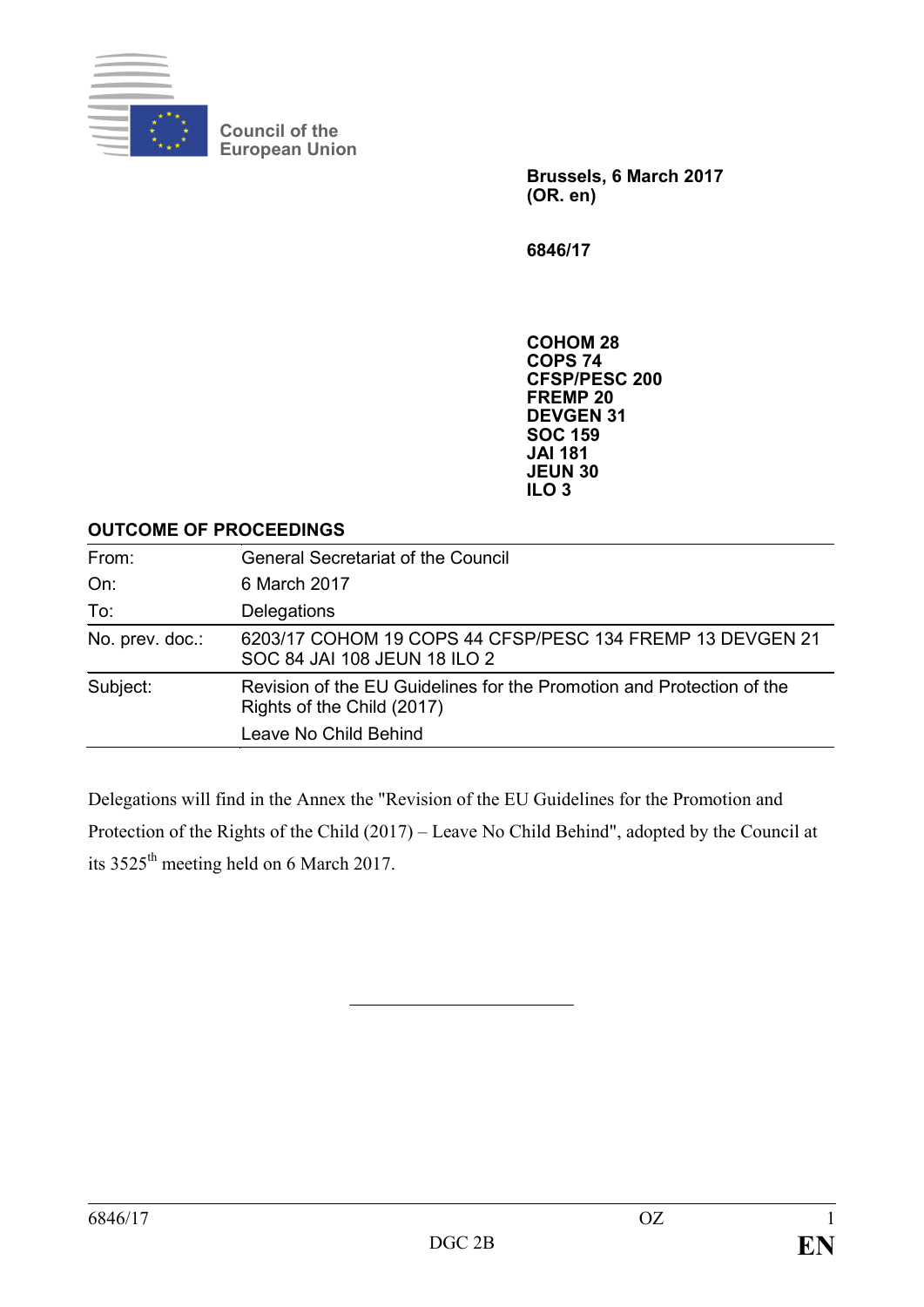## **ANNEX**

# **Revision of the EU Guidelines for the Promotion and Protection of the Rights of the Child (2017)**

## **Leave No Child Behind**

#### **(Foreign Affairs Council, 6 March 2017)**

#### **Contents**

| $1_{-}$ |              |                                                                                             |  |
|---------|--------------|---------------------------------------------------------------------------------------------|--|
|         | $\mathsf{A}$ |                                                                                             |  |
|         | <b>B.</b>    |                                                                                             |  |
| 2.      |              |                                                                                             |  |
|         | A.           |                                                                                             |  |
|         | <b>B.</b>    |                                                                                             |  |
|         | $C$ .        |                                                                                             |  |
| 3.      |              |                                                                                             |  |
| 4.      |              | EU TOOLS TO PROMOTE AND PROTECT THE RIGHTS OF THE CHILD 16                                  |  |
| 5.      |              |                                                                                             |  |
| 6.      |              |                                                                                             |  |
|         |              |                                                                                             |  |
|         |              | Annex II – List of Sustainable Development Goals and targets most relevant for children  37 |  |
|         |              | Annex III – EU Human Rights Guidelines, EC Communication and Council Conclusions 41         |  |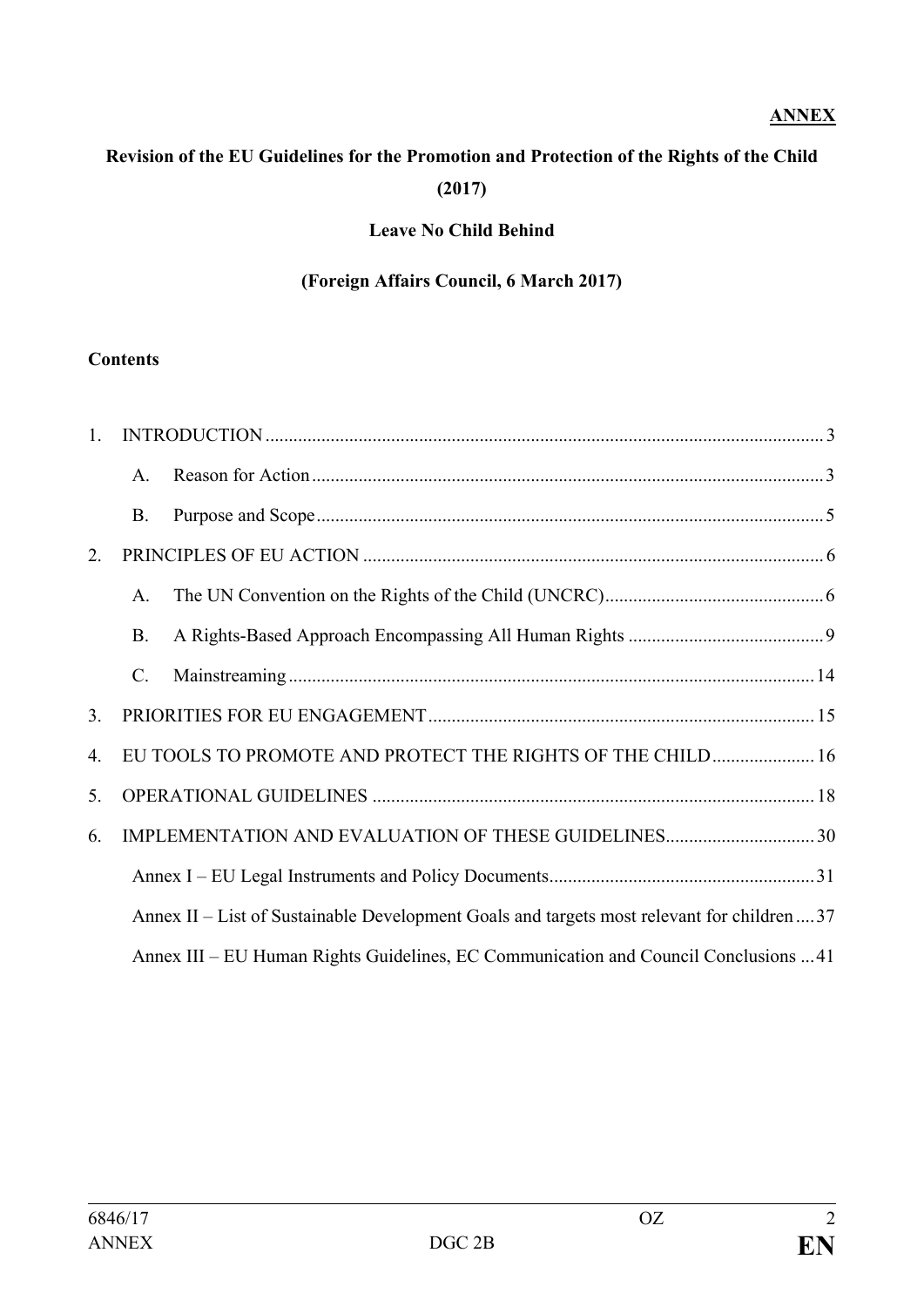#### <span id="page-2-0"></span>**1. INTRODUCTION**

#### <span id="page-2-1"></span>**A. Reason for Action**

The rights of the child are human rights. They are indivisible, universal and inalienable. The Treaty on European Union (Lisbon Treaty), which came into force in 2009, includes an explicit commitment to promote the protection of the rights of the child in EU internal and external action (refer to Annex 1 for an overview of EU Legal Instruments and Policy). With these Guidelines, the European Union reaffirms its commitment to comprehensively protect and promote the rights of the child in its external human rights policy, in line with the provisions of the UN Convention on the Rights of the Child and its Optional Protocols and other relevant international standards and treaties.

Across the world, 16 000 children die every day, mostly from preventable or treatable causes. Nearly half of all deaths in children under age 5 are attributable to undernutrition. The births of nearly 230 million children under age 5 worldwide (about one in three) have never been officially recorded**[1](#page-2-2)** . Every five minutes, a child dies as a result of violence in their homes, schools, and communities. Worldwide up to one billion boys and girls aged 2-17 years old have experienced physical, sexual or psychological violence in the past year**[2](#page-2-3)** . Children are victims of various forms of child labour, in particular its worst forms. The gender-specific risks for girls and boys demand particular attention. Children are victims of sexual exploitation and abuse. Girls and boys can be victims of early and forced marriages and girls may be subjected to endure harmful practices, such as female genital mutilation. Far too many children are deprived of quality education, currently 124 million children are out-of-school<sup>[3](#page-2-4)</sup>, proper healthcare and social care.

<span id="page-2-2"></span><sup>&</sup>lt;sup>1</sup> Statistics taken from the UNICEF website (October 2016), <u><https://www.unicef.org/statistics/></u><br><sup>2</sup> The Global Partnership to End Violence against Children;

<span id="page-2-3"></span>[https://sustainabledevelopment.un.org/content/documents/commitments/552\\_9061\\_commitment\\_Partnership\\_Pr](https://sustainabledevelopment.un.org/content/documents/commitments/552_9061_commitment_Partnership_Prevalence_Consequences_A4.pdf)<br>evalence Consequences A4.pdf

<span id="page-2-4"></span><sup>&</sup>lt;sup>3</sup> UNESCO, 2015:<http://www.uis.unesco.org/Education/Documents/fs-31-out-of-school-children-en.pdf>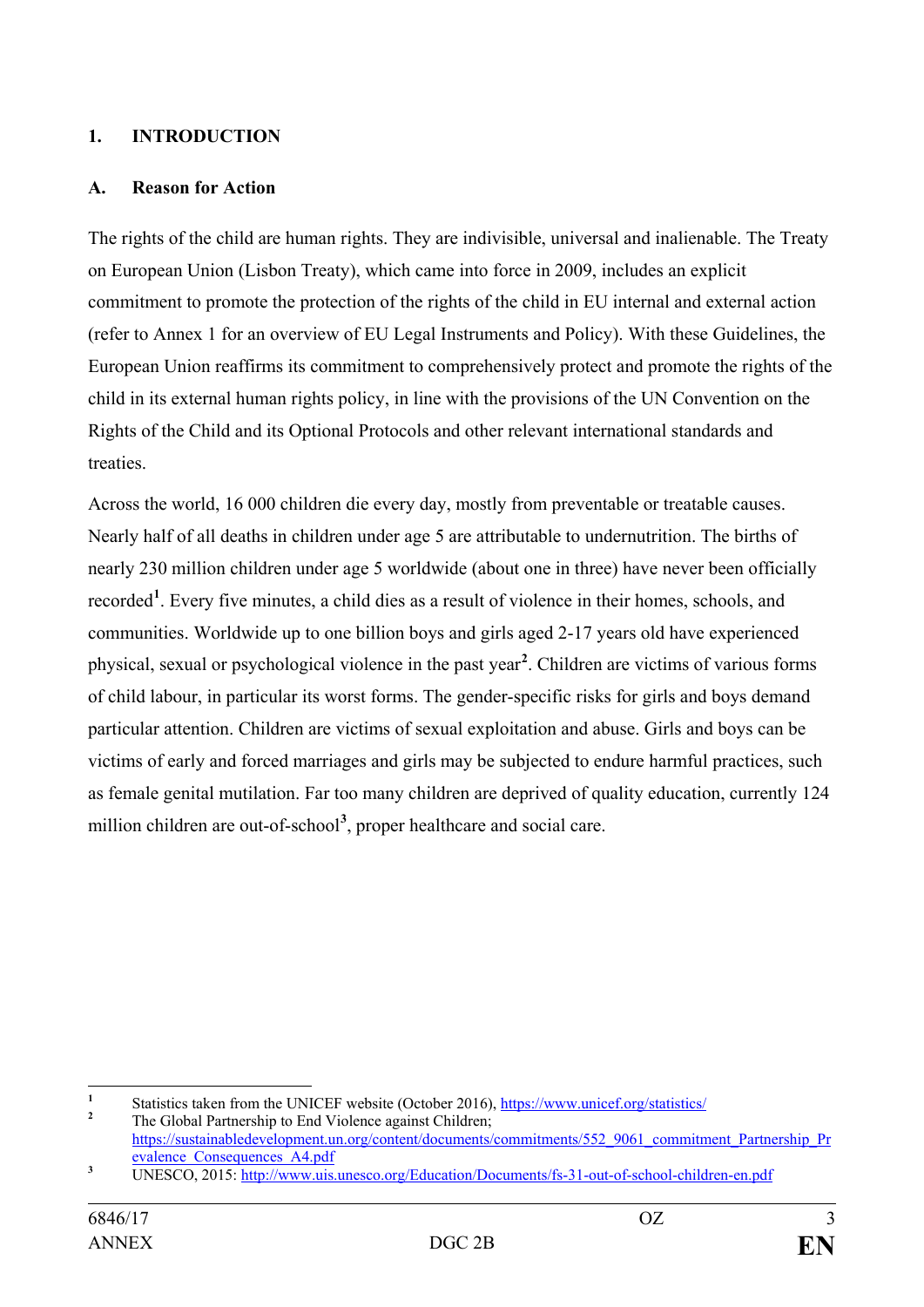Children in vulnerable situations, such as children living in poverty, living in conflict and fragile situations, with disabilities, children deprived of their liberty or in conflict with the law, migrant and refugee children (around the world, nearly 50 million children have migrated across borders or been forcibly displaced; and children now comprise half of all refugees<sup>[4](#page-3-0)</sup>), unaccompanied children and those without family, face particular risks and are exposed to discrimination, marginalization, institutionalisation and exclusion.

Since the adoption of the Guidelines in 2007, there have been numerous developments in relation to the rights of the child globally as well as in the evolution of EU policy on children in the EU external action, thus making the present revision of the Guidelines necessary. The year 2015 alone resulted in the adoption of a number of major international agreements, of which the 2030 Agenda for Sustainable Development**[5](#page-3-1)** , which commits to providing children and youth with a nurturing environment for the full realisation of their rights and capabilities (paragraph 25), and the Financing for Development agreement**[6](#page-3-2)** (Addis Ababa Action Agenda) are particularly relevant.

One of the key principles underpinning the 2030 Agenda for Sustainable Development is to "leave no one behind". This implies that the International Community and States in particular, will strengthen efforts to ensure that all people have equal opportunities and to reach the most vulnerable and marginalised.

In September 2016, for the first time, the UN General Assembly called for a Summit at the Heads of State and Government level on large movements of refugees and migrants. The outcome document, the New York Declaration**[7](#page-3-3)** , contains commitments to protect the human rights of all refugees and migrants, regardless of status. Commitments include ensuring that all refugee and migrant children are receiving education within a few months of arrival; preventing and responding to sexual and gender-based violence and working towards ending the practice of detaining children for the purposes of determining their migration status; protecting the rights of women and girls and promoting their full, equal and meaningful participation in finding solutions.

<span id="page-3-0"></span><sup>&</sup>lt;sup>4</sup> *Uprooted: The growing crisis for refugee and migrant children, UNICEF (September 2016), pages 3 and 6. <i>Transforming our world: the 2030 Agenda for Sustainable Development*, Resolution adopted by the General Assembly

<span id="page-3-1"></span>

<span id="page-3-2"></span>Addis Ababa Action Agenda of the Third International Conference on Financing for Development (Addis Ababa Action Agenda),  $A/RES/69/313$ , August 2015.

<span id="page-3-3"></span><sup>&</sup>lt;sup>7</sup> New York Declaration for Refugees and Migrants, A/71/L.1<sup>\*</sup>, 13 September 2016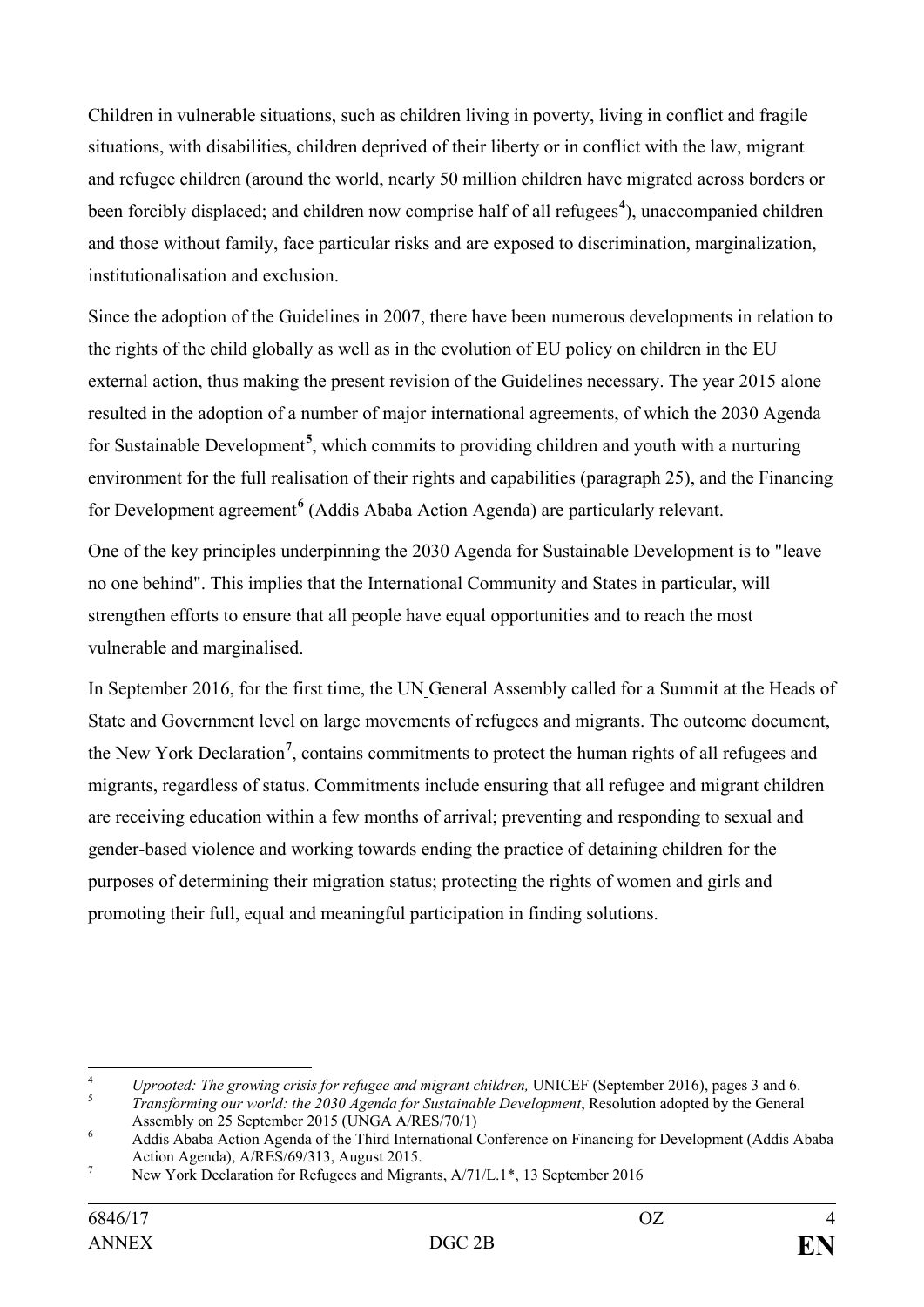The Global Strategy for the European Union's Foreign and Security**[8](#page-4-1)** policy highlights the importance of the Sustainable Development Goals, and the commitment to mainstream human rights across all policy sectors in the context of EU external action. In line with the multi-faceted approach to resilience, there is also a firm commitment to focus on deepening work on education, communication, culture and youth. The European Commission proposal for a new European Consensus on Development**[9](#page-4-2)** also underlines this commitment to mainstreaming human rights and to aligning EU development cooperation policy with the 2030 Agenda. Furthermore, the EU committed to moving towards a rights-based approach in its operations (see section 2B, A Rights-Based Approach) with the adoption of the EU Strategic Framework and Action Plan on Human Rights and Democracy (2012)**[10](#page-4-3)** and Council conclusions on a rights-based approach to development cooperation (May 2014)**[11](#page-4-4)**.

## <span id="page-4-0"></span>**B. Purpose and Scope**

The purpose of these *"EU Guidelines for the Promotion and Protection of the Rights of the Child" (the "Guidelines")* **[12](#page-4-5)***,* is to recall international standards on the rights of the child and to provide practical guidance to officials of EU institutions and EU Member States in order to (i) strengthen their role in promoting and protecting the rights of all children in EU external action by encouraging and supporting the strengthening of partner countries' own systems, and (ii) further strengthen their cooperation with international and civil society organisations.

<span id="page-4-1"></span> <sup>8</sup> Global Strategy for the European Union's Foreign and Security policy <https://europa.eu/globalstrategy/en/global-strategy-foreign-and-security-policy-european-union><br>Proposal for a new European Consensus on Development Our World, our Dignity, our Future, COM(2016)

<span id="page-4-2"></span>

<span id="page-4-3"></span><sup>740</sup>final, 22 November 2016.<br>
<sup>10</sup> EU Strategic Framework and Action Plan on Human Rights and Democracy, 11855/12, June 2012.<br>
<sup>11</sup> Council conclusions on a rights based approach to development cooperation, 9987/14, May 201

<span id="page-4-4"></span>Commission developed a tool-box to guide staff in implementing a rights-based approach, *Commission Staff Working Document Tool-Box A Rights-Based Approach, Encompassing all Human Rights for EU Development*

<span id="page-4-5"></span><sup>&</sup>lt;sup>12</sup> Refer to Annex III for a list of links to EU Guidelines, Commission Communications and Council Conclusions which complement the Guidelines on the Promotion and Protection of the Rights of the Child.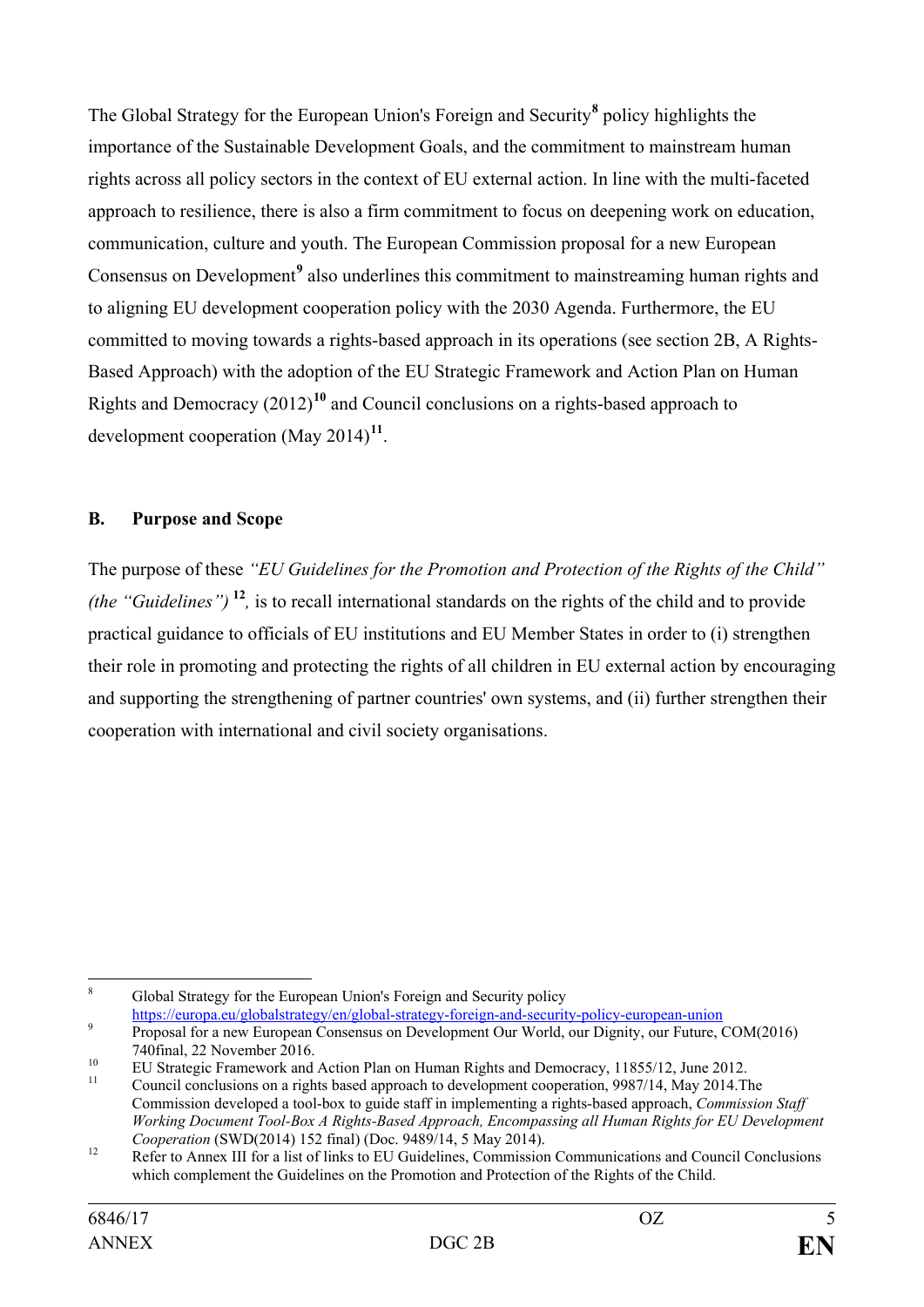To achieve its commitments on promoting and protecting the rights of the child, the EU promotes the General Measures of Implementation (GMI) of the UNCRC as set out in its General Comment No. 5**[13](#page-5-2)**. The GMI are intended to promote the full enjoyment of all rights in the Convention by all children through **legislation, budget allocations, the establishment of coordinating and monitoring bodies – governmental and independent - comprehensive data collection, awareness-raising and training, and the development and implementation of appropriate policies, services and programmes.** The GMI therefore act as the very foundations for the realisation of the rights of the child by ensuring that the necessary structures and resources are in place through **a systems-strengthening approach.**

In line with the critical theme of the Sustainable Development Goals (SDGs) these revised guidelines aim to "leave no child behind" by taking a rights-based approach encompassing all human rights to the implementation of the GMI. The measures needed to achieve this goal are set out in the Operational Guidelines, part 5.

## <span id="page-5-0"></span>**2. PRINCIPLES OF EU ACTION**

## <span id="page-5-1"></span>**A. The UN Convention on the Rights of the Child (UNCRC)**

The EU policy on the rights of the child is strongly guided by the UNCRC. All EU Member States are party to the UNCRC, the most widely ratified human rights treaty in history, currently ratified by 196 States parties. It is the most comprehensive human rights treaty and legal instrument for the promotion and protection of the entire complement of rights relevant to children: economic, social, cultural, civil and political. Adopted in 1989, this Convention outlines universal standards for the care, treatment, survival, development, protection and participation of all children. It was the first international instrument to explicitly recognise children as social actors and active holders of rights.

# **The UN Convention on the Rights of the Child defines a child as any person below the age of 18 years.**

<span id="page-5-2"></span>**<sup>13</sup>** UN Convention on the Rights of the Child, General Comment No. 5, General measures of implementation of the Convention on the Rights of the Child (arts. 4, 42 and 44, para. 6) CRC/GC/2003/5, 27 November 2003.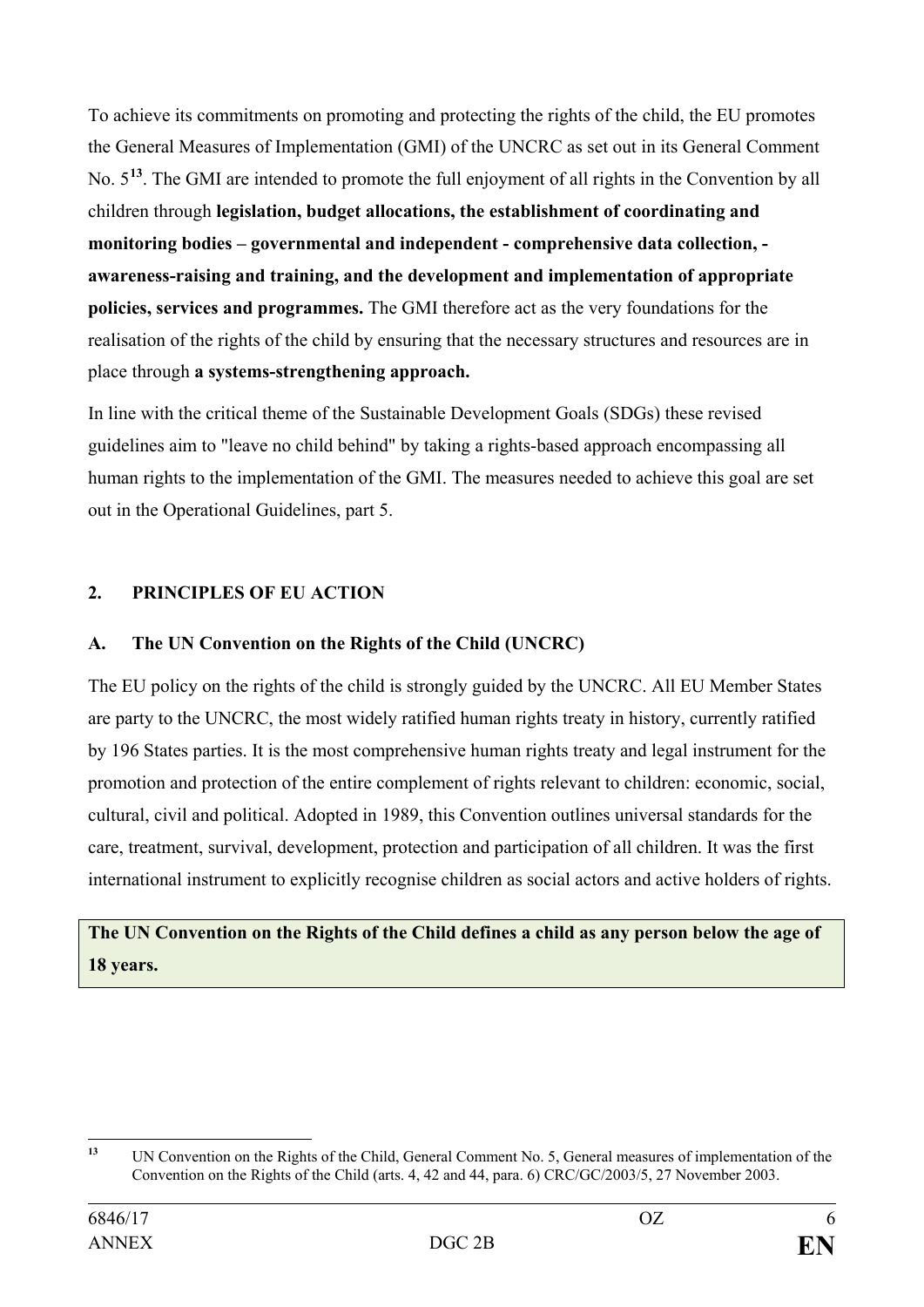## **The Four General Principles of the UNCRC**

The implementation of the UNCRC is guided by four General Principles set out below. **These principles guide the interpretation and implementation of** *all* **the other articles in the Convention and form the very basis of a child rights approach**. As well as other relevant articles in the Convention, the Optional Protocols, and the Committee's General Comments**[14](#page-6-0)**, the EU should take into consideration these four General Principles in the design and implementation of its policy and actions on the rights of the child.

| <b>Article 2</b>                                       | <b>Article 3</b>                                   |  |
|--------------------------------------------------------|----------------------------------------------------|--|
| Non-discrimination:                                    | Best interests of the child:                       |  |
| All children shall be protected from all forms of      | The best interests of the child shall be a primary |  |
| discrimination on the basis of their <i>and their</i>  | consideration in all actions concerning a child.   |  |
| <i>parents'</i> race, colour, sex, language, religion, | (Also refer to UNCRC General Comment $14^{15}$     |  |
| political or other opinion, national, ethnic or        | CRC/C/GC/14,2013                                   |  |
| social origin, property, disability, birth or other    |                                                    |  |
| status.                                                |                                                    |  |

<span id="page-6-0"></span>**<sup>14</sup>** The Committee on the Rights of the Child (CRC) is a body of independent experts that monitors the implementation of the UNCRC by its State parties. The Committee issues General Comments to explain and provide guidance on the implementation of the UNCRC and its Optional Protocols. General Comments are not binding for States parties.

<span id="page-6-1"></span>binding for States parties. **<sup>15</sup>** General comment No. 14 (2013) on the right of the child to have his or her best interests taken as a primary consideration (art. 3, para. 1)\*, CRC/C/GC/14.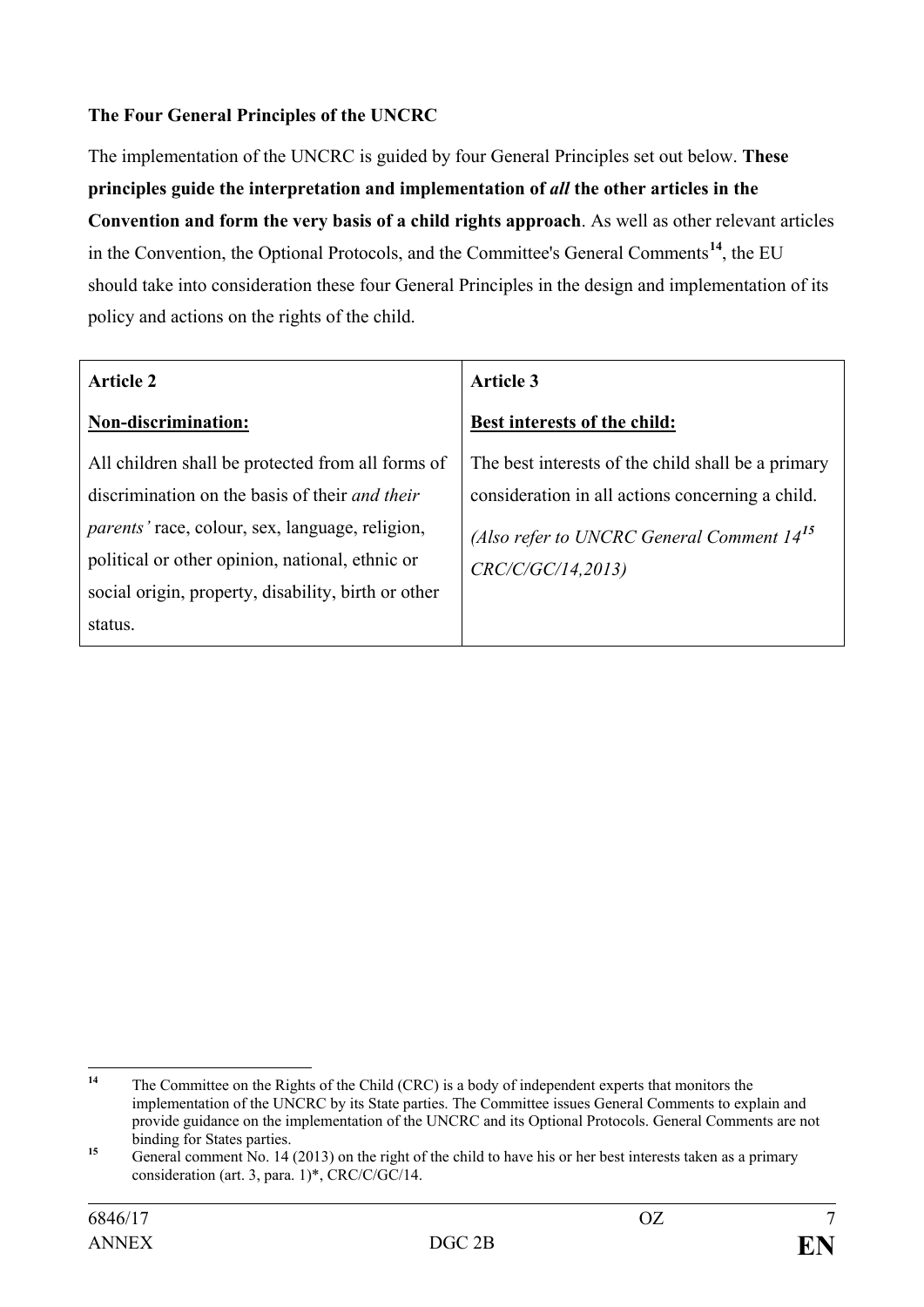| Article 6                                                                                                                                  | <b>Article 12</b>                                                                                                                                                                                                                                              |
|--------------------------------------------------------------------------------------------------------------------------------------------|----------------------------------------------------------------------------------------------------------------------------------------------------------------------------------------------------------------------------------------------------------------|
| <b>Right to life, survival and development:</b>                                                                                            | Respect for the views of children:                                                                                                                                                                                                                             |
| Children have the right to life; and States must<br>ensure to the maximum extent possible the<br>survival and full development of a child. | All children who are capable of forming their<br>own views must be able to express those views<br>freely in all matters affecting the child, with the<br>views of the child being given due weight in<br>accordance with the age and maturity of the<br>child. |
|                                                                                                                                            | (Also refer to UNCRC General Comment $12^{16}$<br>CRC/C/GC/12, 2009)                                                                                                                                                                                           |

## **Optional Protocols[17](#page-7-1) to the Convention**

There are 3 Optional Protocols to the Convention**; (i) the Optional Protocol on the Sale of Children, Child Prostitution and Child Pornography** (173 states parties)**, (ii) the Optional Protocol on the Involvement of Children in Armed Conflict** (165 states parties) **and (iii) the Optional Protocol on a Communication Procedure** (29 states parties)**.**

The ratification and implementation of the Optional Protocol on a Communication Procedure allows individual children to submit complaints regarding specific violations of their rights under the convention and its first two Optional Protocols. It further demonstrates a commitment to promote and protect all aspects of the rights of the child, as formulated in the UNCRC, in particular article 12, respect for the views of the child.

<span id="page-7-1"></span><span id="page-7-0"></span>

<sup>&</sup>lt;sup>16</sup> General Comment No. 12 (2009), the right of the child to be heard, CRC/C/GC/12.<br><sup>17</sup> Optional Protocols to human rights treaties are treaties in their own right, and are open to signature, accession or ratification by countries who are party to the main treaty.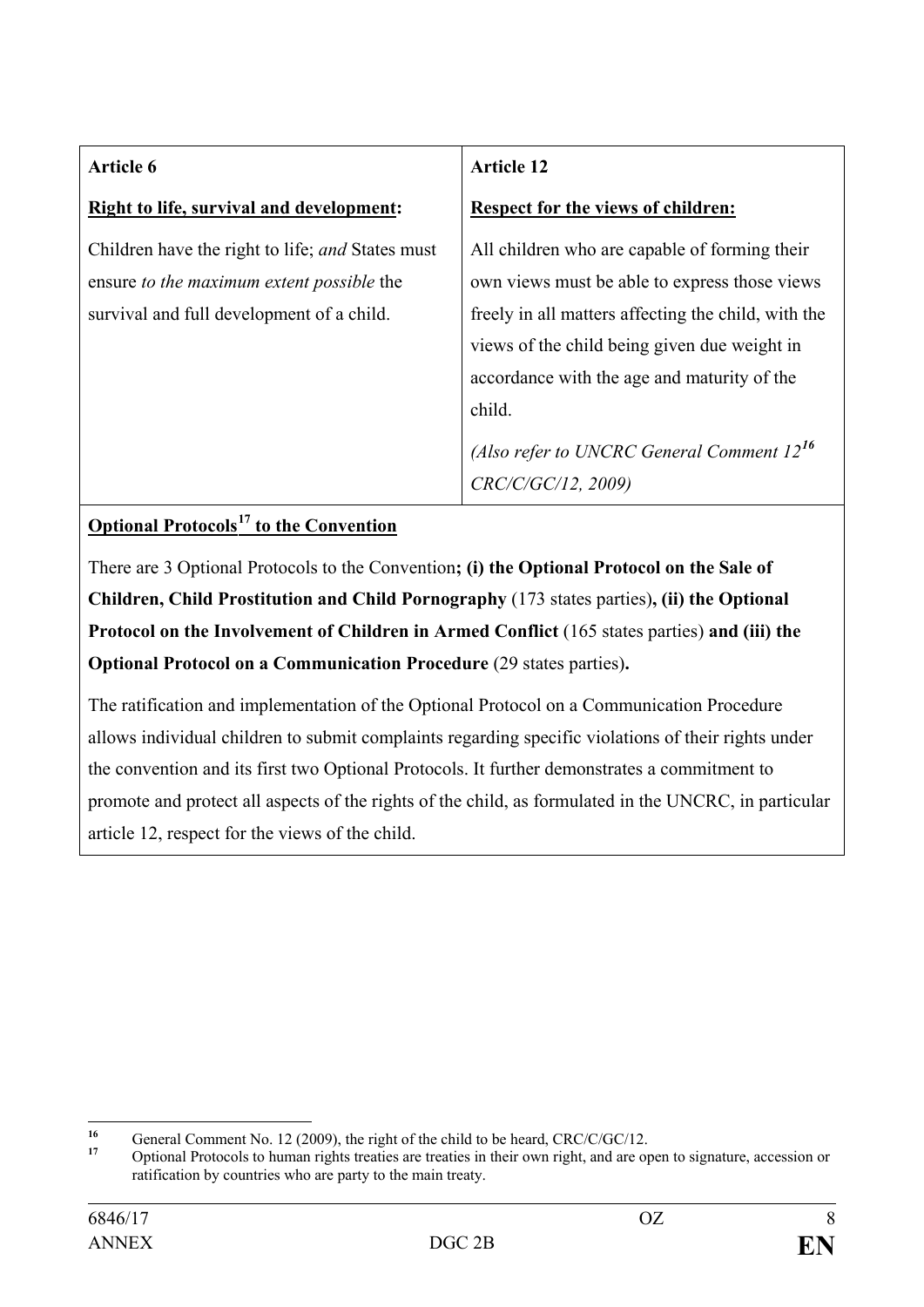Together with other international and regional standards on the rights of the child, including those adopted by the Council of Europe, these instruments provide a solid foundation for the enjoyment of human rights by all children without discrimination. They also act as a reference for promoting and monitoring progress in the realisation of the rights of the child.

Important progress has also been made with the growing ratification and implementation of ILO Convention No. 182 on the Worst Forms of Child Labour (180 state parties) and ILO Convention No. 138 on the minimum age for admission to employment and work (169 state parties).

## <span id="page-8-0"></span>**B. A Rights-Based Approach Encompassing All Human Rights**

In the EU Strategic Framework and Action Plan on Human Rights and Democracy**[18](#page-8-1)**, adopted in June 2012, the EU committed to move towards a rights-based approach encompassing all human rights. In 2014, in order to operationalize this commitment, the Commission adopted a Staff Working Document which contains a "tool-box" for the implementation of the rights-based approach encompassing all human rights**[19](#page-8-2)**. This approach is a working methodology which builds on human rights mainstreaming (see section C below) by incorporating human rights standards and principles as both a means and a goal of cooperation, and integrating the fulfilment of human rights into the design, implementation, monitoring and evaluation of all policies and programmes. The rights-based approach encompassing all human rights is based on the universality and indivisibility of human rights, the principles of participation; non-discrimination, transparency and accountability.

<span id="page-8-1"></span>**<sup>18</sup>** EU Strategic Framework and Action Plan on Human Rights and Democracy, 11855/12, June 2012. **<sup>19</sup>** *Commission Staff Working Document Tool-Box A Rights-Based Approach, Encompassing All Human Rights for* 

<span id="page-8-2"></span>*EU Development Cooperation* (SWD(2014) 152 final) (Doc. 9489/14, 5 May 2014).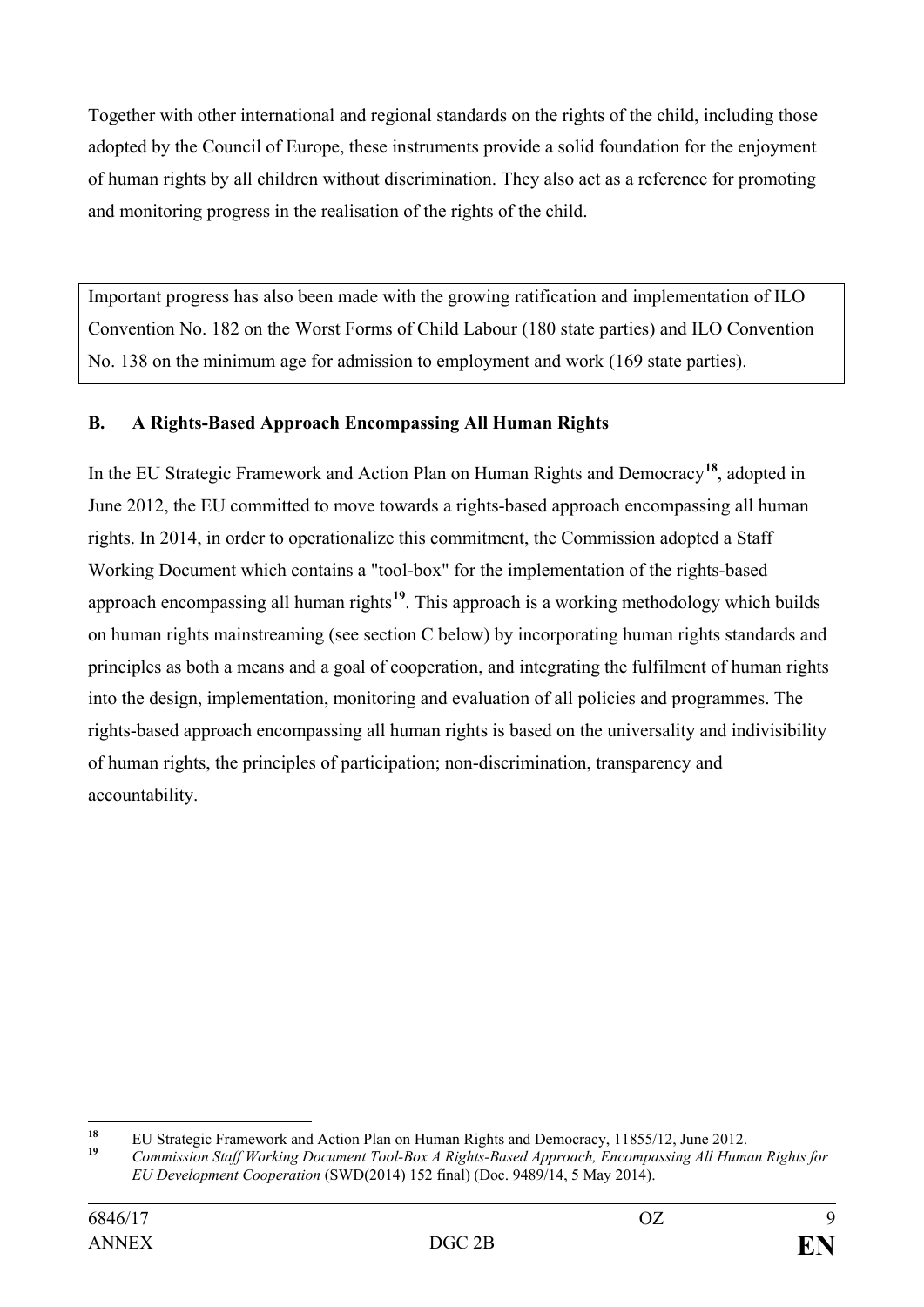The principles of the rights-based approach encompassing all human rights mirror the four guiding principles of the UNCRC which constitute a child rights approach.

## **The definition of a child rights approach as outlined in the UNCRC, General Comment 13[20.](#page-9-0)**

"A child rights approach is one which furthers the realization of the rights of all children as set out in the Convention by developing the capacity of duty bearers to meet their obligations to respect, protect and fulfil rights (art. 4) and the capacity of rights holders to claim their rights, guided at all times by the rights to **non-discrimination** (art. 2), consideration of the **best interests of the child** (art. 3, para. 1), **life, survival and development** (art. 6), and **respect for the views of the child** (art. 12). Children also have the right to be directed and guided in the exercise of their rights by caregivers, parents and community members, in line with children's evolving capacities (art. 5). This child rights approach is holistic and places emphasis on supporting the strengths and resources of the child him/herself and all social systems of which the child is a part: family, school, community, institutions, religious and cultural systems" (*bold added for emphasis*).

<span id="page-9-0"></span><sup>&</sup>lt;sup>20</sup> General comment No. 13 (2011), The right of the child to freedom from all forms of violence, CRC/C/GC/13, page 23.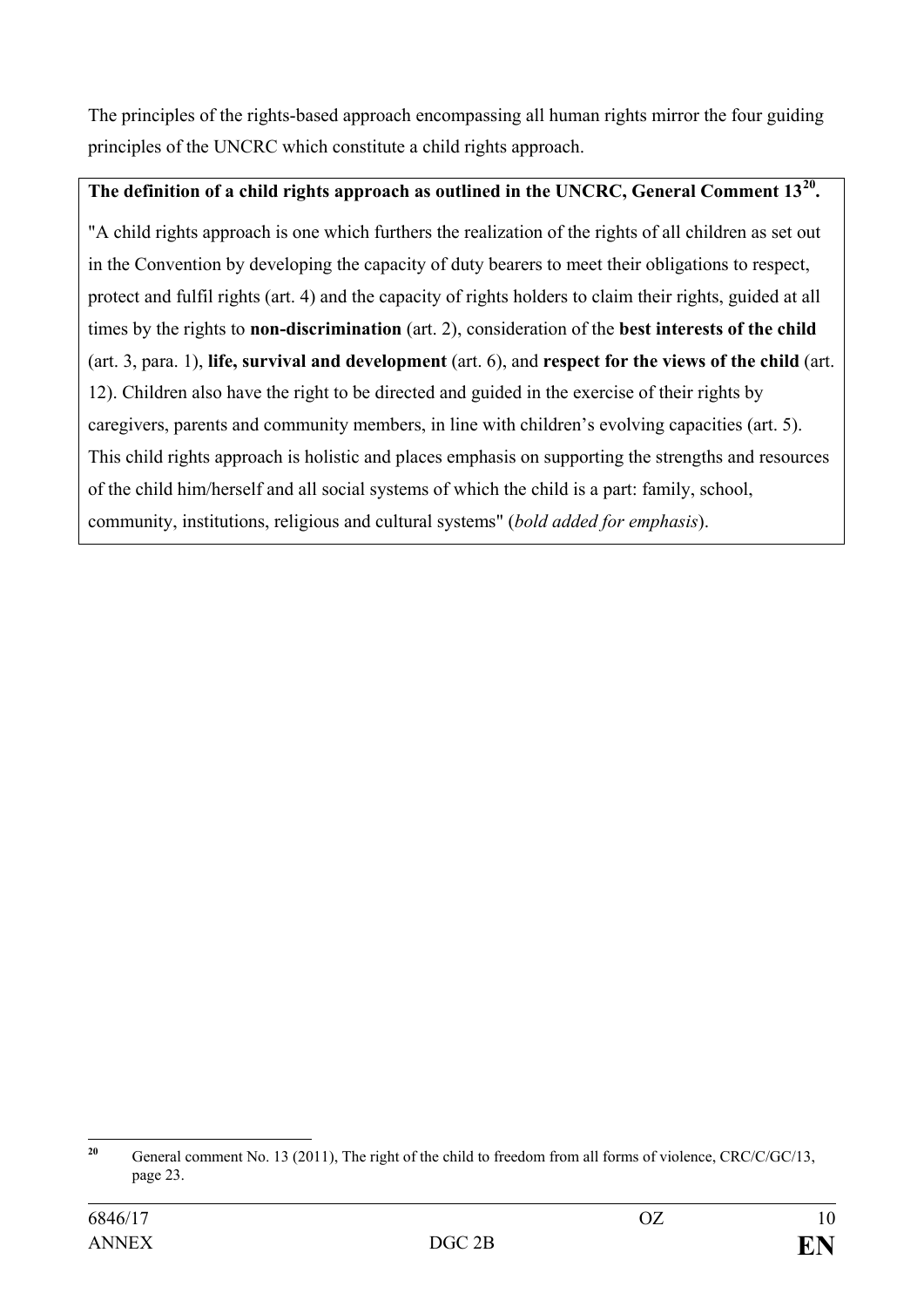The "EU" refers to officials of EU institutions and EU Member States.

In line with the above, the principles guiding EU action on the rights of the child in support of our partner countries - in order to implement the General Measures of Implementation (GMI) - are:

- **Legality, universality and indivisibility of human rights -** all actions taken by the EU and partner countries have to be in line with the UNCRC. To give one example, a partner country needs to ensure legislation complies with the provisions of the UNCRC.
- **Root-cause approach –** the EU should work with partner countries to address the root causes of why a right is not respected, protected and fulfilled. A child rights assessment will allow the country to map the violations that are occurring (what, to whom, where, why, to what degree etc.) and on this basis the country, with the EU's assistance, can focus on addressing the root-cause of the violations**[21](#page-10-0)**.
- **Systems-strengthening approach**–the EU should focus on supporting partner countries to strengthen their systems and should avoid wherever possible setting up or supporting parallel measures or structures (for example through funding numerous different projects). Partner countries are the key interlocutors for the EU when seeking to address the rights of the child for the simple reason that, as Parties to the UNCRC, they are the main actor responsible for realising the rights of children within their jurisdiction. The EU will therefore focus on assisting partner countries to strengthen each element of the system, as set out in the GMI, so that all the rights of all children are better respected, protected and fulfilled.
- **Long-term and sustainable solutions – while aiming at immediate improvements for the children concerned,** EU external actions should result in long-term, sustainable and positive change for children. In order to have a higher impact and lasting benefit, it is important to focus on working with duty-bearers to strengthen the systems in place.

<span id="page-10-0"></span>**<sup>21</sup>** For an overview of a child rights country context analysis refer to Module 1 *EU-UNICEF Child Rights Toolkit: Integrating Child Rights in Development Cooperation;* https://www.unicef.org/eu/crtoolkit/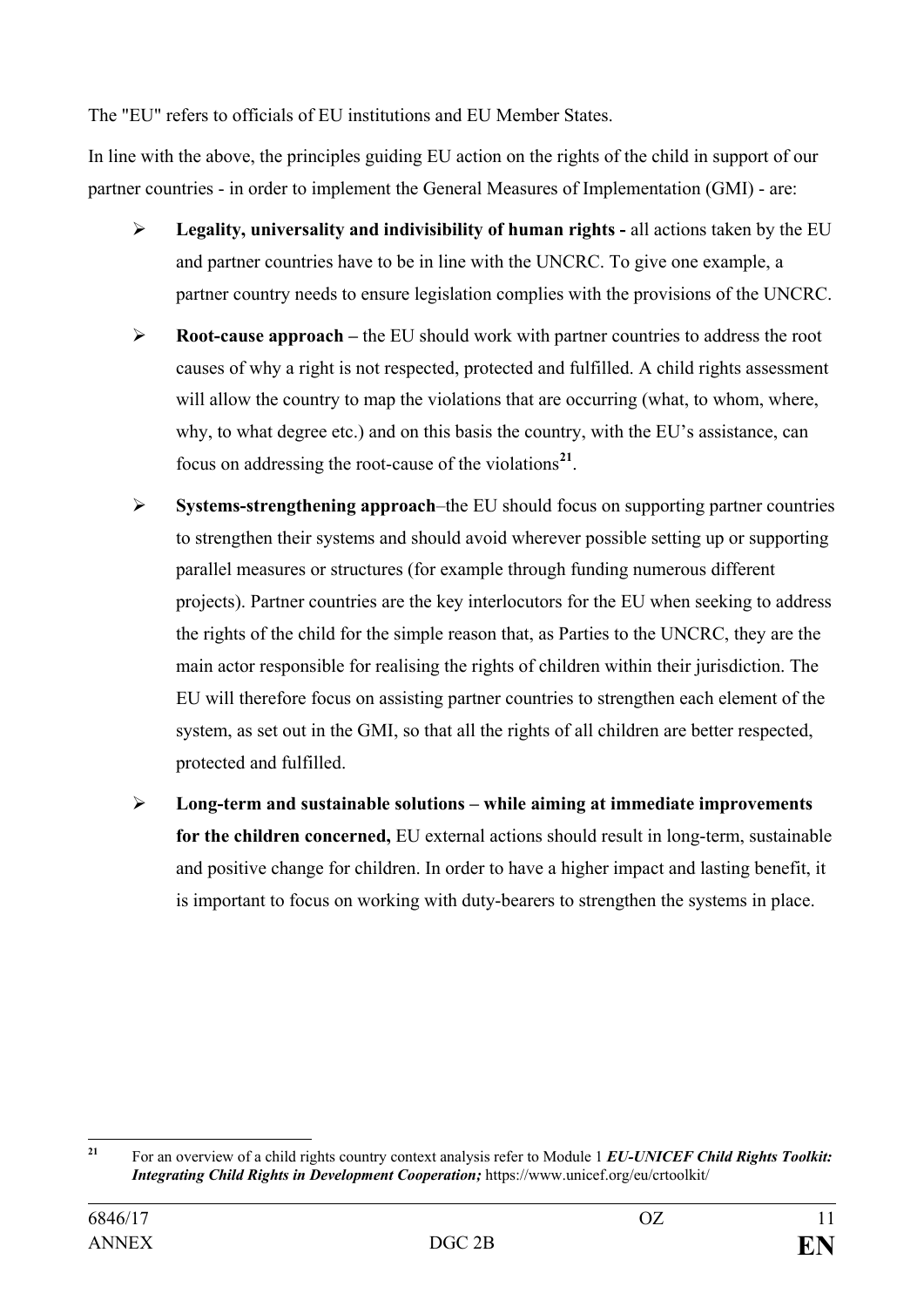- **Participation and empowerment** –the EU should work with partner countries to enhance children's ability to participate in decision-making and processes which concern them, at local, national, regional and international level, in line with article 12 of the UNCRC and General Comment 12. The EU should aim to raise the awareness of duty-bearers of the need to consult children and promote improved governance structures accordingly. In this way, children will be further empowered and learn vital life skills. The EU should aim to consult with local organisations working with children to guarantee the best way to contribute to promoting the rights of the child locally.
- **Non-discrimination/equality**  the EU should work with partner countries to ensure greater equality between all children, by addressing discriminatory laws, policies or practices and by focusing on the most marginalised children. The EU will take great care not to accidentally reinforce existing discriminatory situations, including gender based discriminations, but rather prioritise the most marginalised in order to close the gaps for those left furthest behind, by addressing the root causes and proposing lasting solutions.
- **Accountability and access to the rule of law –** the EU action should aim to improve the accountability and transparency of partner countries to children, their families and communities regarding their efforts to fulfil the rights of the child. For rights to have meaning, effective remedies must be available to redress violations. EU action should endeavour to give particular attention to ensuring that there are effective, child – sensitive procedures available to children and their representatives.
- **Transparency and access to information:** EU action should aim to improve transparency of efforts in partner countries to fulfil the rights of the child and contribute to guaranteeing the child's freedom to seek, receive and impart information in line with the UNCRC. For example, in order for children to be empowered they must have access to age-appropriate information, paying particular attention to gender based discriminations. The EU could raise partner countries' awareness of the need to provide such information in all areas including budgetary decisions and expenditure. It is also important that development programmes and projects are transparent and information is accessible and provided to rights-holders.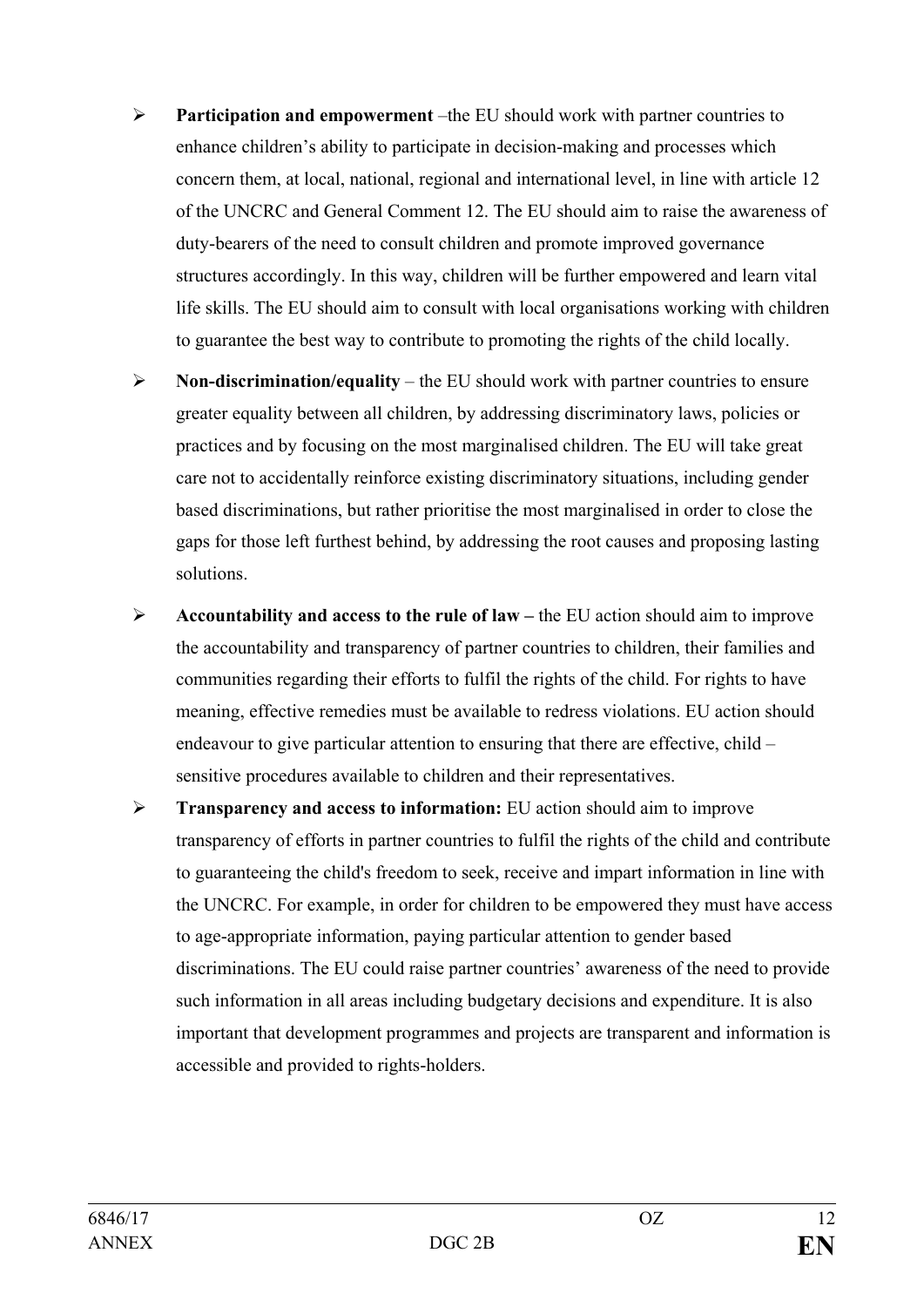**Policy coherence for the rights of the child** – the EU should seek to ensure that no policy or action in any sector (e.g. trade, energy, migration etc.) undermines the rights of the child and ideally would support their realisation. It therefore embodies a 'do no harm' approach.

# *Interlinks between Rights-Based Approach Encompassing all Human Rights and Gender equality*

Gender is an integral part of the rights based approach encompassing all human rights and the EU remains committed to the promotion, protection and fulfilment of all human rights and to the full and effective implementation of the Beijing Platform for Action and the Programme of Action of the ICPD and the outcomes of their review conferences and remains committed to sexual and reproductive health and rights (SRHR), in this context<sup>[22](#page-12-0)</sup>; as well as the Convention on the Elimination of all Forms of Discrimination against Women (CEDAW) and the EU guidelines on violence against women and girls and combating all forms of discrimination against them; the EU Strategy on equal opportunities between women and men; the EU Comprehensive approach to the EU implementation of the United Nations Security Council Resolutions 1325 and 1820 on women, peace and security; and the EU Plan of Action on Gender Equality and Women Empowerment.

The 2030 Agenda for Sustainable Development is a key recent addition to the international consensus on the importance of delivering gender equality, of respecting, protecting and fulfilling the human rights of women and girls and as a framework for its delivery.

<span id="page-12-0"></span>**<sup>22</sup>** Council Conclusions on Gender in Development, May, 2015, doc. 9242/15.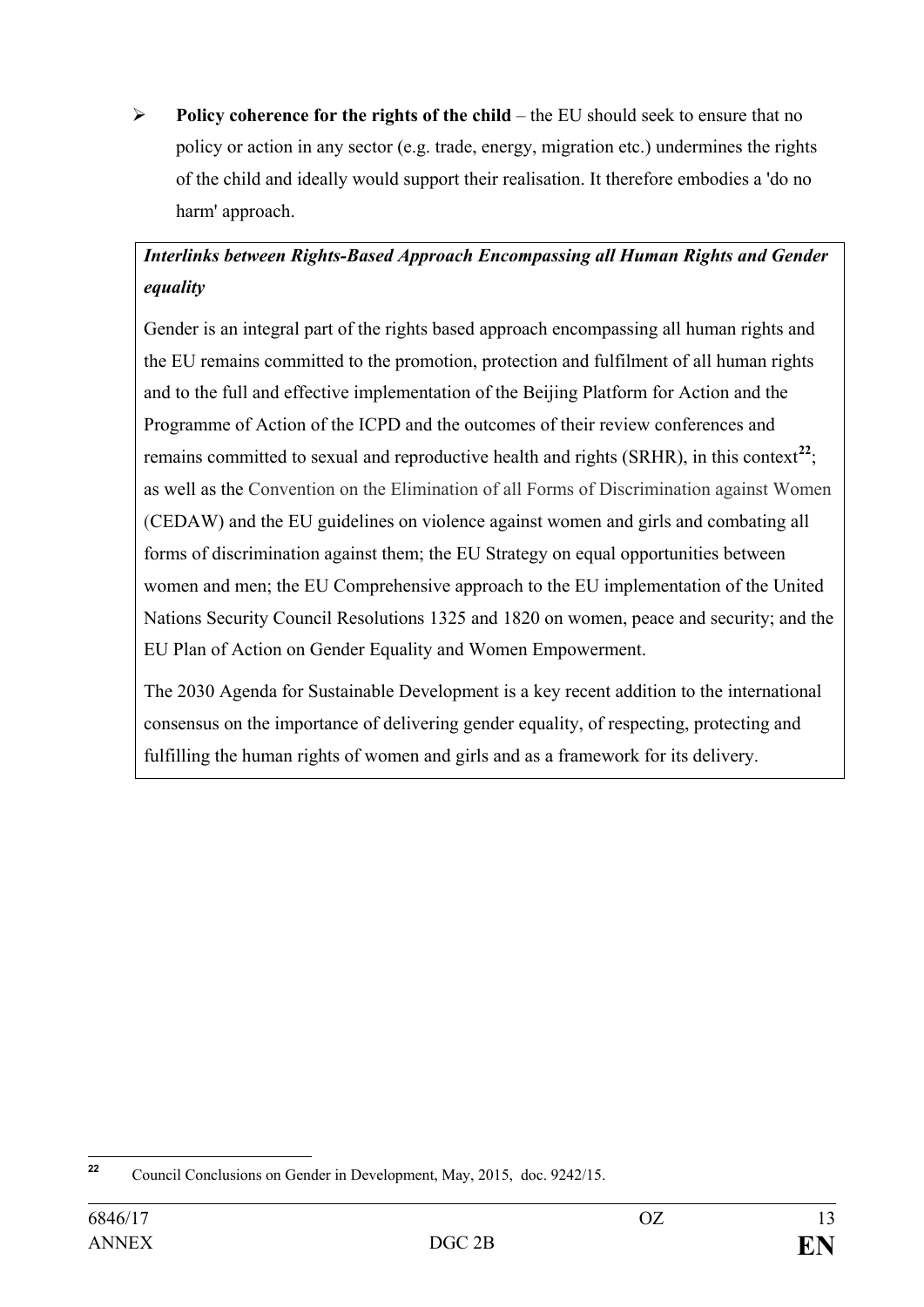## <span id="page-13-0"></span>**C. Mainstreaming**

Mainstreaming consists in systematically integrating the rights of the child in all policies and actions and programmes of the EU. It extends the integration of the rights of the child beyond traditional child focused sectors, such as nutrition, health and education, to other sectors such as energy, agriculture, transport, trade and investment, development cooperation, humanitarian aid, infrastructure, climate change or environment. There are very few, if any, child-neutral policies or programmes: most have impacts on children directly or indirectly, positively or negatively. Moreover, most sectors, if not all, are interlinked and interdependent.

If we are to deliver effectively on the rights of the child **all sectors** must play their part. To this end, these Guidelines emphasise the importance of mainstreaming the rights of the child in all sectors and all programming and highlight the important tool – *"EU-UNICEF Child Rights Toolkit: Integrating Child Rights in Development Cooperation"[23](#page-13-1).*

The EU and UNICEF joined forces to develop this innovative tool. Launched in 2013, this Toolkit provides practical guidance on how to ensure the rights of the child are effectively integrated and applied across programmes of bilateral and multilateral development assistance. It contains more than **80 innovative tools** and **practical guidance** through 8 thematic modules covering the rights of the child in development programming and sector policies, child participation, impact assessment, working with civil society, the rights of the child in governance, in crisis situations and budgeting. This is an invaluable tool for officials of EU Institutions, EU Member States and all development actors.

An overview of the toolkit is available online in English, French and Spanish: **[http://www.unicef.org/eu/crtoolkit/toolkit.html.](http://www.unicef.org/eu/crtoolkit/toolkit.html)**

A website has also been created to promote training workshops organised in EU Delegations for all development partners: [http://www.childrightstoolkit.com.](http://www.childrightstoolkit.com/)

Here the toolkit is available in Arabic, English, French, German, Spanish and Portuguese.

<span id="page-13-1"></span>**<sup>23</sup>** *EU-UNICEF Child Rights Toolkit: Integrating Child Rights in Development Cooperation* https://www.unicef.org/eu/crtoolkit/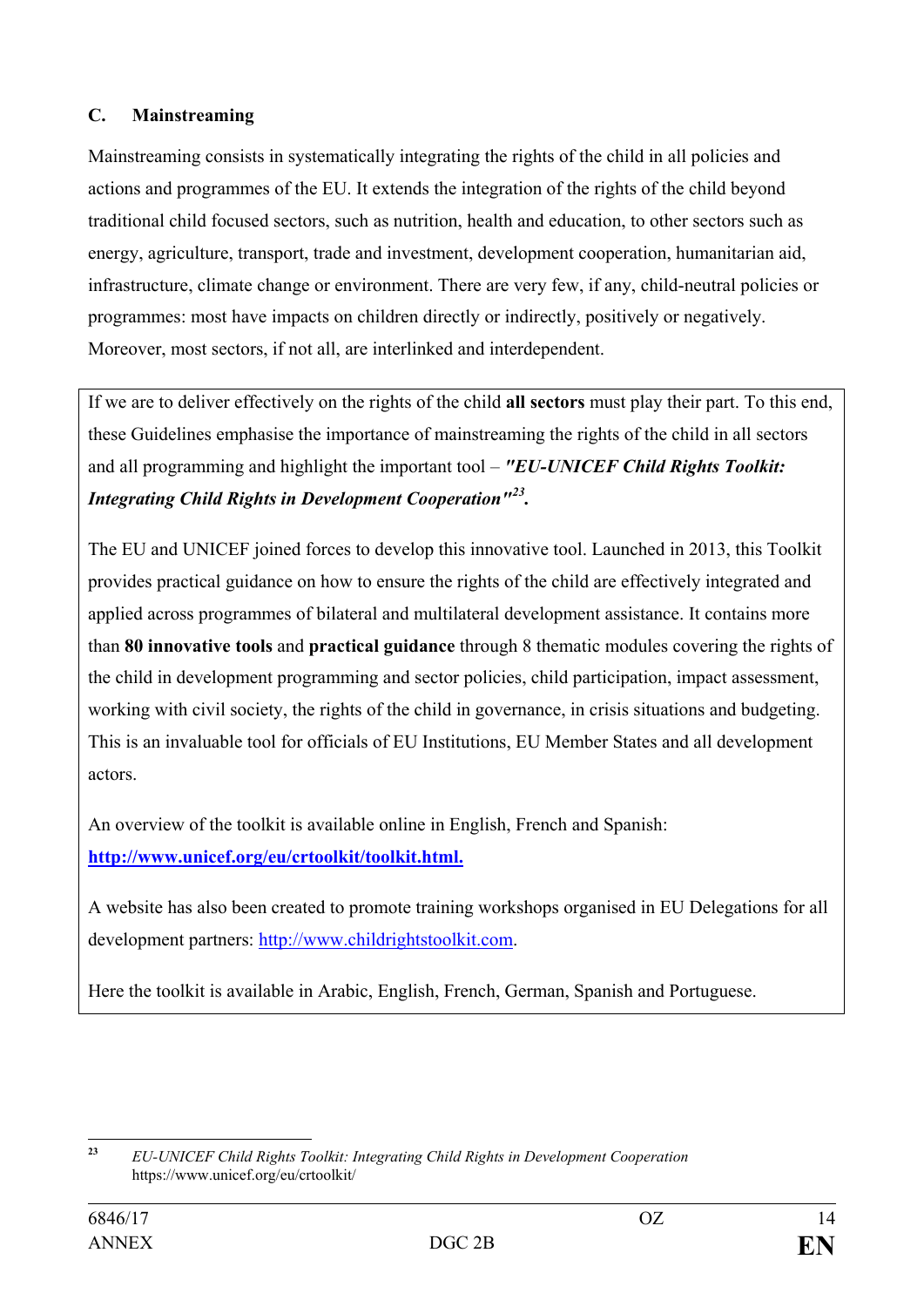## <span id="page-14-0"></span>**3. PRIORITIES FOR EU ENGAGEMENT**

• **Support and encourage partner countries to fulfil their legal obligations** to advance the implementation of the UNCRC and its three Optional Protocols, and of other international and regional instruments and standards on the rights of the child.

In particular, raise awareness, encourage and support the ratification of the Optional Protocol to the Convention on the Rights of the Child on a **Communications Procedure[24](#page-14-1) (OP3 CRC)** which entered into force on 14 April 2014.

- **Raise awareness and promote better understanding** of the principles and provisions of the UNCRC, its three Optional Protocols and General Comments, and of other international and regional instruments and standards with relevance to the rights of the child, both in partner countries and among EU staff at all levels, including those not working directly on the rights of the child.
- **Pursue a rights-based approach to the implementation of the General Measures of Implementation** of the UNCRC as set out in General Comment No. 5**,** guided at all times by the four General Principles of the UNCRC, namely non-discrimination, best interests of the child, child survival and development and child participation, to ensure the full enjoyment of all rights in the Convention by all children.
- **Raise awareness and promote gender equality** between all boys and girls by paying particular attention to addressing gender based discriminations and ensuring the empowerment of girls.
- **Improve coherence in the EU's external action on children**. **Promote synergies and strengthen inter-institutional cooperation**, including with regard to initiatives promoted by the European Commission and the High Representative on the rights of the child and with regard to **EU's external action on children** and **actions carried out by EU Member States.**

<span id="page-14-1"></span>**<sup>24</sup>** OP3 CRC is an international human rights treaty that allows the UN Committee on the Rights of the Child (the Committee) to hear complaints alleging that a child's rights have been violated. Children will only be able to approach the UN if the national legal system has not been able to provide a remedy for the violation.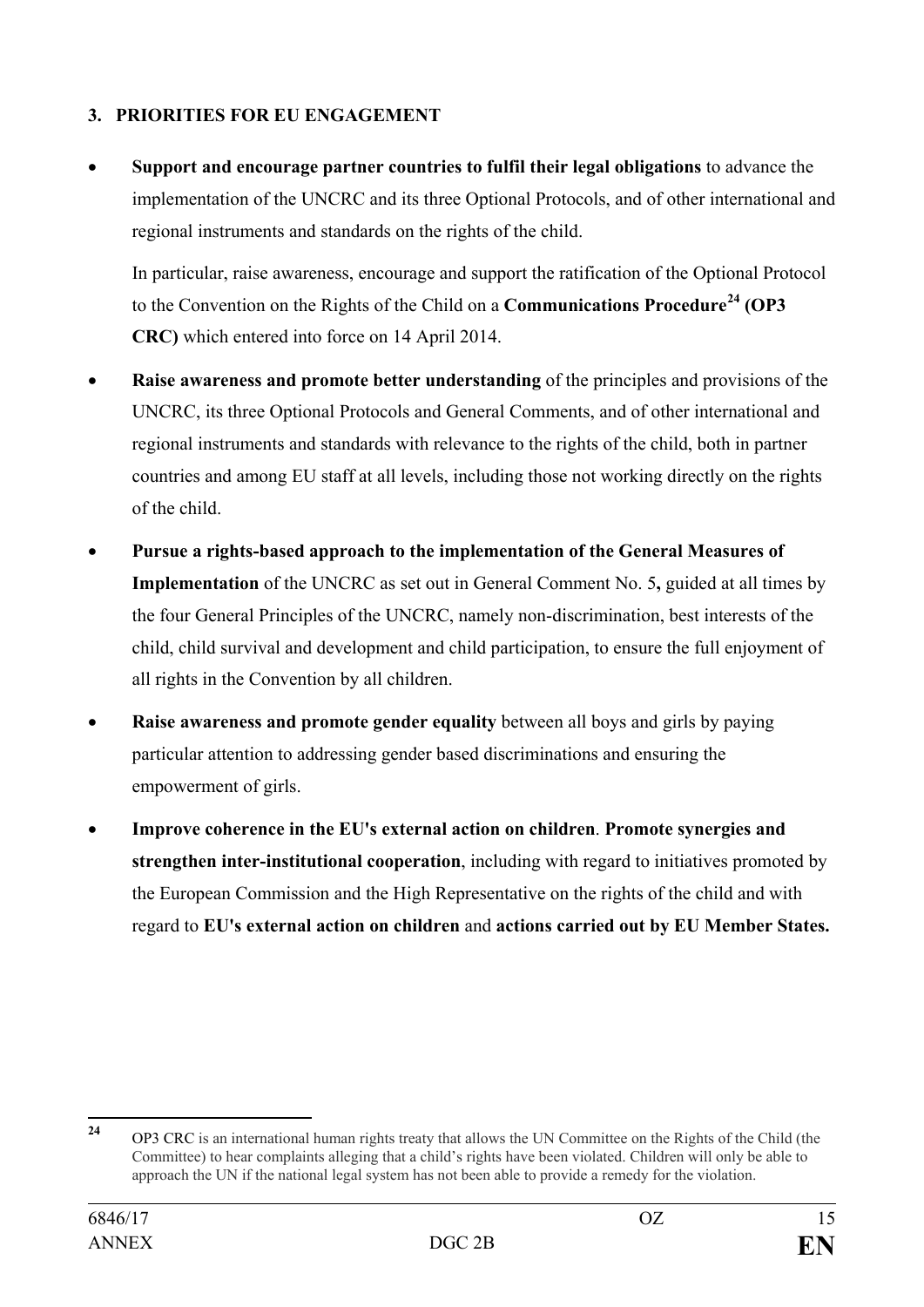- **Complement and strengthen ongoing EU efforts in multilateral fora** and give the rights of the child more weight on the international agenda with a view to advancing their realization and to preventing violations of the rights of the child worldwide.
- **Support the implementation of the 2030 Agenda for Sustainable Development** with a particular focus on the goals and targets most relevant for children (see annex II). These Guidelines will serve to complement all other efforts by the EU to achieve the 2030 Agenda on Sustainable Development.

## <span id="page-15-0"></span>**4. EU TOOLS TO PROMOTE AND PROTECT THE RIGHTS OF THE CHILD**

The EU has a broad range of tools and financing instruments to promote and defend the rights of the child. To address children's right effectively and ensure sustainable development the EU needs to ensure a coherent and complementary use of its various instruments.

**– Political dialogues** offer an opportunity to discuss bilateral, regional and international issues of mutual concern with partner countries in a formal setting and on a regular basis. Although these dialogues are not focused exclusively on human rights there are mechanisms in place, such as structured dialogues, to raise human rights issues including the rights of the child.

**– Human rights dialogues[25](#page-15-1)** are focused on human rights. Their main objective is to enable the EU to share its concerns on human rights violations with partner countries, to gather information and to seek to improve the human rights situation in the partner country concerned. In addition to dialogues at EU level, Member States also have dialogues at national level with partner countries.

Whenever relevant dialogues should cover the rights of the child and in particular promote the **various systemic elements** which a country needs to strengthen in order to realise the rights of the child (outlined in Section 6 of the Operational Guidelines). Discussions should be based on a children's rights situation analysis of the country concerned and highlight the key violations and concerns children face.

<span id="page-15-1"></span>**<sup>25</sup>** The EU holds human rights dialogues/human rights subcommittees/consultations with over <sup>40</sup> countries worldwide.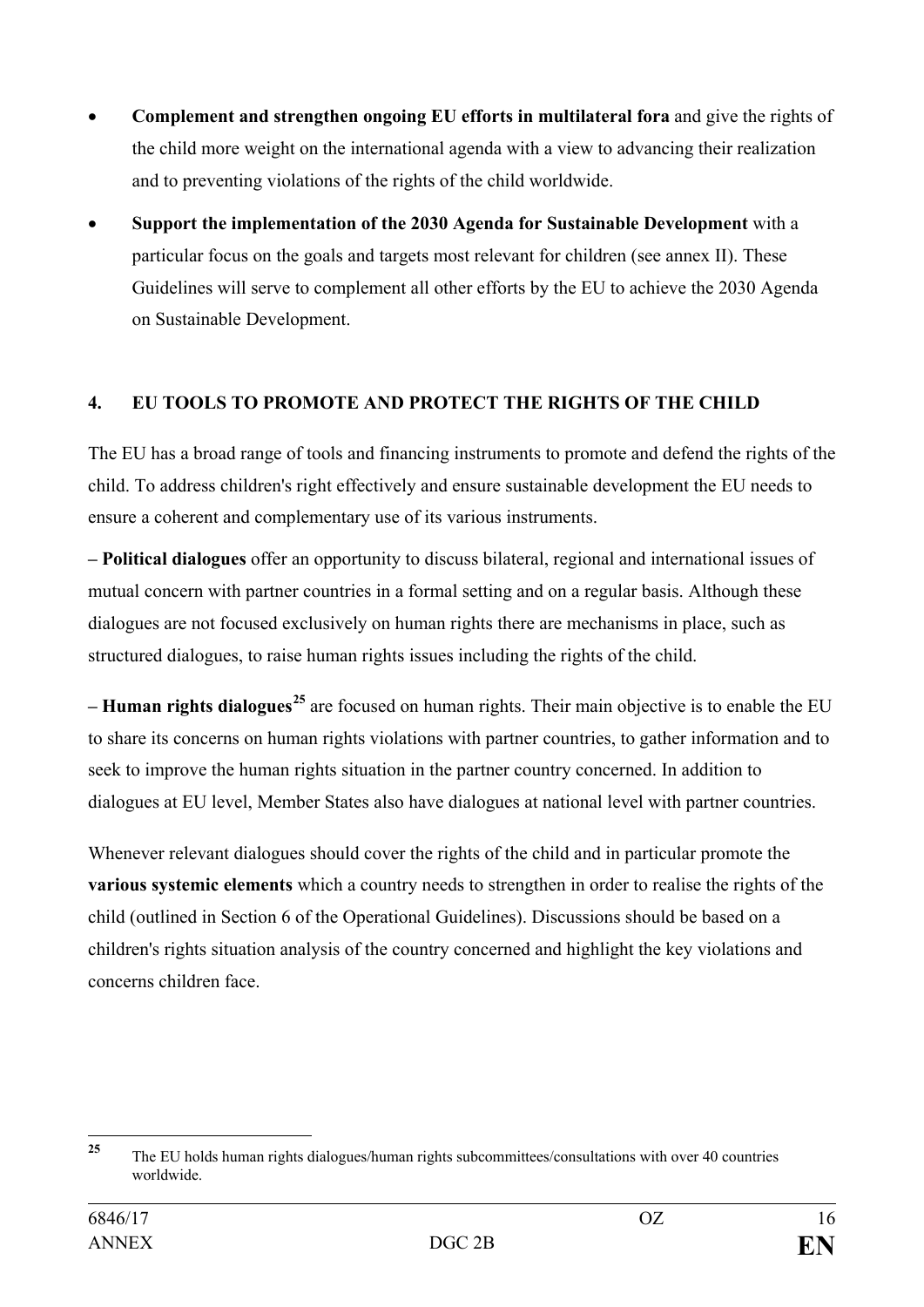**– Statements and démarches** are also key tools to raise awareness of the rights of the child and of international norms and standards concerning their promotion and protection. They may provide opportunities to advance the implementation of the UNCRC and its 3 Optional Protocols.

- The rights of the child are also reflected and addressed through the **EU Human Rights and Democracy Country Strategies (HRDCS).** EU Delegations can prioritise certain issues and in many strategies the rights of the child are highlighted as a priority. Even if this is not the case, the EU recognises that this is a cross-cutting issue. Country strategies give the opportunity for an indepth analysis of the situation of children in a given country, and to identify potential gaps and the necessary actions and mechanisms needed to ensure the protection of the rights of the child.

- The EU uses its **bilateral and multilateral co-operation** to promote and protect the rights of the child, through the complementary use of EU's geographic and thematic funding instruments, in collaboration with the national authorities, the UN, civil society and other partners.

**-** The recent **Trade for All[26](#page-16-0)** strategy sets an ambitious and comprehensive agenda to make sure that economic growth goes hand-in-hand with social justice, respect for human rights and high labour and environmental standards.

**GSP+[27](#page-16-1)** is the EU's primary trade instrument to promote compliance with core international standards in the areas of human rights, labour rights, environmental protection and good governance in developing countries. It provides unilateral, generous market access to vulnerable developing **countries that commit to ratify and effectively implement 27 core international covenants[28.](#page-16-2)**  Inter alia, the Convention on the Rights of the Child (1989) and the Convention concerning the Prohibition and Immediate Action for the Elimination of the Worst Forms of Child Labour, No. 182 (1999) are part of the 27 core conventions included under GSP+ scheme. It is an incentive-based scheme regularly monitored in order to support and inspire developing countries to pursue a sustainable development path.

<span id="page-16-0"></span>**<sup>26</sup>** Trade for all. Towards a more Responsible Trade and Investment Policy, October 2015. [http://trade.ec.europa.eu/doclib/docs/2015/october/tradoc\\_153846.pdf](http://trade.ec.europa.eu/doclib/docs/2015/october/tradoc_153846.pdf)

<span id="page-16-1"></span>**<sup>27</sup>** To date, GSP+ countries include Armenia, Bolivia, Cape Verde, Georgia, Kyrgyzstan, Mongolia, Pakistan, Paraguay and the Philippines.

<span id="page-16-2"></span>**<sup>28</sup>** 7 UN human rights declarations, 8 International Labour Organization (ILO) conventions on labour rights, 8 Multilateral Environmental Agreements and 4 Good Governance declarations.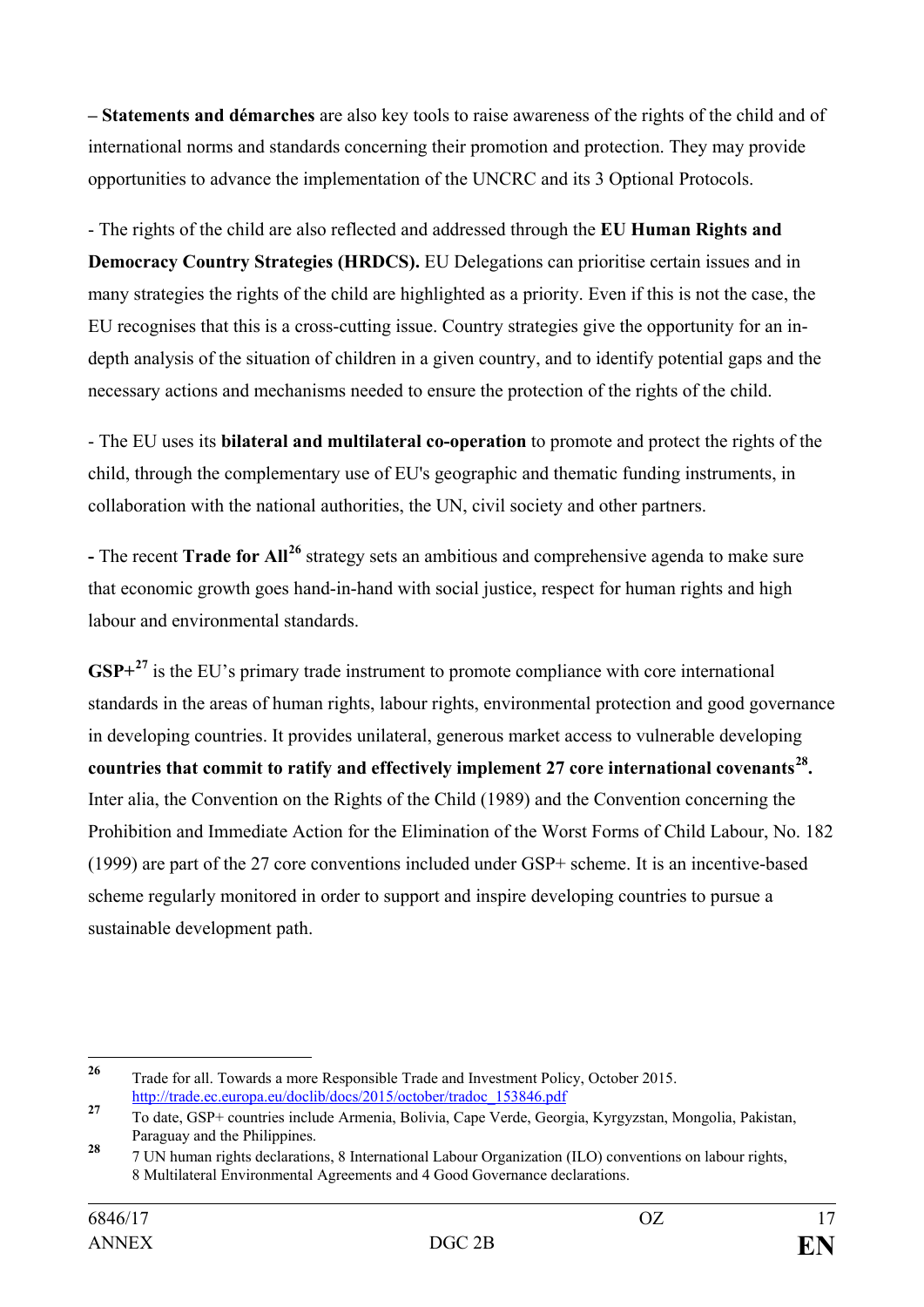Furthermore, recent **EU Free Trade Agreements** contain legally binding provisions on labour rights and environmental protection. Child labour prohibition as defined by ILO is explicitly made part of the Trade and Sustainable Development Chapters in all recently negotiated trade agreements between the EU and partner countries.

The **involvement of civil society including child-focused civils society actors, trade unions, employers organisations, business associations, environmental organisations and human rights defenders**, is central to the successful implementation of these trade instruments, helping to identify issues and future areas of action. There are also regular opportunities for civil society in the EU and our partner countries to meet jointly to discuss relevant matters.

## <span id="page-17-0"></span>**5. OPERATIONAL GUIDELINES**

The operational part of the Guidelines identifies ways and means to work effectively towards the promotion and protection of the rights of the child in partner countries and the steps that the EU will take, using all the tools outlined above to their greatest advantage.

It takes into account a **wide range of measures** identified by the Committee on the Rights of the Child as needed for the effective implementation of the UNCRC. These **"General Measures of Implementation"[29](#page-17-1)**, as they are known, cover the legislative, administrative, and other measures that states must put in place in order to implement the rights contained in the UNCRC. The implementation of the GMI should be guided at all times by the 4 General Principles of the UNCRC (refer to section 3).

By implementing a system-strengthening approach, States address the full spectrum of the rights of the child as a systems-approach would aim to protect all the rights of all children including – and especially- the most vulnerable and marginalised, such as internally displaced or migrant and refugee children, including unaccompanied children, children with disabilities or those belonging to a minority group. It would also take into account the different gender- and age-based needs of girls and boys.

<span id="page-17-1"></span><sup>&</sup>lt;sup>29</sup> The UN Committee on the Rights of the Child drafted General Comment No. 5 (2003) to address Article 4 of the UNCRC. It outlines State parties' obligations to develop measures of implementation for the UNCRC which have become known as **"general measures of implementation" (GMI).**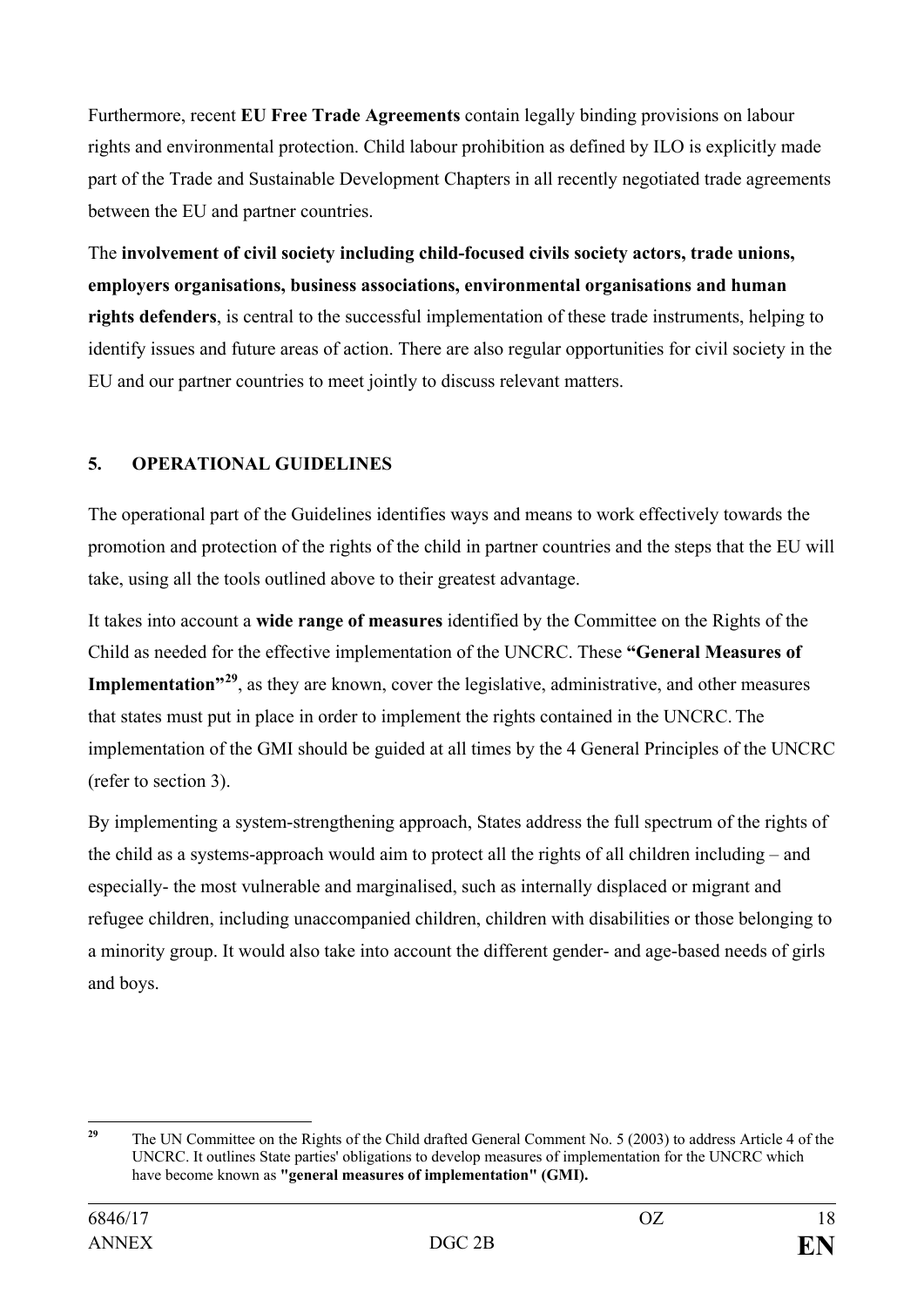The following section addresses each element of a system and outlines actions that the EU should undertake and actions on which the EU should work with partner countries in order to achieve better protection for the rights of all children.

## **A. Legislation and Policy**

Action to promote and protect the rights of the child needs a clear foundation in national legislation, as well as accompanying policies and guidance that support its implementation. It is critical that all national legislation and policies are in line with the provisions of the UNCRC and its Optional Protocols. This may be achieved either by incorporating those provisions directly into domestic law, or by adapting domestic law in accordance with international obligations.

#### **The EU should support and encourage partner countries to:**

- **Accede, ratify and adhere to and/or implement and enforce the relevant international or regional instruments and standards[30](#page-18-0)** for the promotion and protection of the rights of the child, particularly the UNCRC and its 3 Optional Protocols, ILO Conventions 138 and 182.
- **Review and withdraw reservations** that the country has made with regard to the UNCRC and its three Optional Protocols.
- **Support the enactment and review of national legislation and related administrative guidance** to ensure its compatibility with relevant international norms and standards on the rights of the child, in particular the UNCRC and its Optional Protocols. The review needs to consider the Convention **holistically**, as well as article by article, recognizing the interdependence and indivisibility of human rights.

<span id="page-18-0"></span>**<sup>30</sup>** In addition, other human right conventions, standards and principles also impact on the rights of the child and could be referred to address the multiple discriminations children face, for example, the Convention relating to the Status of Refugees and its Protocol, the Convention on the Rights of Persons with Disabilities and the Rome Statute of the International Criminal Court.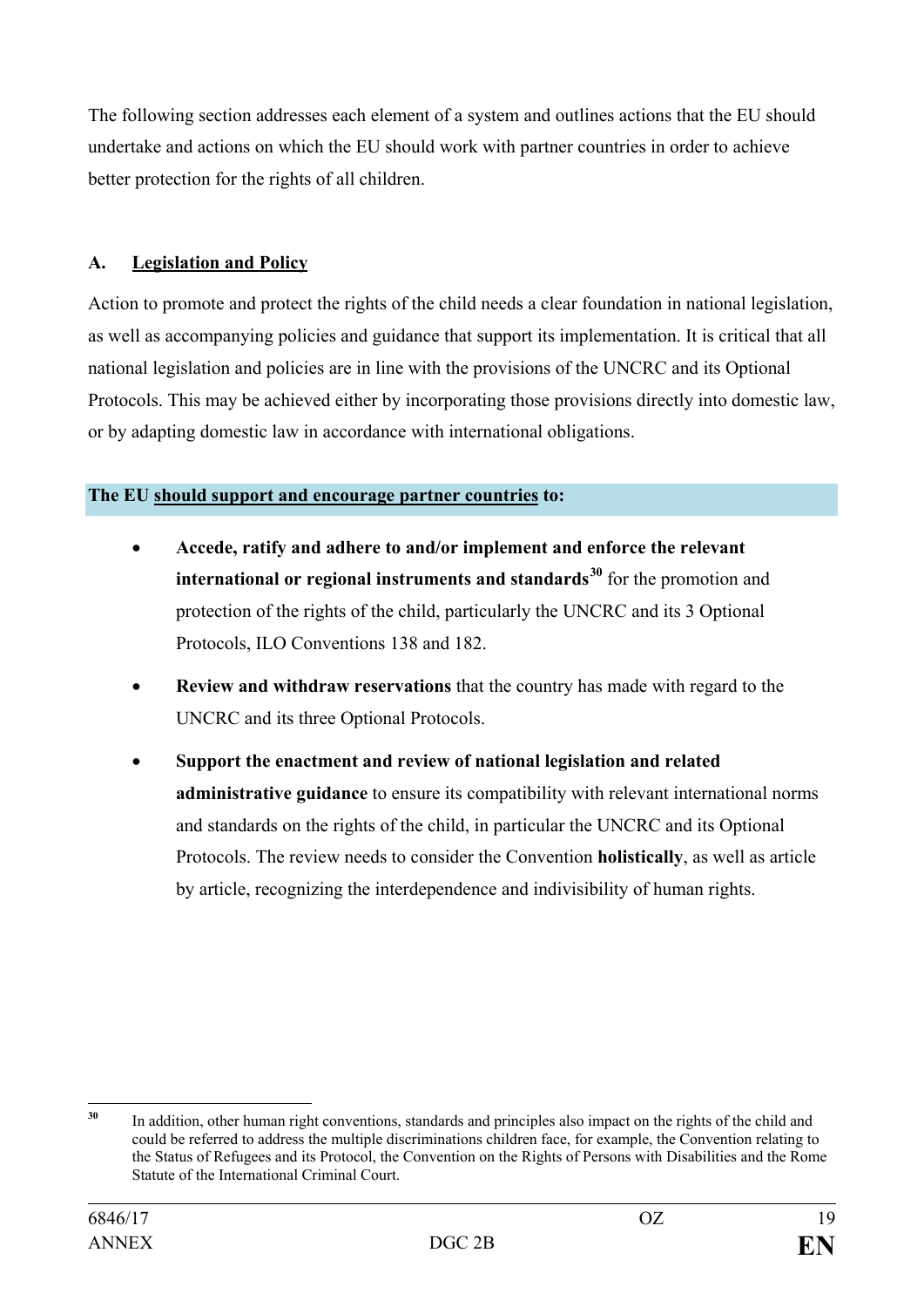# • **Review and revise relevant legislation pertaining to the functioning of the justice system and children's access to justice, in order to:**

- $\checkmark$  Prohibit and punish violations of the rights of children, including in criminal law;
- $\checkmark$  Ensure perpetrators of violations of the rights of the child are brought to justice;
- $\checkmark$  Ensure all children have equitable access to fair, timely and effective remedies to redress violations;
- $\checkmark$  Develop child-friendly procedures for their involvement in legal proceedings surrounding investigation and prosecution of violations of the rights of the child;
- $\checkmark$  Provide for the recovery, rehabilitation and social reintegration of children whose rights have been violated and promote access to victim support services.
- $\checkmark$  Develop alternatives to the detention of children, in particular where children are facing long sentences.
- $\checkmark$  The EU emphasises the importance of promoting alternative care for children and providing them with appropriate support to participate in community life and to access mainstream services. The EU promotes the UN Guidelines for the Alternative Care for Children which outline the importance of preventing family and child separation and providing appropriate alternative care and protection for children deprived of parental care through the careful determination of their best interests.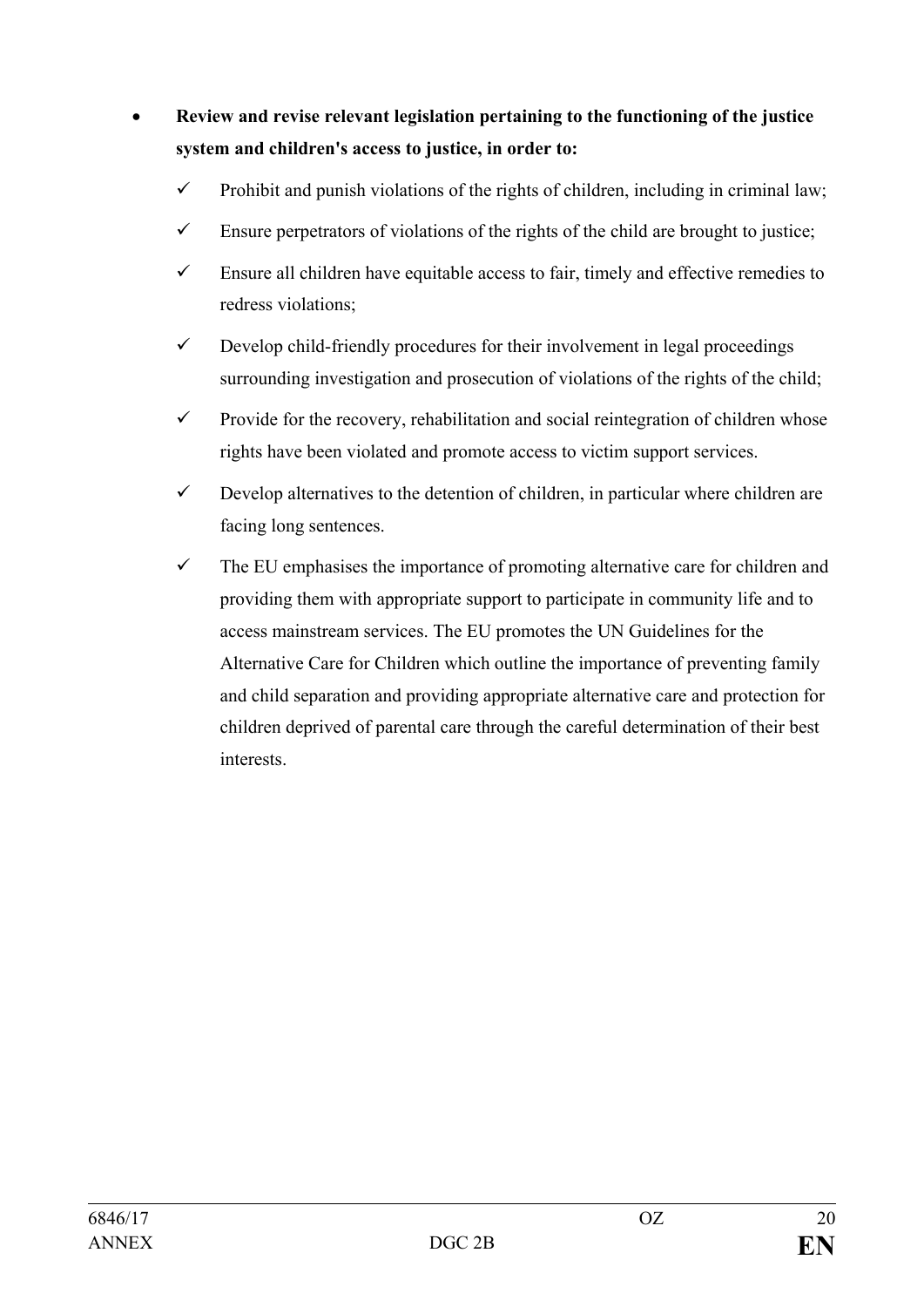## **B. National Strategies/ Documents and Action Plans**

The EU should advocate for the development of comprehensive and rights-based national strategies rooted in the UNCRC. An effective strategy needs to relate to the situation of all children and to all the rights in the UNCRC and be developed through a process of consultation, including with children and young people. Particular attention should be given to identifying and giving priority to marginalized and disadvantaged groups of children, as well as those in vulnerable situations, to ensure no child is left behind. Specific attention should be paid to gender relevant issues. To give the strategy authority, it should be endorsed at the highest level of government and linked to national development planning and included in national budgeting. National action plans (NAPs) should include real and achievable targets in relation to the full range of economic, social and cultural and civil and political rights for all children**[31](#page-20-0)**.

## **The EU should support and encourage partner countries to:**

- Adopt a national strategy on the promotion, protection and realisation of the rights of the child;
- Consult with local civil society, relevant UN agencies and other relevant multilateral actors, children and young people in the design and implementation of such a strategy and/or action plans;
- Ensure that the strategy is based on a child rights gender sensitive analysis of the situation of children in the country and that the Concluding Observations of the UN Committee on the Rights of the Child are taken into consideration.

## **C. Bilateral and multilateral cooperation**

Cooperation to support and encourage partner countries to implement the rights of the child takes many forms, ranging from providing financial or technical support to working with other stakeholders in the partner country or in international fora.

<span id="page-20-0"></span>**<sup>31</sup>** Refer to General Comment No. 5 (2003), General measures of implementation of the Convention on the Rights of the Child, page 8.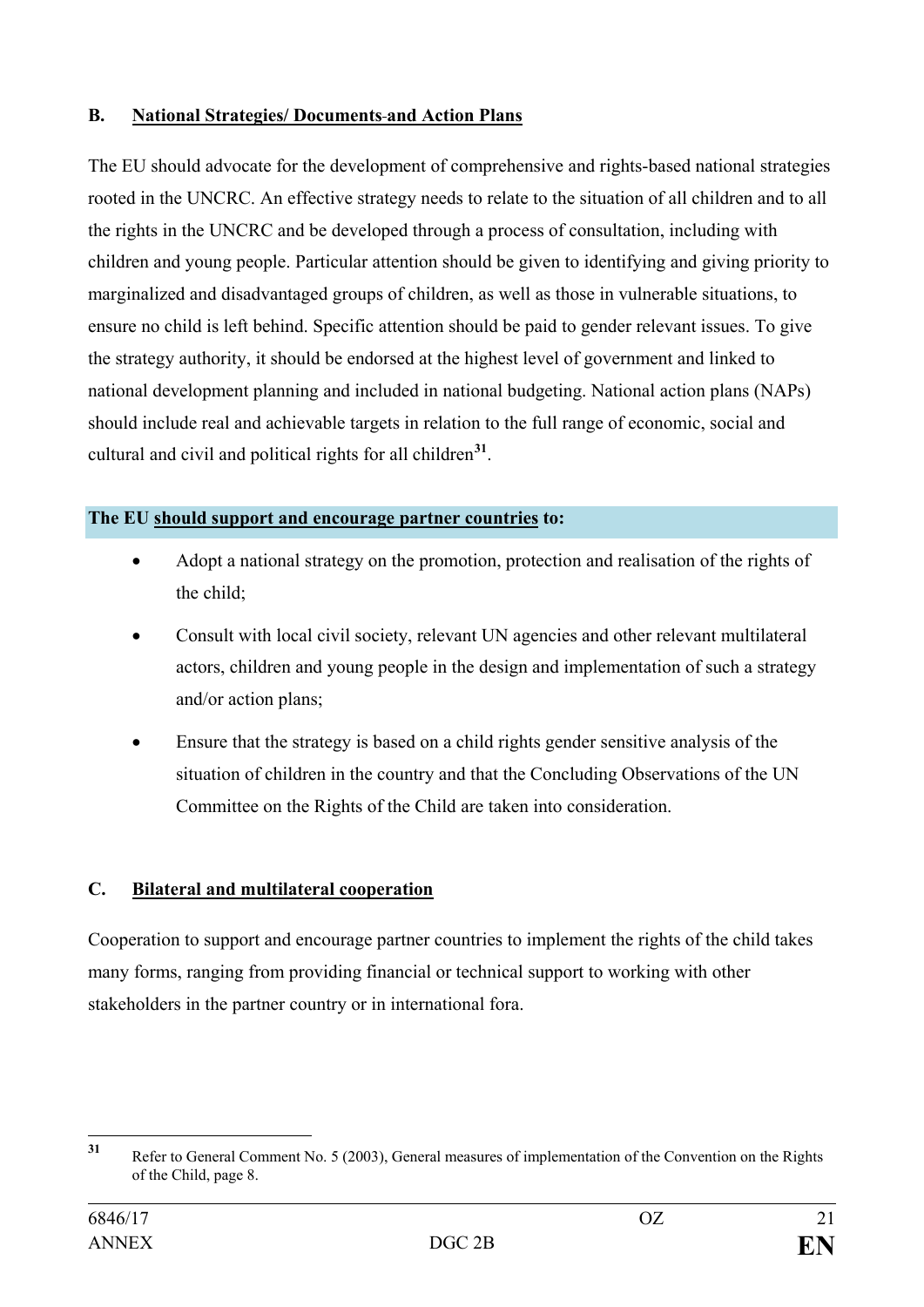#### **The EU should:**

- Reinforce the focus on the rights of the child in all its external relations and cooperation initiatives, promoting a coherent and complementary approach;
- Raise the rights of the child in all dialogues, in trade and other negotiations, programming discussions, in Human Right and Democracy Country Strategies, in collaboration with the partner country on the 2030 Agenda etc.

## *Cooperation with Civil Society*

Partner countries should work closely with NGOs in the widest sense, while respecting their autonomy; these include for example, human rights NGOs, child-and-youth-led organisations and youth groups, parent and family groups, faith groups, academic institutions and professional associations.

#### **The EU should:**

Work closely with civil society organisations both in order to understand the main issues that children face in terms of violations of their rights and obstacles to seeing them realised, as well as in order to determine the best solutions. Such collaboration with civil society should also serve to promote a more enabling environment for civil society actors.

#### **The EU should encourage partner countries to:**

- Work closely with civil society organisations; these include human rights NGOs, childand-youth-led organisations and youth groups, parent and family groups, faith groups, academic institutions and professional associations, trade unions, business associations and environmental organisations;
- Engage with NGOs in the reporting processes related to implementation of the national strategy or action plans and with regard to reporting to the UN Committee on the Rights of the Child.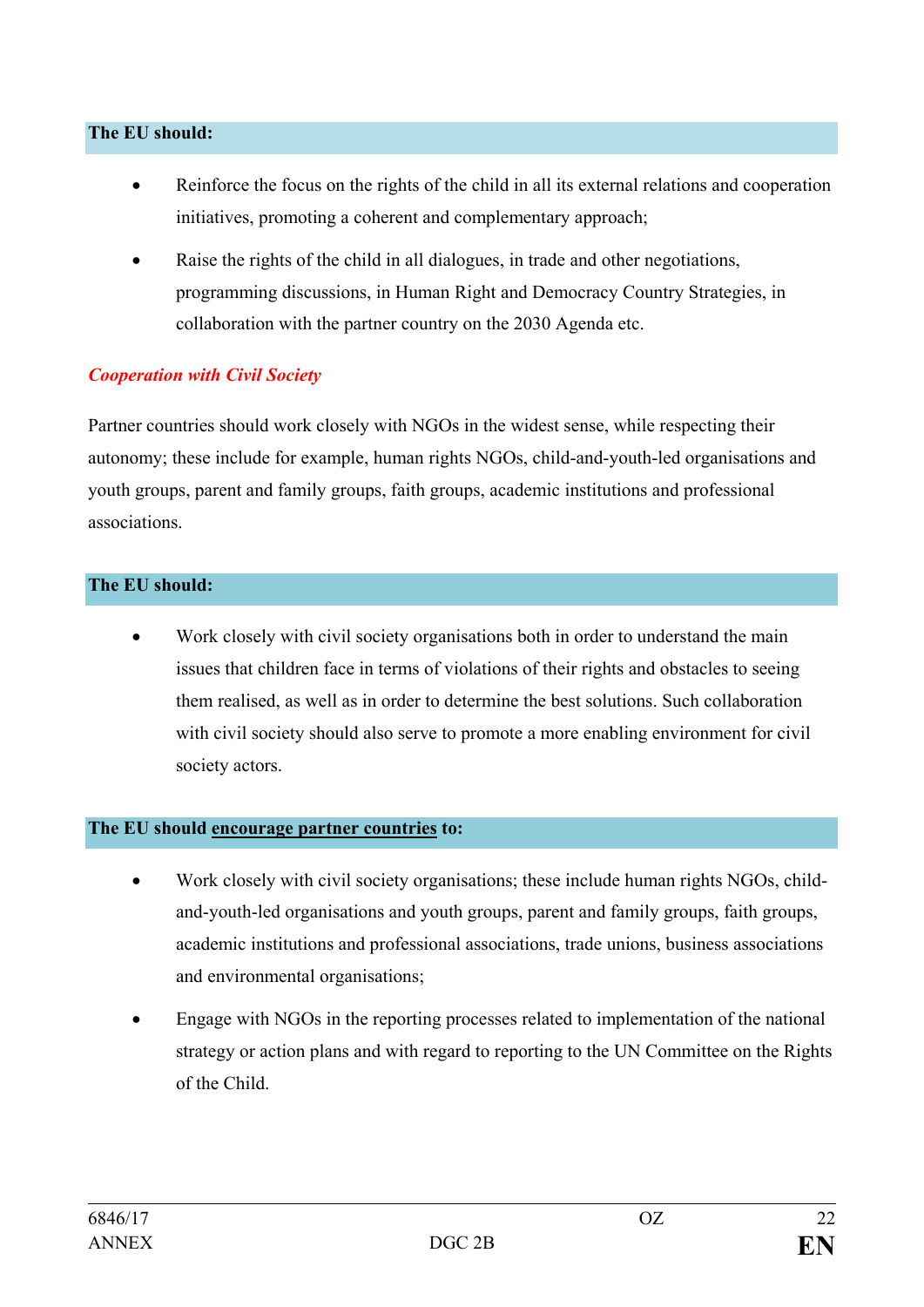## *International Cooperation and Cooperation with Other Actors*

Article 4 of the UNCRC stipulates that "*with regard to economic, social and cultural rights, States Parties shall undertake such measures to the maximum extent of their available resources and, where needed, within the framework of international co-operation*" (*bold added for emphasis*).

Partner countries can benefit from technical assistance in the implementation of the Convention, for example from The United nations Children's Fund (UNICEF), the Office of the High Commissioner for Human Rights (OHCHR) and other United Nations bodies.

#### **The EU should:**

- Support the work of relevant international and regional actors in the area of the rights of the child, in particular the UN organs and treaty bodies, particularly the Committee on the Rights of the Child, UN Special Procedures and mechanisms, in particular the Special Rapporteur on the sale of children, child prostitution and child pornography and the Special Representatives of the UN Secretary- General on Children and Armed Conflict and on Violence against Children;
- Support relevant UN organisations ILO, OHCHR, UNFPA, UNHCR, UNICEF, UNWOMEN, OCHA, IOM and WHO;
- Support regional mechanisms such as the Council of Europe, the OSCE, the European Network of Ombudspersons on Children etc.;
- Continue to present the annual resolution on the "Rights of the Child" together with Latin American states, both at the UN General Assembly and the Human Rights Council. The EU regularly calls upon states to sign, ratify and implement the UNCRC and its Optional Protocols.

#### **The EU should support and encourage partner countries to:**

• Comply with requests for protective measures, rulings, decisions and recommendations of international human rights bodies, in particular those of the Committee on the Rights of the Child;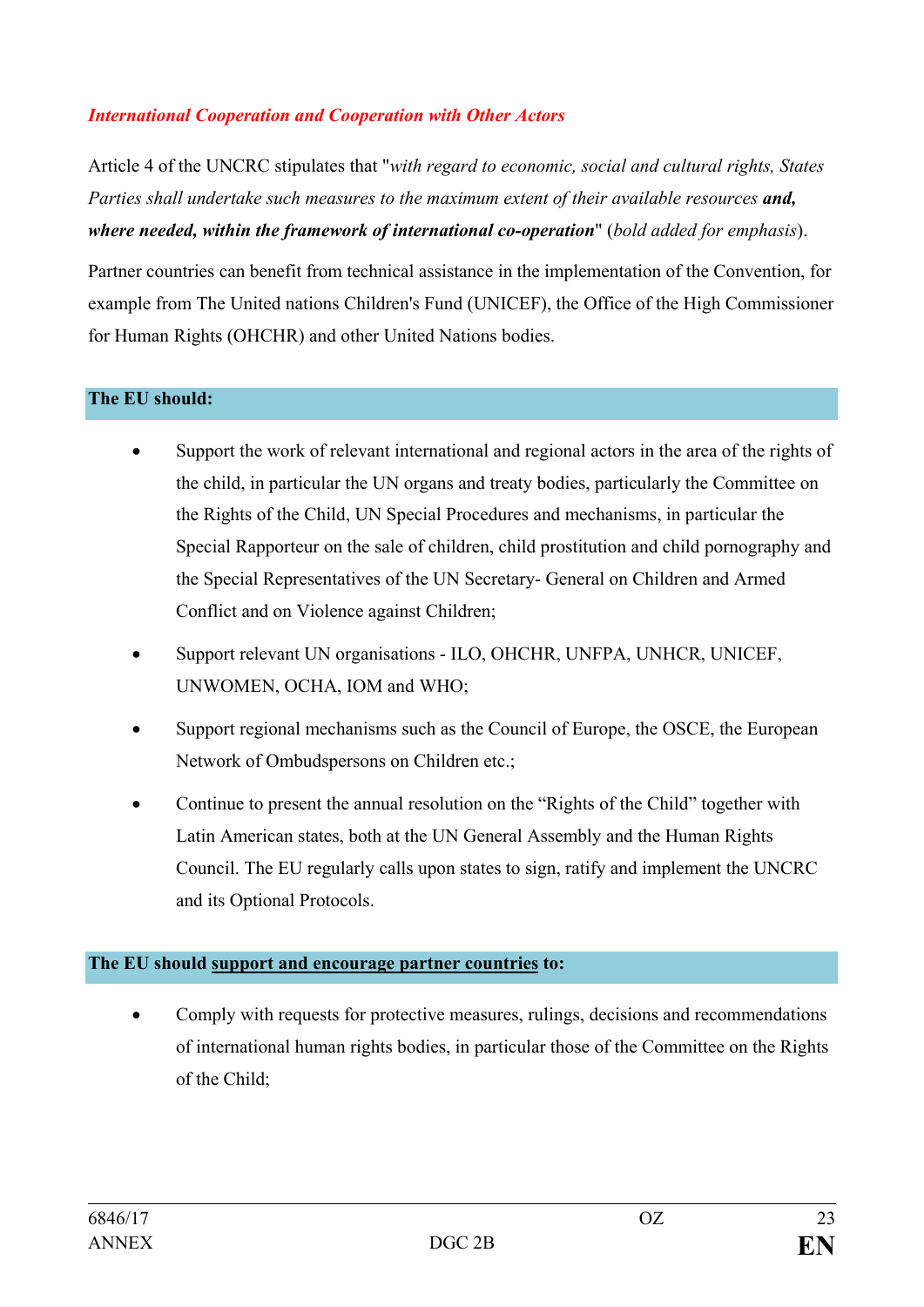- Cooperate with the relevant UN human rights mechanisms and procedures, including the UN Committee on the Rights of the Child; thematic as well as country mechanisms, in particular those with relevance to the promotion and protection of the rights of the child;
- Cooperate with regional mechanisms to ensure the promotion and protection of the rights of the child, including monitoring progress. Cooperate with the relevant Council of Europe mechanisms, and promote compliance with decisions by the European Court of Human Rights with regard to children's rights.

## **D. Mobilising Financial Resources, Ensuring Efficient Allocation, Impact and Use**

UNCRC General Comment 19 (2016) on public budgeting for the realisation of children's rights, makes recommendations to States parties on how to realise all the rights under the Convention, especially those of children in vulnerable situations<sup>[32](#page-23-0)</sup>, through effective, efficient, equitable, transparent and sustainable public budgeting decision-making.

UNCRC General Comment 19 builds on UNCRC General Comment 5 on the GMI as legislation, policies and programmes cannot be implemented without sufficient financial resources being mobilised, allocated and spent in an accountable, effective, equitable, transparent and sustainable manner. Budget allocation and spending priorities must be made with the best interests of the child as a primary consideration.

<span id="page-23-0"></span>**<sup>32</sup>** As stipulated in General Comment 19, CRC/C/GC/19, 2016, para 3, "children in vulnerable situations" are those who are particularly susceptible to violations of their rights, such as, but not limited to, children with disabilities, children in refugee situations, children from minority groups, children living in poverty, children in alternative care and children in conflict with the law.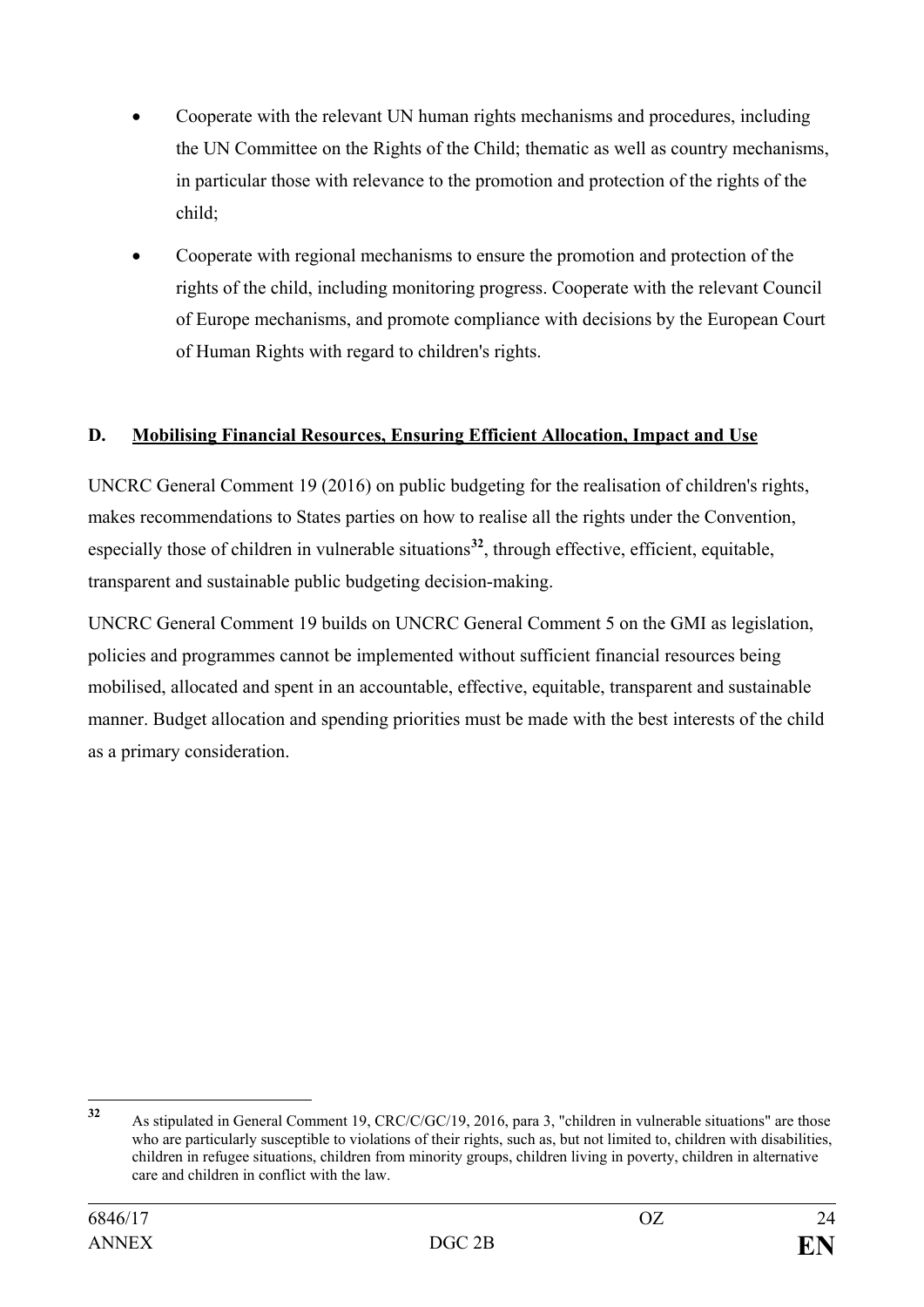#### **The EU should:**

- **Continue to support children's rights in programming through a 3-pronged approach**;
	- o Promoting the rights of all children in its political dialogues,
	- o Mainstreaming the rights of the child in all projects and programs (the EU-UNICEF Child Rights Toolkit serving as a reference guide),
	- o Supporting specific projects and programmes for children.
- **Ensure better and more efficient allocation and use of resources** in the implementation of the above 3-pronged approach as well as ensuring that resources obtain the optimal impact on the rights of the child through a complementary use of EU geographic and thematic instruments and modalities;
- **Aim to improve coordination and coherence between funding activities** including joint programming and joint actions undertaken by Member States as well as in the European Union's overall external action on children`s rights;
- Draw on the *EU-UNICEF Child Rights Toolkit* to reinforce **child-sensitive programming,** across all sectors, and give particular attention to review budget support programmes which may have been developed without an explicit analysis of the rights of the child;
- Continue to ensure that impact assessments, disaggregated by sex take into consideration **the rights of the child,** when relevant, in line with the better regulation requirement to assess fundamental and human rights.
- Within EU funding programmes in EU external action, encourage, and explore the possibility of requiring NGOs and International Organisations that work directly with children, to adopt **child safeguarding policies** (which would include, for example, vetting of staff, training, reporting mechanisms etc.)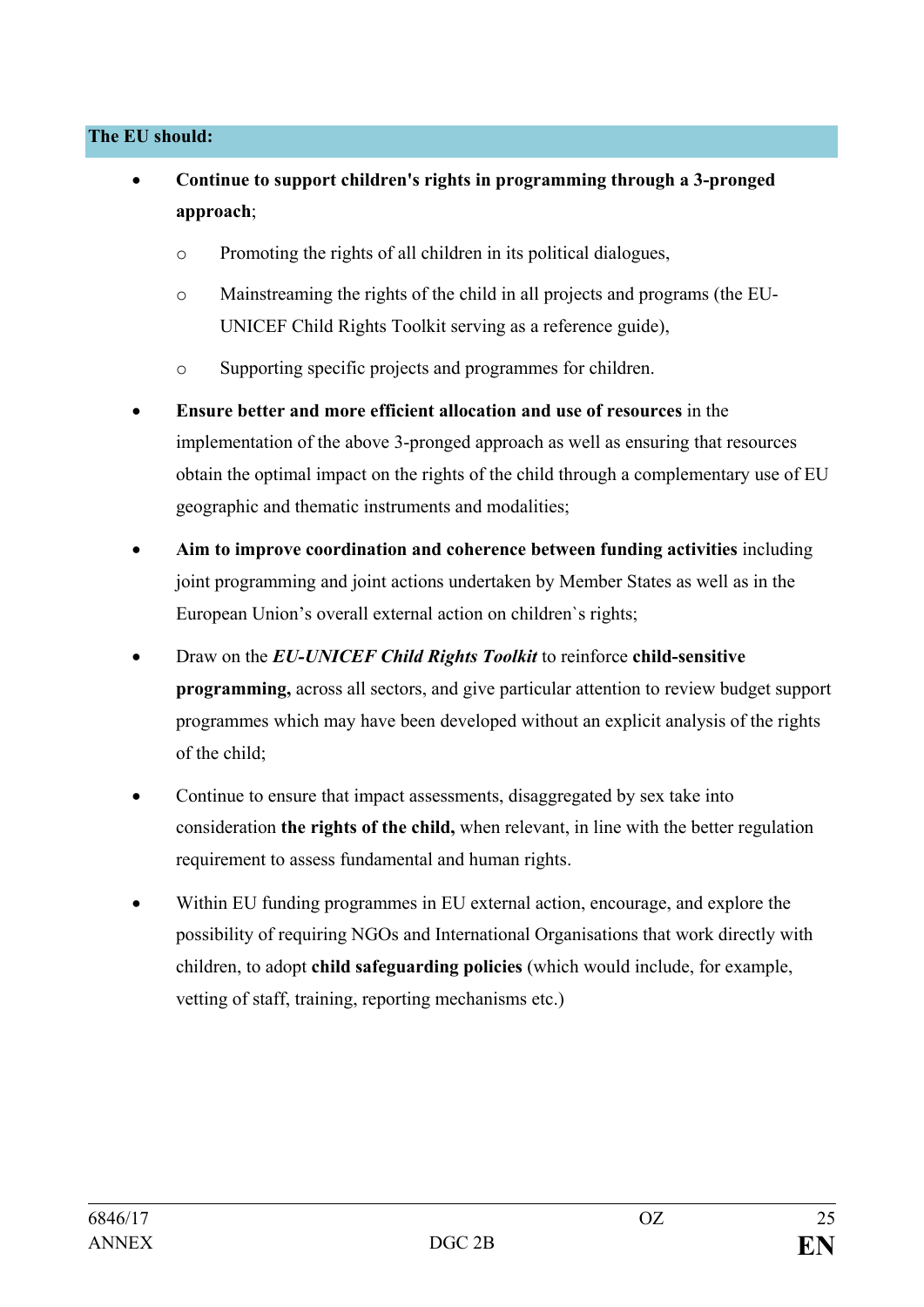#### **The EU should support and encourage partner countries to:**

- Ensure an accurate costing to allow sufficient allocation of resources to the realisation of the rights of the child;
- Design and implement child sensitive national budgeting by developing and using tools for making children visible in budgetary processes at the national and sub-national levels, including in the context of international cooperation;
- Evaluate the impact of policies on children.

## **E. Coordination mechanisms for the implementation of the rights of the child**

Effective implementation of the Convention requires **visible cross-sectoral coordination between government departments** to recognise and realise the rights of the child, as well as **between central and other levels of government and between government and other actors.** The purpose of coordination is to ensure that implementation is not only recognised by large departments with a substantial impact on children – education, health, welfare etc. – but right across the entire government, including for example departments concerned with finance, planning, employment, youth, gender, defence, migration and asylum, security, infrastructure, agriculture, and at all levels.

#### **The EU should:**

- Support staff at all levels working in a coordinating and supporting role to ensure an adequate operational response to the rights of the child.
- Ensure the human right and democracy country strategies take into account the relevant overarching policy objectives outlined in the EU Strategic Framework and Action Plan on Human Rights and Democracy**[33](#page-25-0)** as well as these Guidelines.

 $\overline{a}$ 

<span id="page-25-0"></span>**<sup>33</sup>** Action Plan on Human Rights and Democracy 2015-2019, [http://eeas.europa.eu/top\\_stories/2015/200715\\_human\\_rights\\_action\\_plan\\_en.htm](http://eeas.europa.eu/top_stories/2015/200715_human_rights_action_plan_en.htm)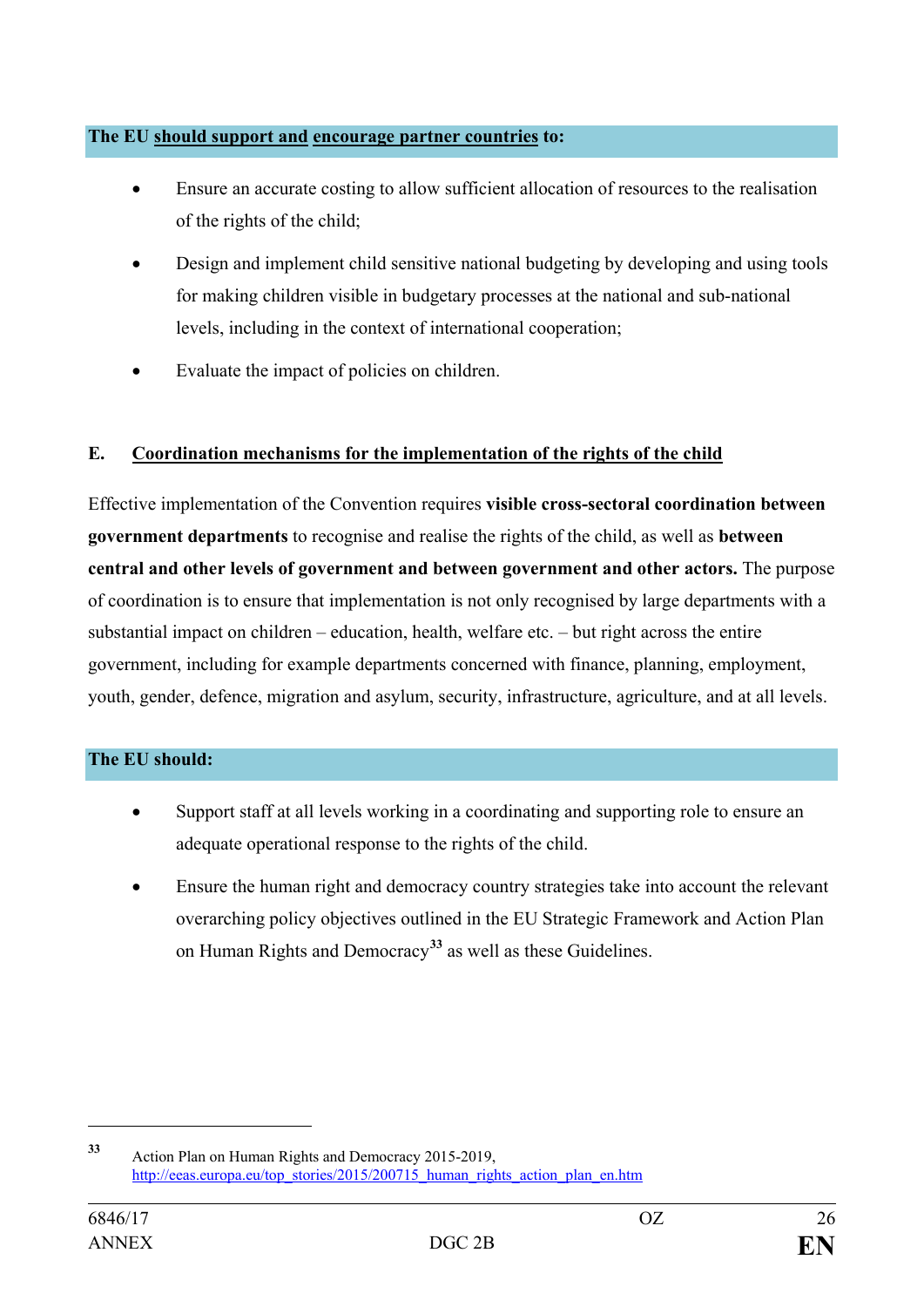#### **The EU should support and encourage partner countries to:**

- Develop independent institutions on the rights of the child, including national human rights institutions (NHRIs) and/or ombudspersons for children;
- Develop and strengthen governmental mechanisms for coordinating action among central government departments (between ministries and departments), among different provinces and regions, between central and other levels of government and between Government and civil society.

## **F. Human Resources and Capacity-building**

Experienced officials in government departments and well-trained workforces in each sector with sufficient numbers of staff deployed effectively across the country are key to realising the rights of the child and **should be an essential element of the national strategy or action plans.** 

## **The EU should:**

- Ensure staff have the opportunity to benefit from training on a rights-based approach to development cooperation, encompassing all human rights;
- Ensure specific training on the rights of the child and their cross-cutting nature is available to all EU staff, at all levels, working on all thematic areas, including those not commonly perceived as relevant to the rights of the child. This could also be carried out through Training of the Trainer's (ToT) exercise;
- To this end, encourage the use of and build upon the dissemination of the EU-UNICEF Child Rights Toolkit.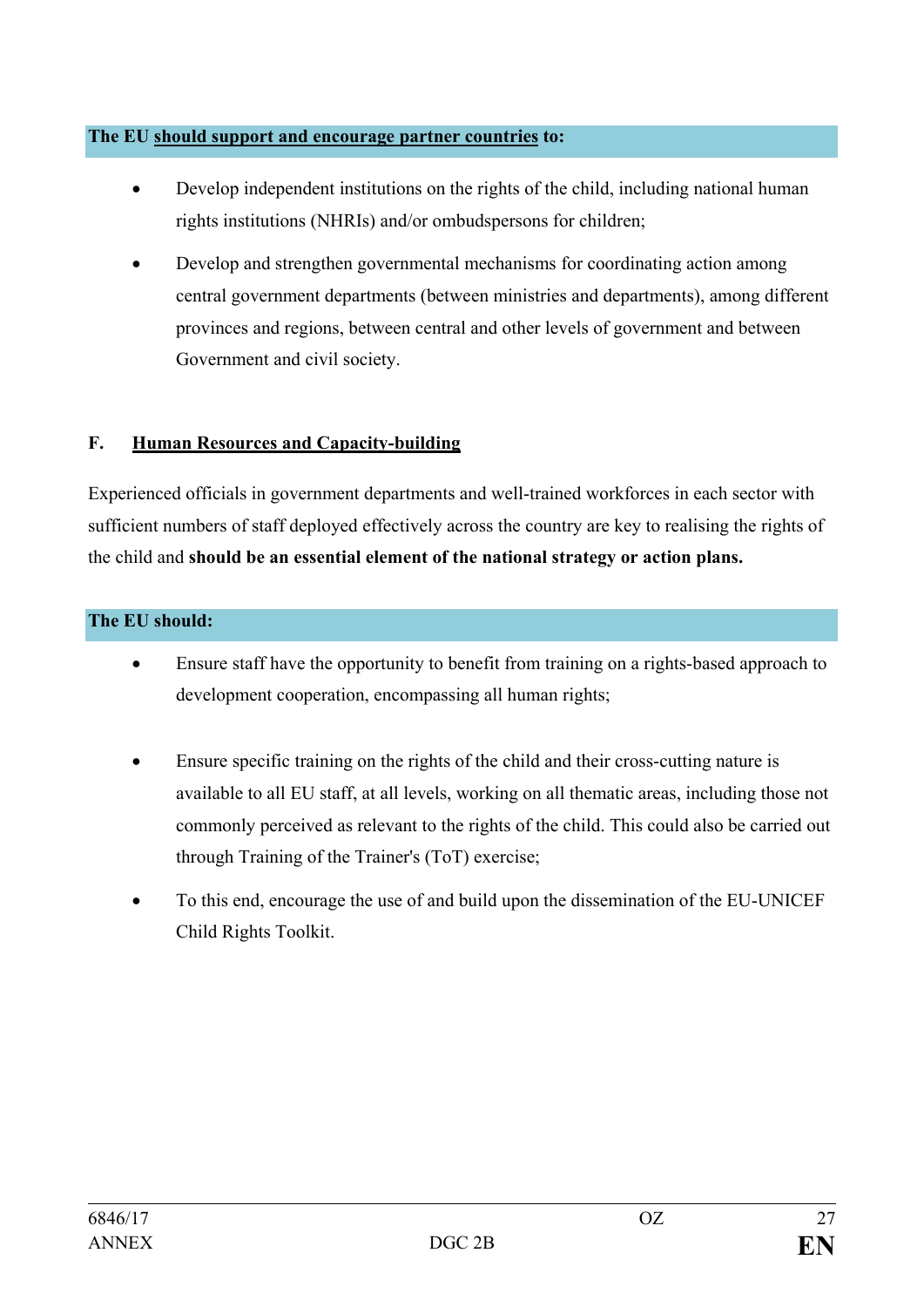#### **The EU should support and encourage partner countries to:**

- Appoint sufficient numbers of staff in each sector and deployed across the country;
- Build capacity- of government officials, parliamentarians, members of the judiciary, community and religious leaders, teachers, social workers, health workers, the police, peacekeeping forces and all other functions working with and for children, including through training, and the development of child protection policies with clear guidance on appropriate conduct in relation to working with children, and on reporting arrangements where abuse arises or is suspected for partners and contracted agents. It will be particularly important that law enforcement officials are able to promote and safeguard the rights of the child and ensure compliance with international norms and instruments;
- Enhance guardians` and other caretakers` capacities to carry out their roles with regard to the protection of the rights of the child;
- Invest in awareness-raising events/campaigns on the rights of the child;
- Support the empowerment of children so that they can more effectively participate in decision-making and implementation of policies affecting them.

## **G. Data, Evidence and Knowledge**

If a strategy and/or action plan is to be adopted and implemented effectively, it is crucial to know which areas of the rights of the child need to be worked on. Examples of forms of data and knowledge needed include: facts and figures relating to violations of the rights of the child, or gaps in implementation; numbers and characteristics of the children concerned (for which disaggregated data according to gender, age, income, disability and other factors, and provide information on marginalised, vulnerable and hard-to-reach groups, inclusive governance and other issues, consistent with the EU's rights-based approach is necessary); and good practice case studies. Furthermore, disaggregated data is crucial if inequality and discrimination are to be addressed effectively and therefore ensuring no child is left behind.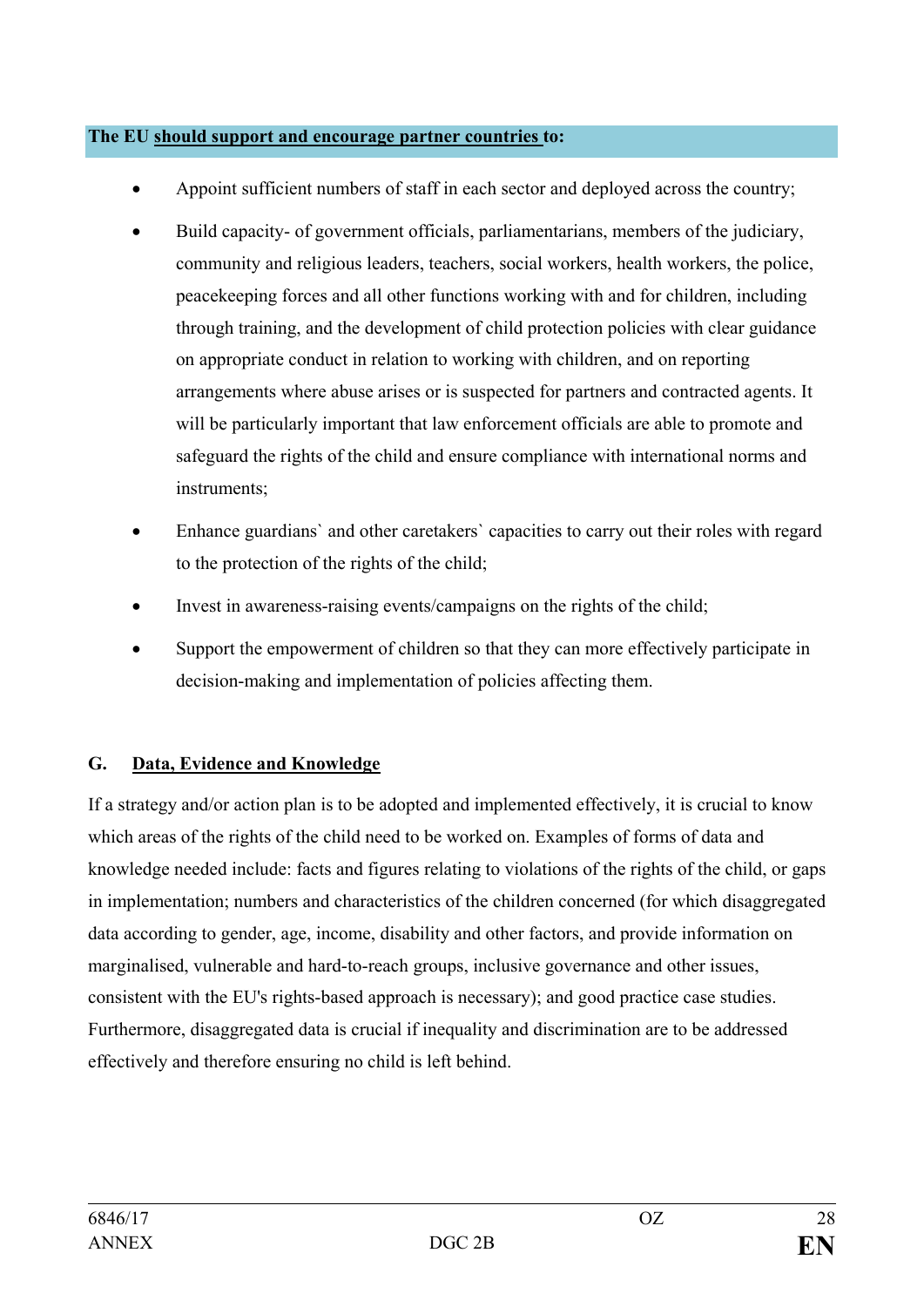It is important that relevant indicators are included in the action plan in order to monitor future progress and to build strong results frameworks and ensure public accountability.

## **The EU should support and encourage partner countries to:**

- Develop child-sensitive indicators and child impact assessments and evaluations for the promotion and protection of the rights of the child;
- Collect and use disaggregated data for each indicator according to gender, age**,** income, disability and other factors, and provide information on marginalised, vulnerable and hard-to-reach groups, inclusive governance and other issues, consistent with the EU's rights-based approach).
- Promote solid results frameworks to track progress achieved for child rights through relevant indicators, sound baselines and relevant chain of results;
- Refer to relevant regional examples of good practice; encourage regional debate on fulfilling the rights of the child;
- Promote research and building knowledge for a better understanding of child rights and how to enhance protection and prevention of violations (cf. social norms and harmful practices).

## **H. Oversight and Accountability**

A wide variety of actors are generally involved in contributing to the implementation of the national strategy and/or action plans or may impact on the realisation of the rights of the child, it is therefore crucial that they all adhere to international standards and norms. To ensure that this is the case a framework of oversight is needed. Elements of such a framework include national human rights institutions (notably to monitor the state's progress in implementing the rights of the child), ombudspersons and human rights mechanisms such as the UN Committee on the Rights of the Child and Special Representatives of the UN Secretary General.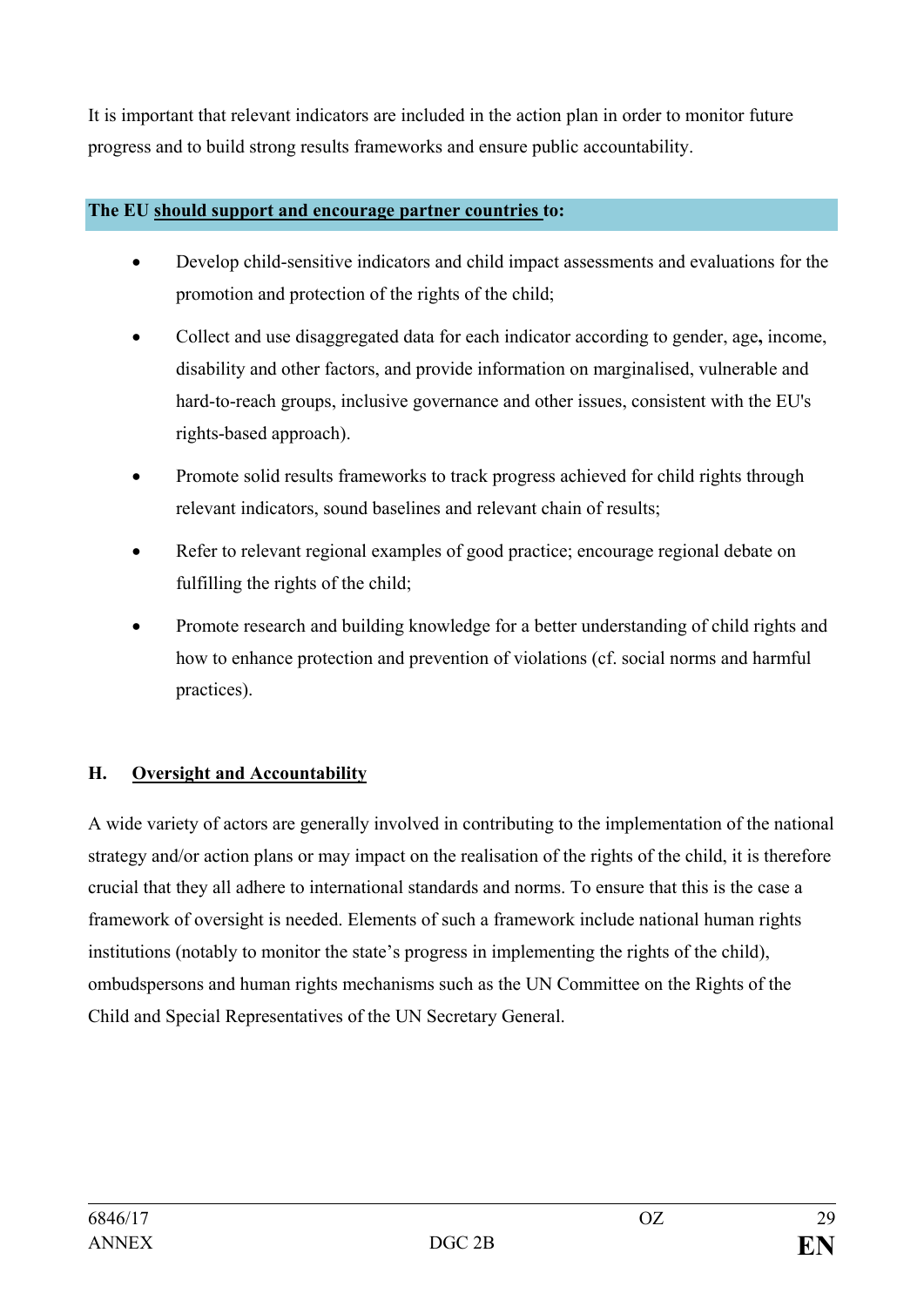National human rights institutions such as ombudspersons are especially important in enabling children to share concerns or make complaints about violations of their rights, for which effective, child-sensitive procedures must be available to children and their representatives. These should include the provision of child–friendly information and advice.

## **The EU should support and encourage partner countries to:**

- Put in place a series of measures to ensure adequate oversight of the government's efforts to realise the rights of the child and to oversee the activities of other actors, such as the private sector, who may have an impact on the realisation of the rights of the child;
- Ensure access for children and their representatives to independent complaints procedures and to the courts with the necessary child-friendly legal and other assistance;
- Ensure that civil society can play its role in holding the government to account.

## <span id="page-29-0"></span>**6. IMPLEMENTATION AND EVALUATION OF THESE GUIDELINES**

The Council Working Party on Human Rights (COHOM) will support the implementation of the Guidelines while involving, when appropriate, geographic Council working groups and the Council Working Party on Development Cooperation (CODEV).

Regular exchanges of views will be held with the relevant committees, sub-committees and working groups of the European Parliament on the implementation, evaluation and review of these Guidelines.

The promotion and protection of the rights of the child will be integrated into relevant EU policies and actions, including in relation to the EU's role in international fora.

Reviews of the implementation of the Guidelines will take place at regular intervals.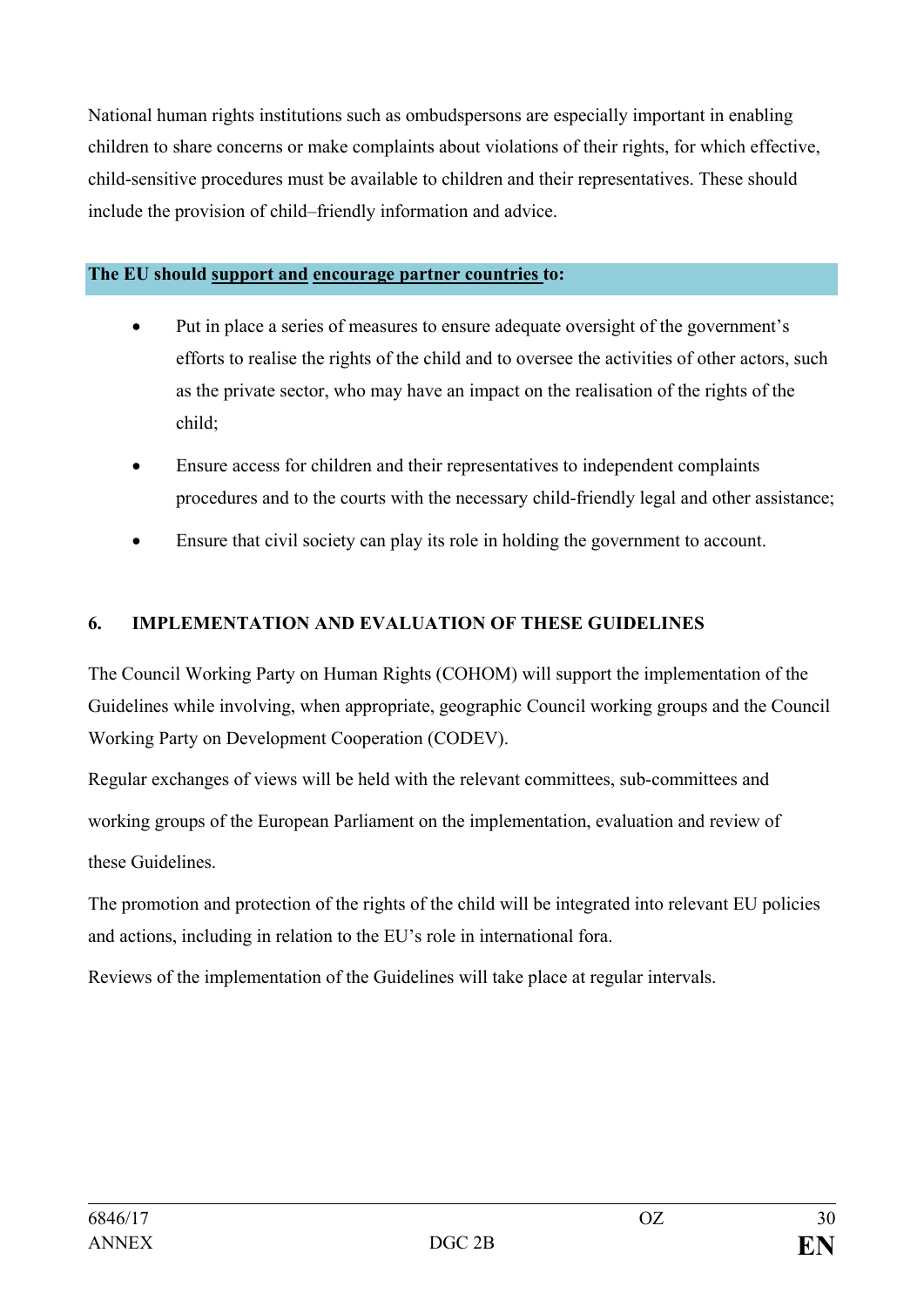## **ANNEXES**

### <span id="page-30-0"></span>**Annex I – EU Legal Instruments and Policy Documents**

## **The Lisbon Treaty (2009)**

The EU's external policy on the rights of the child has developed considerably over the past 10 years supporting **an integrated approach to advance the rights of the child**. The Lisbon Treaty which entered into force on 1 December 2009, was a milestone in providing the legal basis for the EU's policy on child rights. It has given particular attention to the rights of the child both internally within its own frontiers and externally at a global level.

**Article 3 of the Treaty on European Union** obliges the EU to strictly observe international law, which includes the **UN Convention on the Rights of the Child, and to promote the protection of the rights of the child.** 

#### **The Treaty on European Union - Article 3**

"The Union shall combat social exclusion and discrimination, **and shall promote** social justice and protection, equality between women and men, solidarity between generations **and protection of the rights of the child"** *(Bold added for emphasis)*

"In its relations with the wider world, the Union shall uphold and promote its values and interests … It shall contribute to peace, security, the sustainable development of the Earth, solidarity and mutual respect among peoples, free and fair trade, eradication of poverty **and the protection of human rights, in particular the rights of the child…as well as to the strict observance...of international law…"***. (Bold added for emphasis)*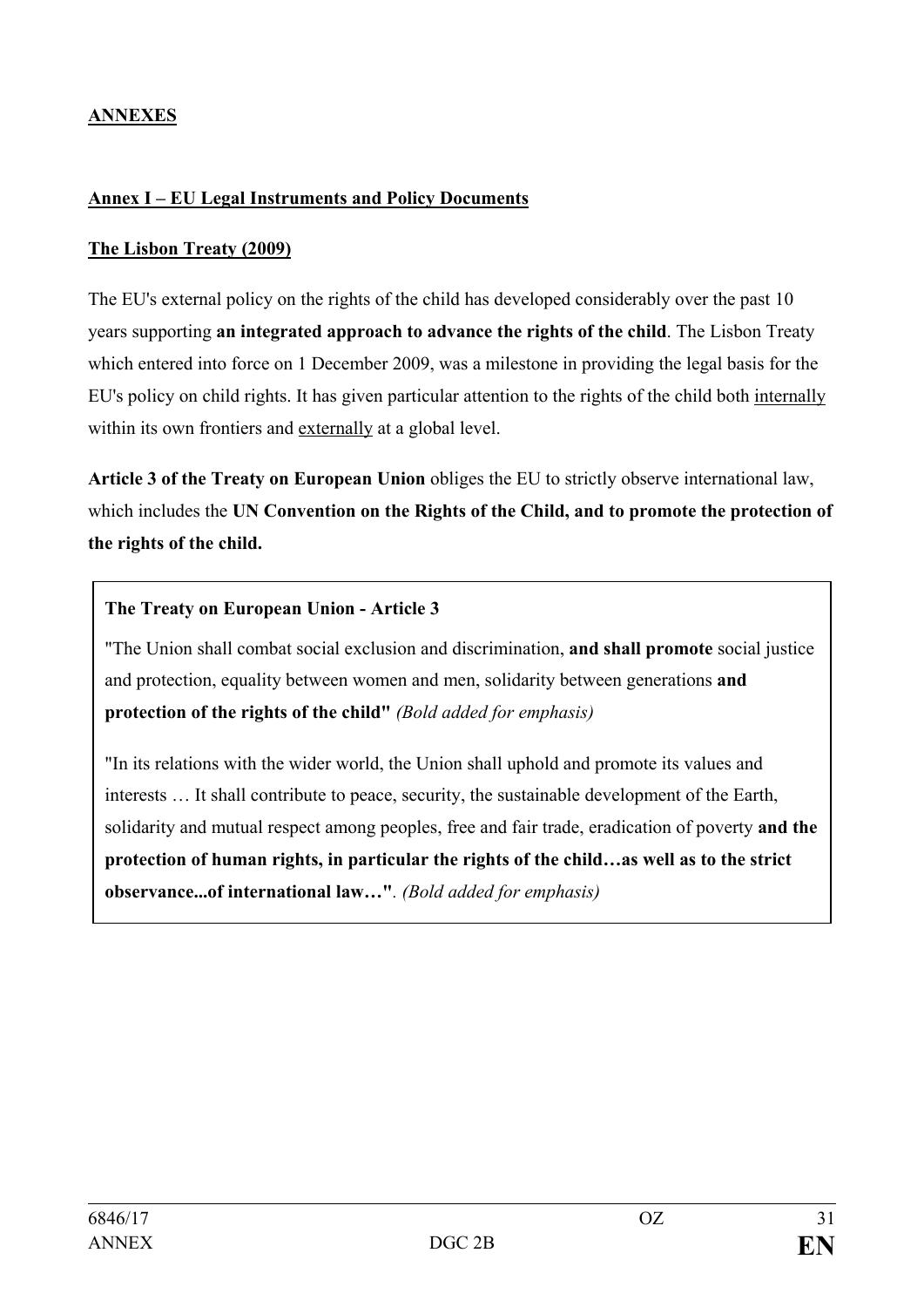## **The EU Charter of Fundamental Rights**

The Charter of Fundamental Rights of the EU brings together in a single document the fundamental rights protected in the EU. The Charter has become legally binding on the EU with the entry into force of the Treaty of Lisbon.

## **Article 24 - The rights of the child**

"1. Children shall have the right to such protection and care as is necessary for their well-

being. They may express their views freely. Such views shall be taken into consideration on matters which concern them in accordance with their age and maturity.

2. In all actions relating to children, whether taken by public authorities or private institutions, the child's best interests must be a primary consideration.

3. Every child shall have the right to maintain on a regular basis a personal relationship and direct contact with both his or her parents, unless that is contrary to his or her interests."

The provisions of the Charter are addressed to the institutions and bodies of the EU with due regard for the [principle of subsidiarity;](http://europa.eu/legislation_summaries/glossary/subsidiarity_en.htm) and the national authorities only when they are implementing EU law.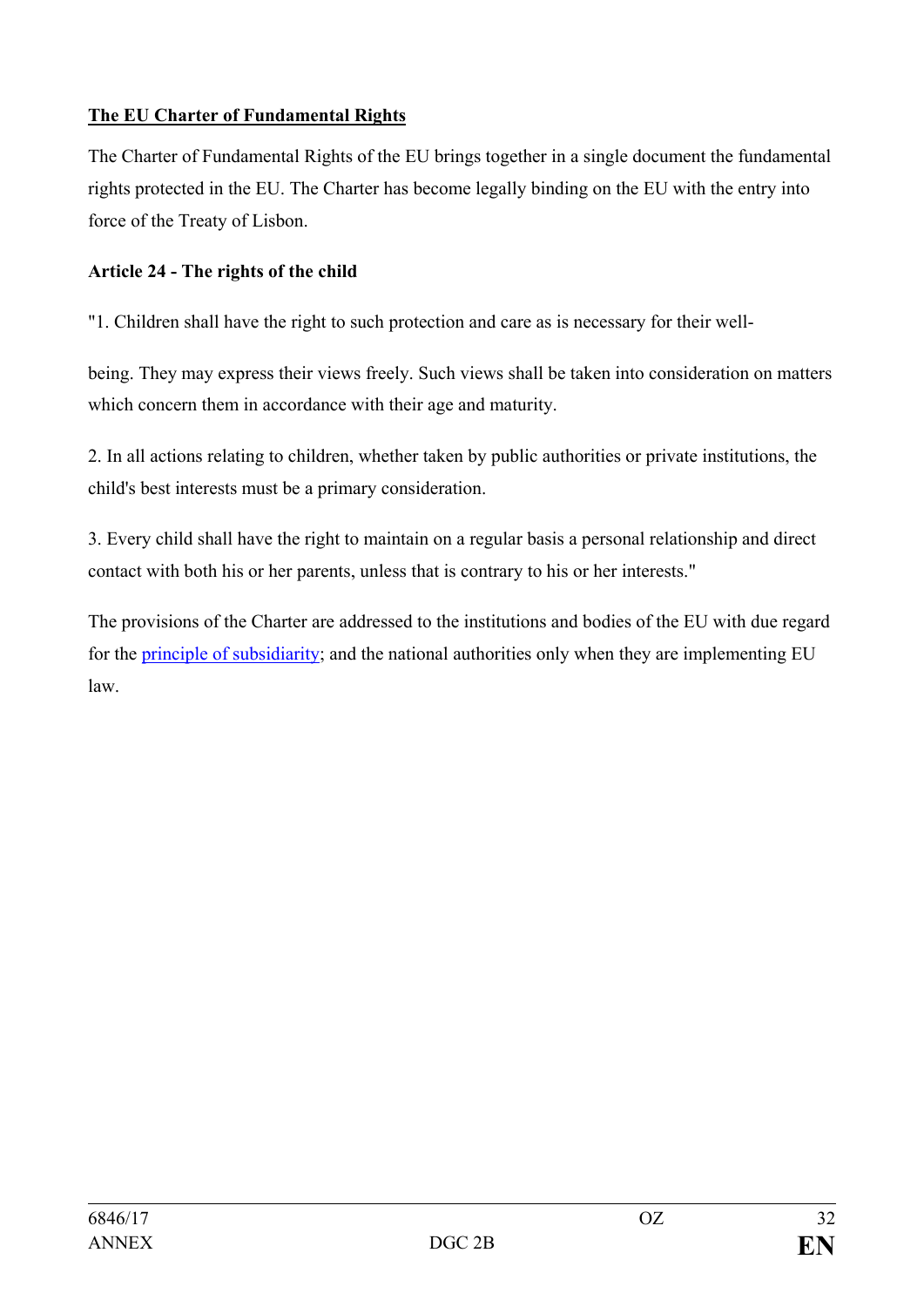# **EU Acquis[34](#page-32-0) and Policy Documents on the Rights of the Child with relevance for EU External Action.**

**The following Conventions also apply to EU external action and are included in the EU acquis document.**

– Convention of 25 October 1980 on the Civil Aspects of International Child Abduction, [https://www.hcch.net/en/instruments/conventions/full-text/?cid=24;](https://www.hcch.net/en/instruments/conventions/full-text/?cid=24)

– Convention of 19 October 1996 on Jurisdiction, Applicable Law, Recognition, Enforcement and Co-operation in Respect of Parental Responsibility and Measures for the Protection of Children, [https://www.hcch.net/en/instruments/conventions/full-text/?cid=70;](https://www.hcch.net/en/instruments/conventions/full-text/?cid=70)

– Convention of 23 November 2007 on the International Recovery of Child Support and Other Forms of Family Maintenance,<https://www.hcch.net/en/instruments/conventions/full-text/?cid=131>

## **EU Policy Documents**

The **EU Agenda for the Rights of the Child[35](#page-32-1) (2011)** explicitly refers to children's rights as a priority of EU external action.

[The EU Action Plan on Human Rights and Democracy \(2015-2019\)](https://eeas.europa.eu/sites/eeas/files/eu_action_plan_on_human_rights_and_democracy_en_2.pdf)**[36](#page-32-2)**, adopted in July 2015, includes many actions relating to children. The actions below are directly related to the rights of the child but given the cross-cutting nature of the rights of the child most of the actions in the Action Plan have an impact on children.

<span id="page-32-1"></span><span id="page-32-0"></span>

<sup>&</sup>lt;sup>34</sup> [http://ec.europa.eu/justice/fundamental-rights/files/acquis\\_rights\\_of\\_child.pdf](http://ec.europa.eu/justice/fundamental-rights/files/acquis_rights_of_child.pdf)<br><sup>35</sup> Communication from the Commission to the European Parliament, the Council, the European Economic and Social Committee and the Committee of the Regions: an EU agenda for the Rights of the Child, [COM\(2011\) 60](http://eur-lex.europa.eu/legal-content/EN/AUTO/?uri=celex:52011DC0060) final of 15.2.2011.

<span id="page-32-2"></span><sup>&</sup>lt;sup>36</sup> EU Action Plan on Human Rights and Democracy, [https://eeas.europa.eu/sites/eeas/files/eu\\_action\\_plan\\_on\\_human\\_rights\\_and\\_democracy\\_en\\_2.pdf](https://eeas.europa.eu/sites/eeas/files/eu_action_plan_on_human_rights_and_democracy_en_2.pdf)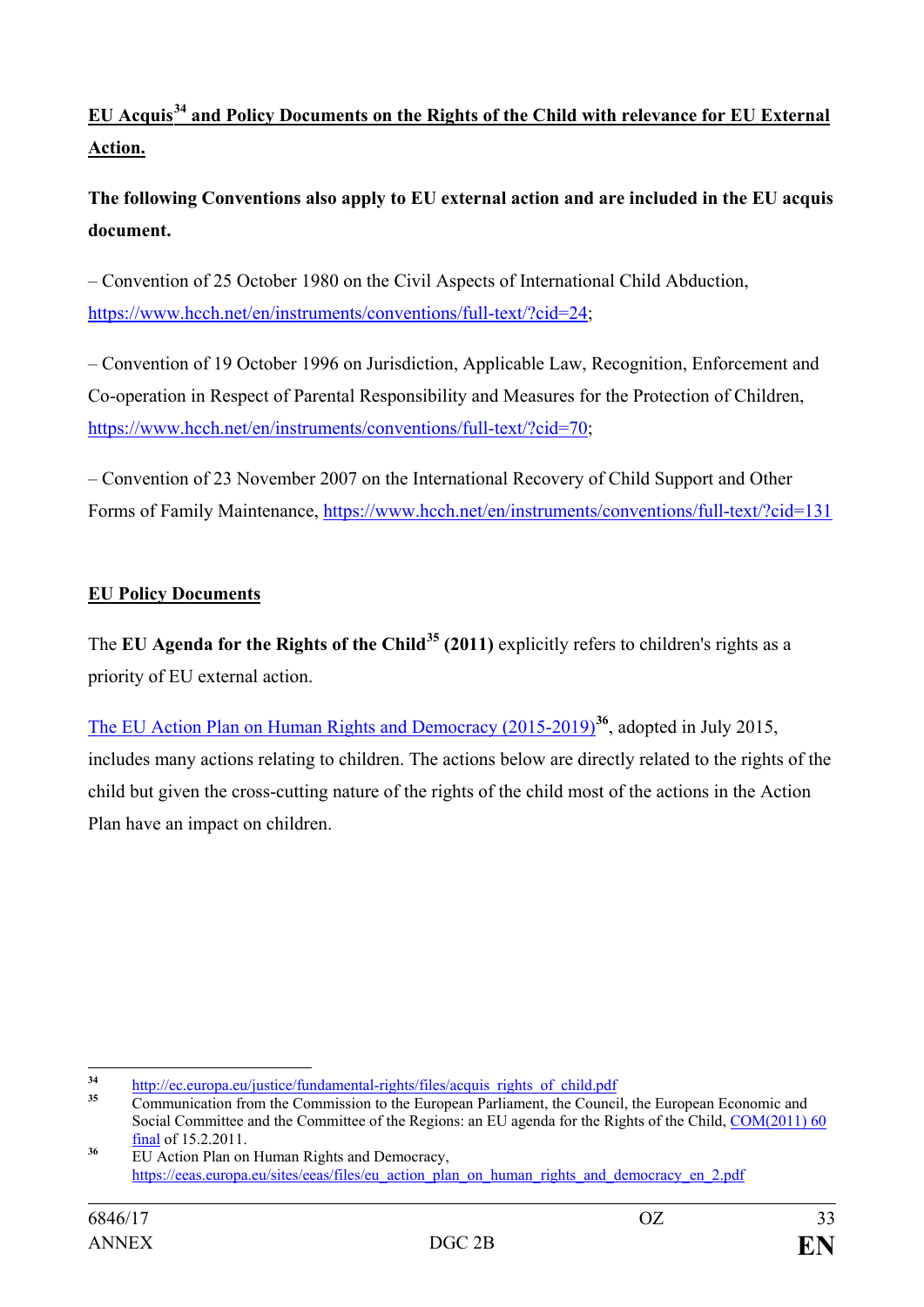|                              | In the context of EU external action and development cooperation,            |
|------------------------------|------------------------------------------------------------------------------|
|                              | prioritise actions targeting, inter alia the protection of physical and      |
|                              | psychological integrity of women and girls through activities which help     |
|                              | protect women's human rights and freedom from violence with special          |
| <b>Action 14 b</b>           | attention to ending Female Genital Mutilation (FGM), Child Early and         |
|                              | Forced Marriage, gender based and sexual violence in conflict; their         |
|                              | economic, social and cultural rights and their voice and participation in    |
|                              | social and political fora; develop and implement a successor of the EU       |
|                              | Action Plan on Gender Equality and Women's Empowerment in                    |
|                              | Development Cooperation 2010 - 2015 (GAP).                                   |
| 15. Promoting, protecting    |                                                                              |
| and fulfilling the rights of | Support partner countries' efforts to promote, protect and fulfil the rights |
| the child                    | of the child with a particular focus on strengthening child protection       |
|                              | systems to protect children from violence, exploitation, abuse and neglect.  |
| Action 15 a                  |                                                                              |
|                              | Support partner countries to promote, protect and fulfil the rights of the   |
|                              | child with a focus on economic, social and cultural rights such as the       |
| Action 15 b                  | right to education, health and nutrition, social protection and the fight    |
|                              | against the worst forms of child labour, always guided by the best           |
|                              | interests of the child.                                                      |
|                              | Promote the ratification of the Optional Protocols to the UN                 |
|                              | Convention on the Rights of the Child on the involvement of children in      |
| Action 15 c                  | armed conflict, on the sale of children, child prostitution and child        |
|                              |                                                                              |
|                              | pornography and consider accession to the Optional Protocol on a             |
|                              | communications procedure.                                                    |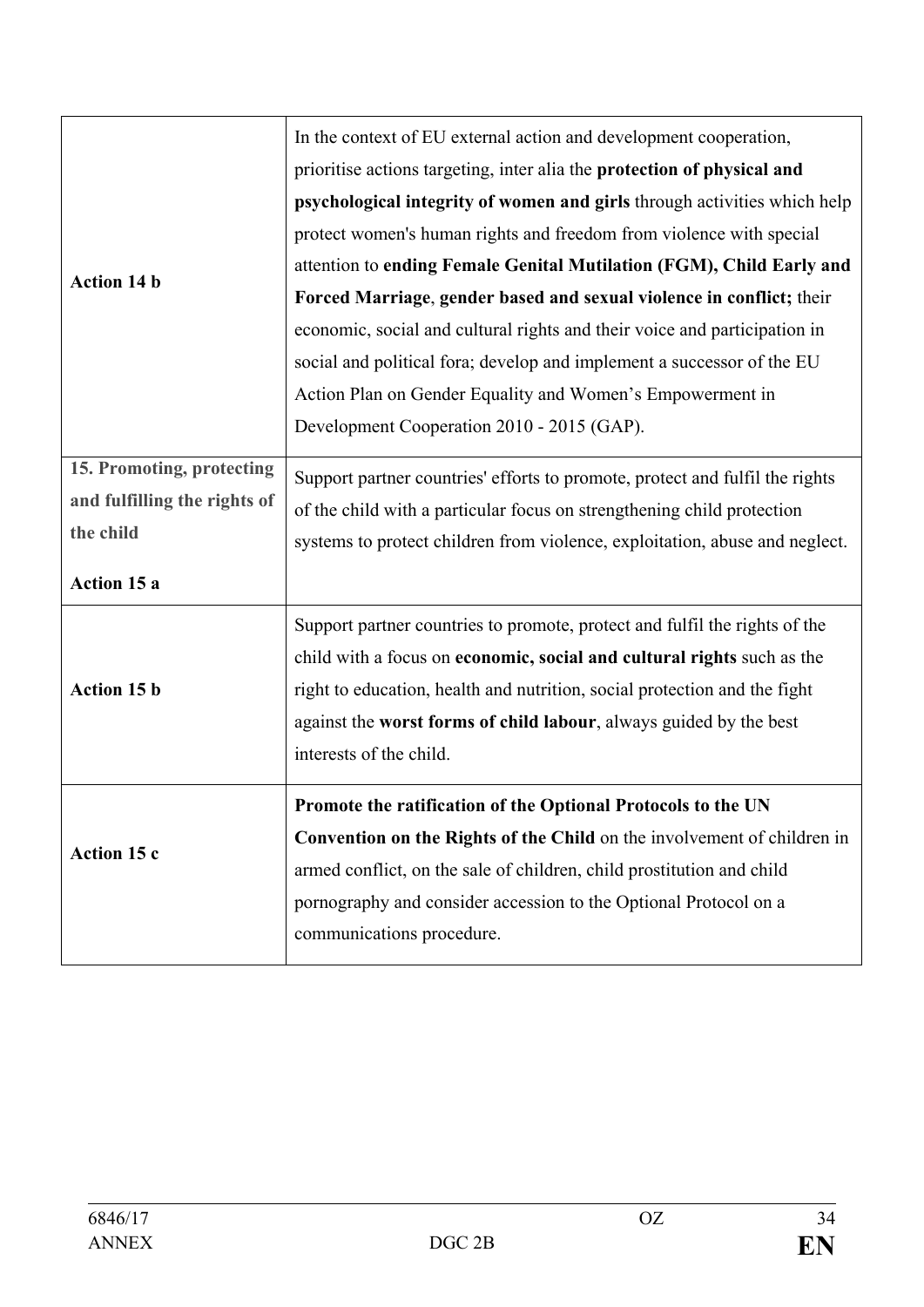| Action 19 c        | Support activities to monitor and counter incitement that could lead to<br>serious violations or abuses of human rights, notably atrocity crimes;<br>support activities in the fight against hate speech and violent<br>extremism, through the identification of root causes, the development of<br>counter narratives, human rights education, and peace building initiatives<br>targeting in particular children and youth. |
|--------------------|-------------------------------------------------------------------------------------------------------------------------------------------------------------------------------------------------------------------------------------------------------------------------------------------------------------------------------------------------------------------------------------------------------------------------------|
| Action 19 e        | Support the establishment of prevention, response and (long-term)<br>programmes for children affected by armed conflict in cooperation with<br>local communities, affected children and parents (e.g. psycho-social<br>support, socio-economic reintegration, education and life-skills training as<br>well as family tracing and reunification).                                                                             |
| Action 20 b        | Support the work of the UN Special Representative for Children and<br>Armed Conflict and notably support the development, implementation<br>and monitoring of Action Plans to end and prevent grave violations<br>against children affected by armed conflict, including through advocacy<br>and programming activities.                                                                                                      |
| <b>Action 23 a</b> | Develop sector-specific operational guidance for staff in CSDP missions<br>working with the police, military, prison services and the judiciary, to<br>provide practical orientation on the mainstreaming of human rights and<br>international humanitarian law, where applicable, with emphasis on the<br>protection of civilians in particular children, and the empowerment<br>and participation of women and girls.       |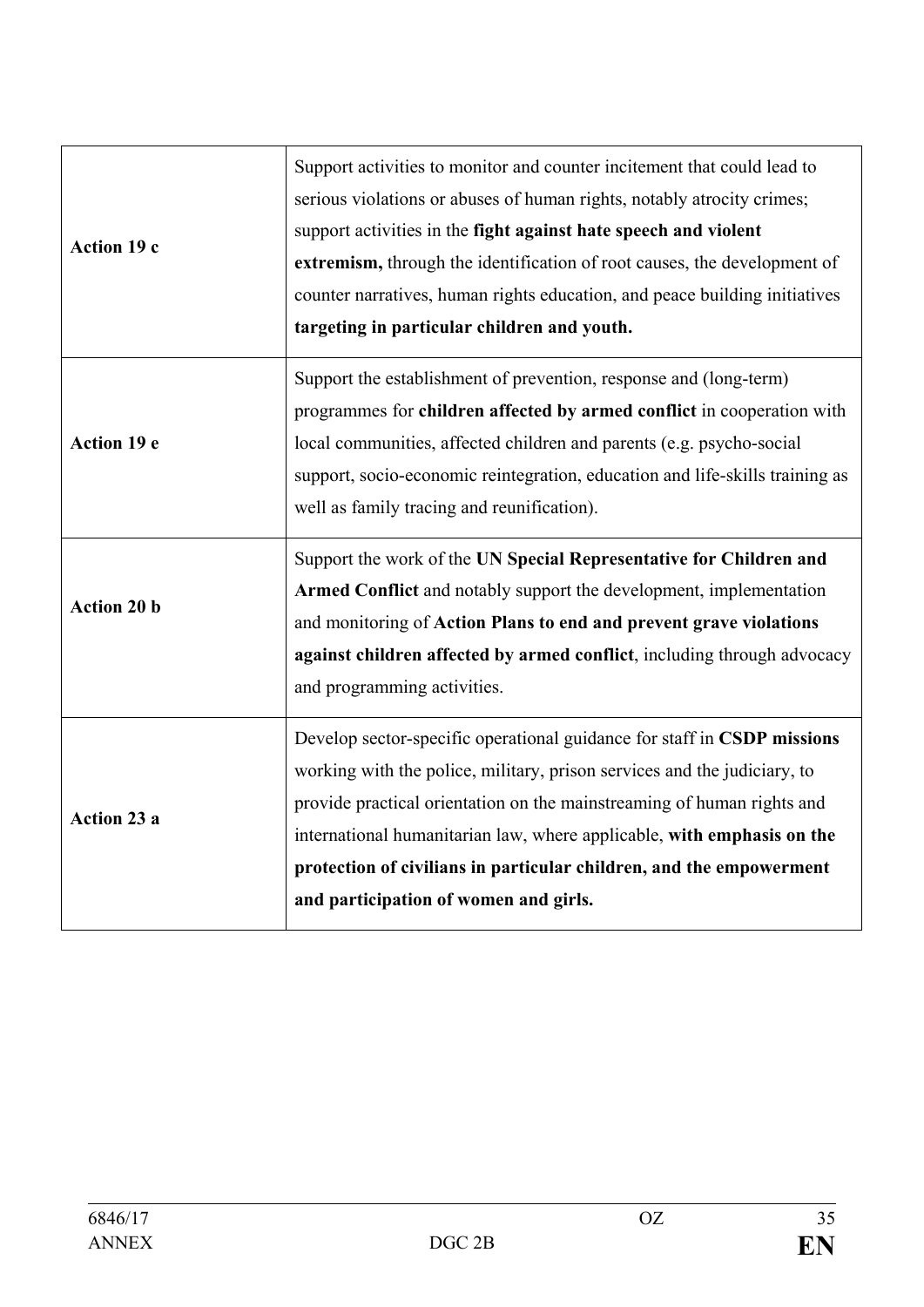The **[EU Action Plan on Gender Equality and Women's Empowerment: transforming the lives](http://ec.europa.eu/europeaid/sites/devco/files/staff-working-document-gender-2016-2020-20150922_en.pdf)  of girls and [women through EU external relations](http://ec.europa.eu/europeaid/sites/devco/files/staff-working-document-gender-2016-2020-20150922_en.pdf) (2016-2020)** outlines an ambitious approach to gender equality and the promotion, protection and fulfilment of women's and girls' human rights. It seeks to concentrate the efforts of *all* EU actors on a shift in institutional culture in order to more effectively commit resources, deliver and report on gender equality and women's empowerment. This horizontal priority contributes to and underpins the three vertical thematic areas: girls' and women's physical and psychological integrity; their economic and social rights; and voice and participation.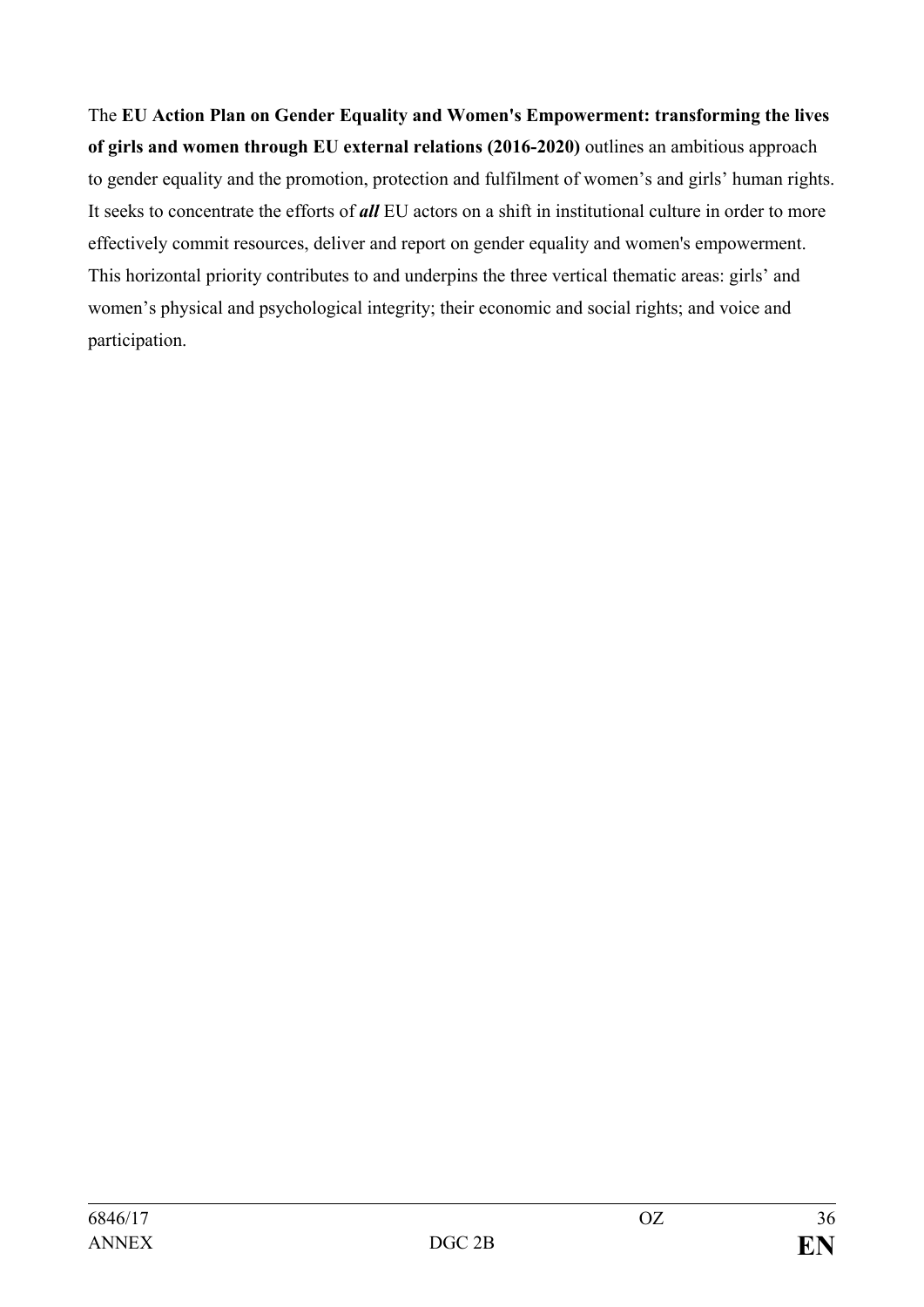## <span id="page-36-0"></span>**Annex II - List of Sustainable Development Goals and targets most relevant for children**

| <b>SDG Goals of direct</b> | Related SDG targets mentioning children*                                                                                                                                                                                                                                                                                                                                                                                                                                                                                                                                                                                                                                                                                                                                                                                          |
|----------------------------|-----------------------------------------------------------------------------------------------------------------------------------------------------------------------------------------------------------------------------------------------------------------------------------------------------------------------------------------------------------------------------------------------------------------------------------------------------------------------------------------------------------------------------------------------------------------------------------------------------------------------------------------------------------------------------------------------------------------------------------------------------------------------------------------------------------------------------------|
| relevance for children     | (or people in vulnerable situations)                                                                                                                                                                                                                                                                                                                                                                                                                                                                                                                                                                                                                                                                                                                                                                                              |
| SDG 1: End poverty         | Target 1.1: Eradicate extreme poverty for all people everywhere,<br>currently measured as people living on less than \$1.25 a day<br>Target 1.2: Reduce at least by half the proportion of men, women and<br>children of all ages living in poverty in all its dimensions according to<br>national definitions<br>Target 1.3: Implement nationally appropriate social protection systems<br>and measures for all, including floors, and by 2030 achieve substantial<br>coverage of the poor and the vulnerable<br>Target 1.5: Build the resilience of the poor and those in vulnerable<br>situations and reduce their exposure and vulnerability to climate-related<br>extreme events and other economic, social and environmental shocks<br>and disasters                                                                        |
| SDG 2: End hunger          | Target 2.1: End hunger and ensure access by all people, in particular the<br>poor and people in vulnerable situations, including infants, to safe,<br>nutritious and sufficient food all year round<br>Target 2.2: End all forms of malnutrition, including achieving, by 2025,<br>the internationally agreed targets on stunting and wasting in children<br>under 5 years of age, and address the nutritional needs of adolescent girls<br>and pregnant and lactating women                                                                                                                                                                                                                                                                                                                                                      |
| SDG 3: Healthy lives       | Target 3.1: Reduce the global maternal mortality ratio to less than 70 per<br>100,000 live births<br>Target 3.2: End preventable deaths of newborns and children under 5<br>years of age, with all countries aiming to reduce neonatal mortality to at<br>least as low as 12 per 1,000 live births and under-5 mortality to at least<br>as low as 25 per 1,000 live births<br>Target 3.7: Ensure universal access to sexual and reproductive health-<br>care services, including for family planning, information and education,<br>and the integration of reproductive health into national strategies and<br>programmes<br>Target 3.8: Achieve universal health coverage  access to quality<br>essential health-care services and access to safe, effective, quality and<br>affordable essential medicines and vaccines for all |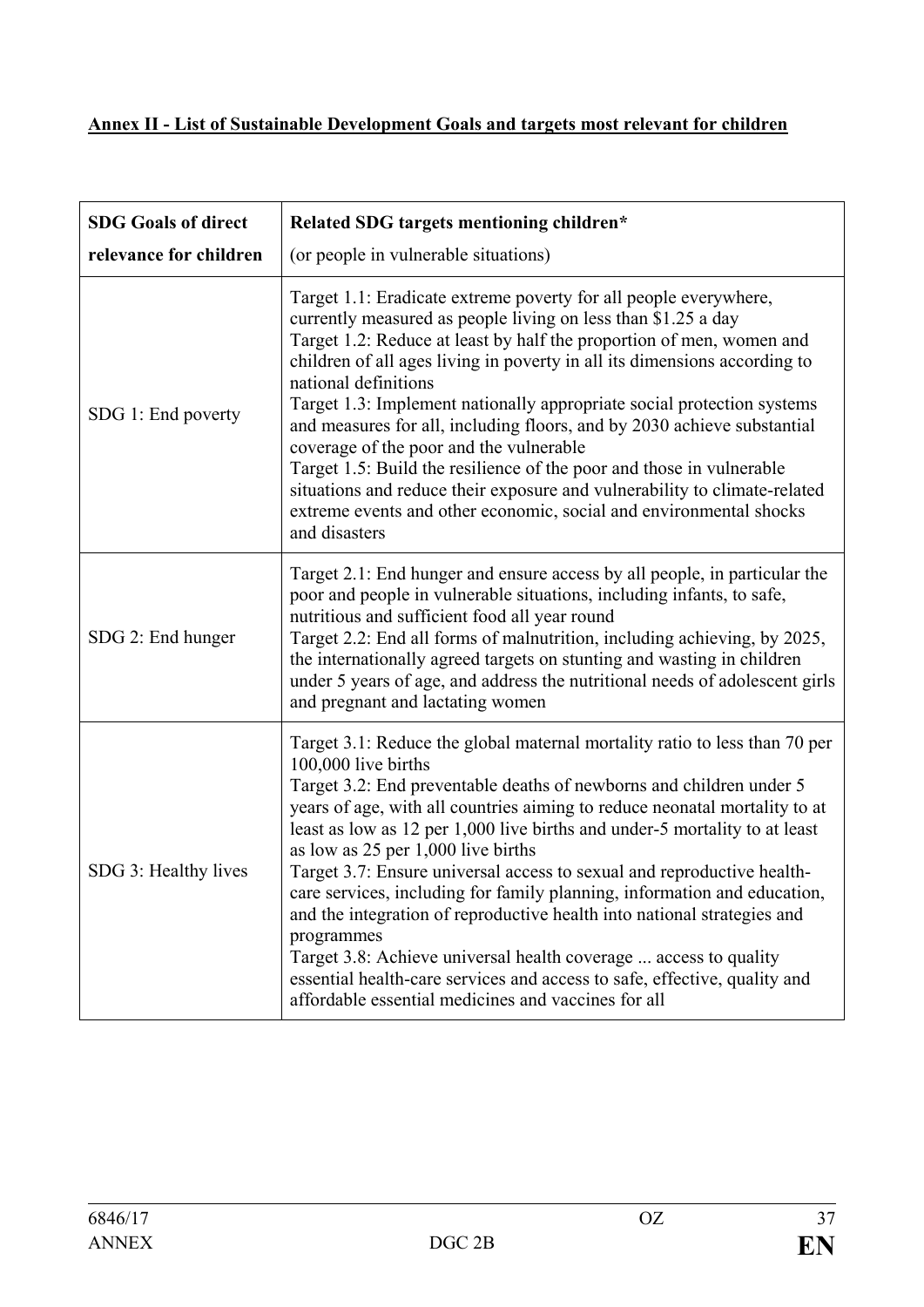| SDG 4: Quality<br>education | Target 4.1: Ensure that all girls and boys complete free, equitable and<br>quality primary and secondary education leading to relevant and<br>effective learning outcomes<br>Target 4.2: Ensure that all girls and boys have access to quality early<br>childhood development, care and pre-primary education so that they are<br>ready for primary education<br>Target 4.4: Substantially increase the number of youth and adults who<br>have relevant skills, including technical and vocational skills, for<br>employment, decent jobs and entrepreneurship<br>Target 4.5: Eliminate gender disparities in education and ensure equal<br>access to all levels of education and vocational training for the<br>vulnerable, including persons with disabilities, indigenous peoples and<br>children in vulnerable situations<br>Target 4.6: Ensure that all youth  achieve literacy and numeracy<br>Target 4.7: Ensure that all learners acquire the knowledge and skills<br>needed to promote sustainable development, including, among others,<br>through education for sustainable development and sustainable lifestyles,<br>human rights, gender equality, promotion of a culture of peace and non-<br>violence, global citizenship and appreciation of cultural diversity and of<br>culture's contribution to sustainable development |
|-----------------------------|----------------------------------------------------------------------------------------------------------------------------------------------------------------------------------------------------------------------------------------------------------------------------------------------------------------------------------------------------------------------------------------------------------------------------------------------------------------------------------------------------------------------------------------------------------------------------------------------------------------------------------------------------------------------------------------------------------------------------------------------------------------------------------------------------------------------------------------------------------------------------------------------------------------------------------------------------------------------------------------------------------------------------------------------------------------------------------------------------------------------------------------------------------------------------------------------------------------------------------------------------------------------------------------------------------------------------------------------|
|                             | Target 4.a: Build and upgrade education facilities that are child,<br>disability and gender sensitive and provide safe, non-violent, inclusive<br>and effective learning environments for all.                                                                                                                                                                                                                                                                                                                                                                                                                                                                                                                                                                                                                                                                                                                                                                                                                                                                                                                                                                                                                                                                                                                                               |
| SDG 5: Gender equality      | Target 5.1: End all forms of discrimination against all women and girls<br>everywhere<br>Target 5.2: Eliminate all forms of violence against all women and girls<br>in the public and private spheres, including trafficking and sexual and<br>other types of exploitation<br>Target 5.3: Eliminate all harmful practices, such as child, early and<br>forced marriage and female genital mutilation<br>Target 5.6: Ensure universal access to sexual and reproductive health<br>and reproductive rights as agreed in accordance with the Programme of<br>Action of the International Conference on Population and Development<br>and the Beijing Platform for Action and the outcome documents of their<br>review conferences.<br>Target 5.c: Adopt and strengthen sound policies and enforceable<br>legislation for the promotion of gender equality and the empowerment of<br>all women and girls at all levels                                                                                                                                                                                                                                                                                                                                                                                                                           |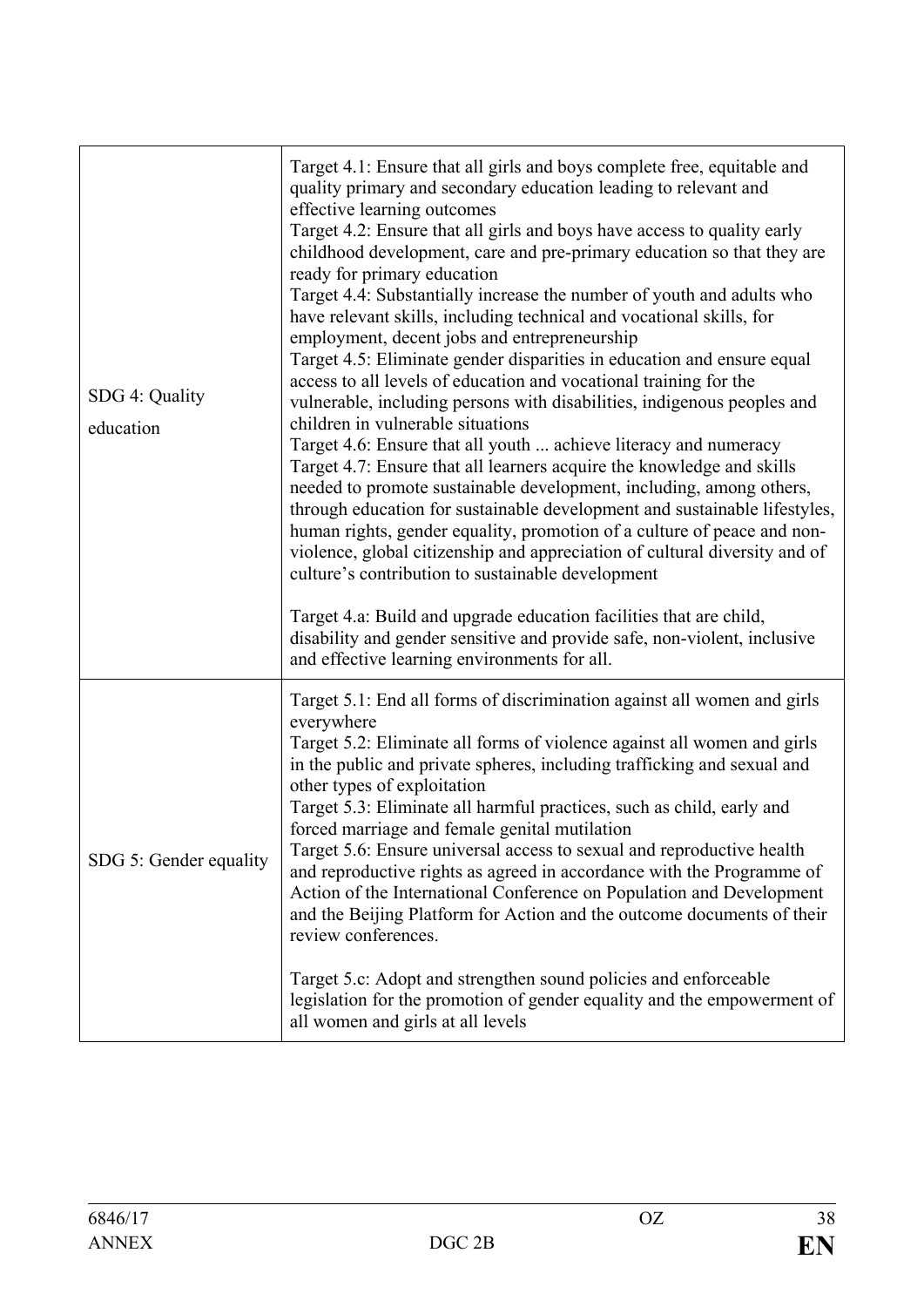| SDG 6: Water and<br>sanitation                | Target 6.1: Achieve universal and equitable access to safe and affordable<br>drinking water for all<br>Target 6.2: Achieve access to adequate and equitable sanitation and<br>hygiene for all and end open defecation, paying special attention to the<br>needs of women and girls and those in vulnerable situations<br>Target 6.b: Support and strengthen the participation of local<br>communities for improving water and sanitation management                                                                                                                                                                                                                                                                               |
|-----------------------------------------------|-----------------------------------------------------------------------------------------------------------------------------------------------------------------------------------------------------------------------------------------------------------------------------------------------------------------------------------------------------------------------------------------------------------------------------------------------------------------------------------------------------------------------------------------------------------------------------------------------------------------------------------------------------------------------------------------------------------------------------------|
| SDG 7: Energy                                 | Target 7.1: Ensure universal access to affordable, reliable and modern<br>energy services                                                                                                                                                                                                                                                                                                                                                                                                                                                                                                                                                                                                                                         |
| SDG 8: Economic<br>growth and decent work     | Target 8.5: Achieve full and productive employment and decent work<br>for all women and men, including for young people and persons with<br>disabilities, and equal pay for work of equal value<br>Target 8.6: By 2020, substantially reduce the proportion of youth not in<br>employment, education or training<br>Target 8.7: Take immediate and effective measures to eradicate forced<br>labour, end modern slavery and human trafficking and secure the<br>prohibition and elimination of the worst forms of child labour, including<br>recruitment and use of child soldiers, and by 2025 end child labour in all<br>its forms<br>Target 8.b: By 2020, develop and operationalise a global strategy for<br>youth employment |
| SDG 9: Resilient<br>infrastructure/innovation | Target 9.c: Significantly increase access to ICT and strive to provide<br>universal and affordable access to the Internet in LDCs by 2020                                                                                                                                                                                                                                                                                                                                                                                                                                                                                                                                                                                         |
| SDG 10: Reduce<br>inequality                  | Target 10.2: Empower and promote the social, economic and political<br>inclusion of all, irrespective of age, sex, disability, race, ethnicity, origin,<br>religion, or economic or other status<br>Target 10.3: Ensure equal opportunity and reduce inequalities of<br>outcome, including by eliminating discriminatory laws, policies, and<br>practices and promoting appropriate legislation, policies, and action in<br>this regard                                                                                                                                                                                                                                                                                           |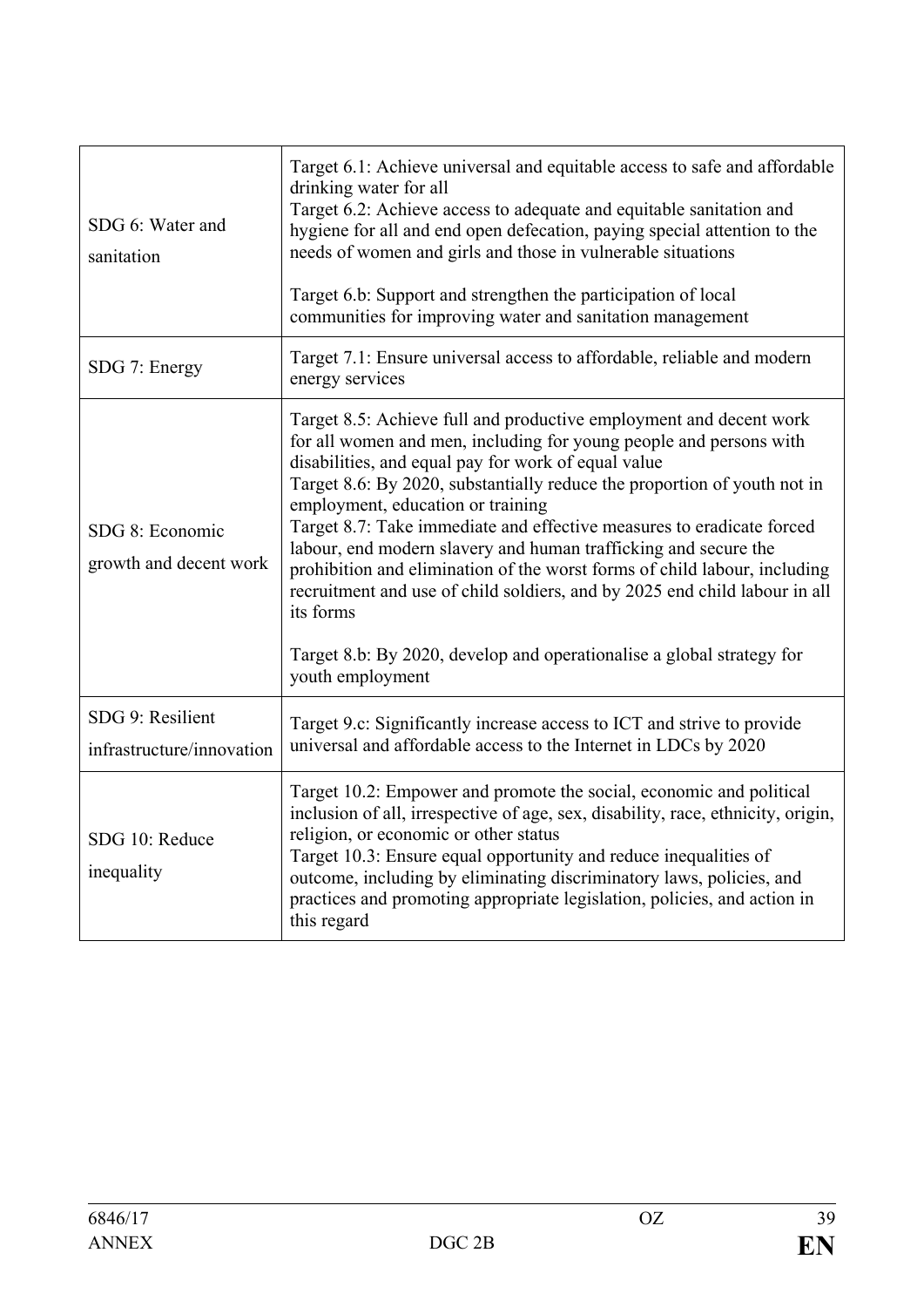| SDG 11: Sustainable<br>cities               | Target 11.1: Ensure access for all to adequate, safe and affordable<br>housing and basic services<br>Target 11.2: Provide access to safe, affordable, accessible and<br>sustainable transport systems for all, improving road safety, notably by<br>expanding public transport<br>Target 11.7: Provide universal access to safe, inclusive and accessible,<br>green and public spaces, in particular for women and children                                                                                                                                                                                   |
|---------------------------------------------|---------------------------------------------------------------------------------------------------------------------------------------------------------------------------------------------------------------------------------------------------------------------------------------------------------------------------------------------------------------------------------------------------------------------------------------------------------------------------------------------------------------------------------------------------------------------------------------------------------------|
| SDG 13: Climate<br>change                   | Target 13.3: Improve education, awareness-raising and human and<br>institutional capacity on climate change mitigation, adaptation, impact<br>reduction and early warning<br>Target 13.b: Promote mechanisms for raising capacity for effective<br>climate change-related planning and management in least developed<br>countries and small island developing States, including focusing on<br>women, youth and local and marginalized communities                                                                                                                                                            |
| SDG 16: Peaceful and<br>inclusive societies | Target 16.2: End abuse, exploitations, trafficking and all forms of<br>violence against and torture of children<br>Target 16.3: Promote the rule of law at the national and international<br>levels and ensure equal access to justice for all<br>Target 16.7: Ensure responsive, inclusive, participatory and<br>representative decision-making at all levels<br>Target 16.9: Provide legal identity for all, including birth registration<br>Target 16.10: Ensure public access to information and protect<br>fundamental freedoms, in accordance with national legislation and<br>international agreements |

\* Children are defined as all people under the aged of 18 years; youth are defined as all people

between the ages of 15 and 24 years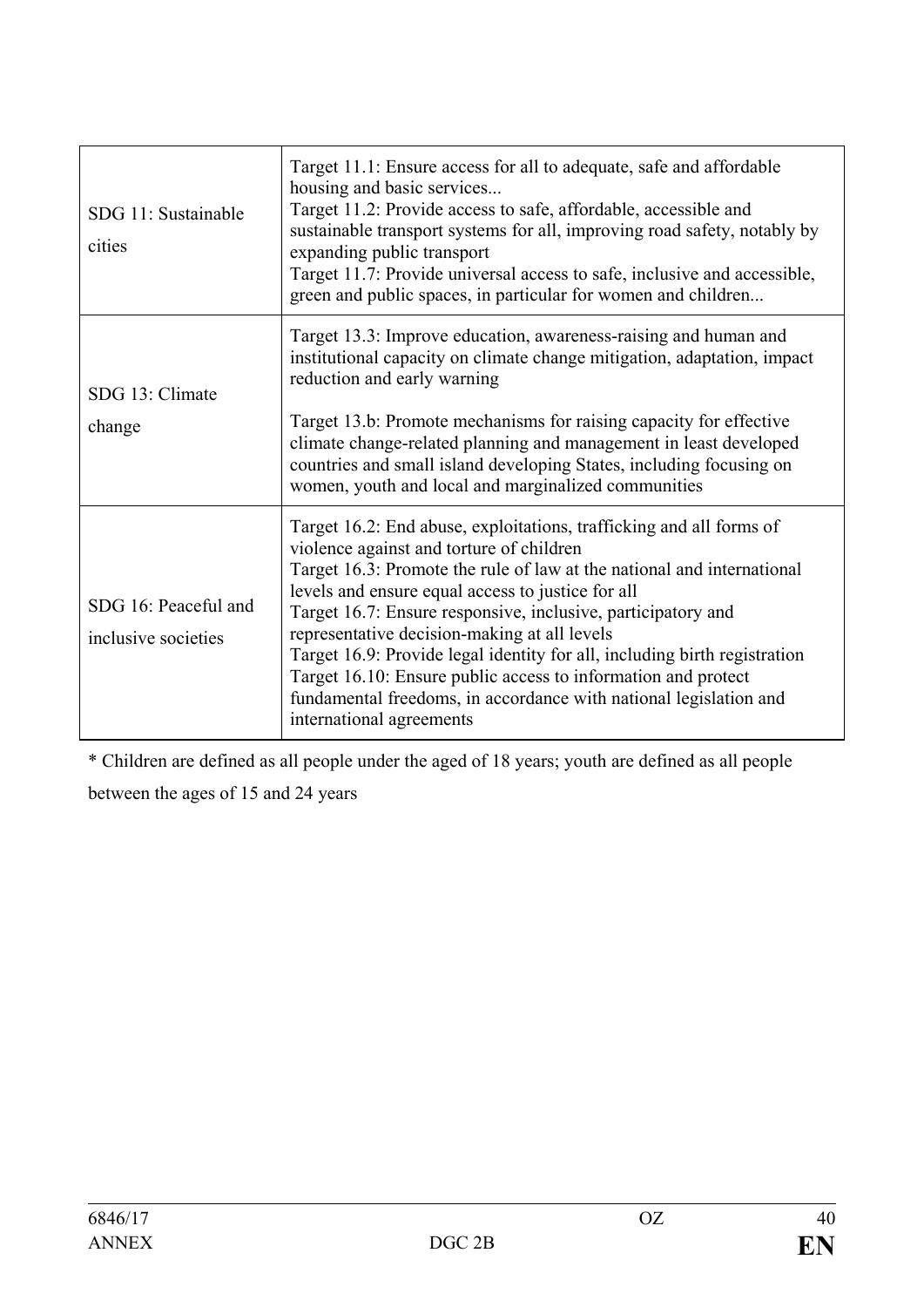## <span id="page-40-0"></span>**Annex III- EU Human Rights Guidelines, EC Communication and Council Conclusions**

The EU has adopted 11 EU Human Rights Guidelines. As EU guidelines are adopted at ministerial level they represent a strong political signal that they are priorities for the EU and its Member States. **The following EU Human Rights Guidelines complement the Guidelines on the Promotion and Protection of the Rights of the Child**. It is therefore important that EU actors are aware of and refer to them.

[EU Guidelines on Children](http://data.consilium.europa.eu/doc/document/ST-10019-2008-INIT/en/pdf) and Armed Conflict (2008) and Implementation Strategy (2010).

Revised in 2008, these Guidelines commit the EU to address the impact of armed conflict on children in a comprehensive manner. The [EU Implementation Strategy of the EU Guidelines](http://data.consilium.europa.eu/doc/document/ST-17488-2010-INIT/en/pdf)  [on Children and Armed Conflict,](http://data.consilium.europa.eu/doc/document/ST-17488-2010-INIT/en/pdf) revised in 2010, focuses on prevention and protection, but also on the rehabilitation and reintegration of children who have been associated with armed forces or armed groups. Furthermore, it gives directions on monitoring, reporting, and cooperation with the UN. Implementation of these Guidelines is targeted on priority countries, which are regularly reviewed in accordance with the UN list of priority countries regarding children and armed conflict.

 [EU Guidelines on Violence against Women and Girls and combating all forms of](http://data.consilium.europa.eu/doc/document/ST-16173-2008-INIT/en/pdf)  [discrimination against them](http://data.consilium.europa.eu/doc/document/ST-16173-2008-INIT/en/pdf) (2008)

The EU has also a long-standing commitment to promote gender equality and girls' and women's rights. The 2008 Guidelines on Violence and Discrimination against Women and Girls and the [EU Plan of Action on Gender Equality and Women's Empowerment in](http://ec.europa.eu/europeaid/sites/devco/files/staff-working-document-gender-2016-2020-20150922_en.pdf)  [Development](http://ec.europa.eu/europeaid/sites/devco/files/staff-working-document-gender-2016-2020-20150922_en.pdf) form the backbone of EU action in this field.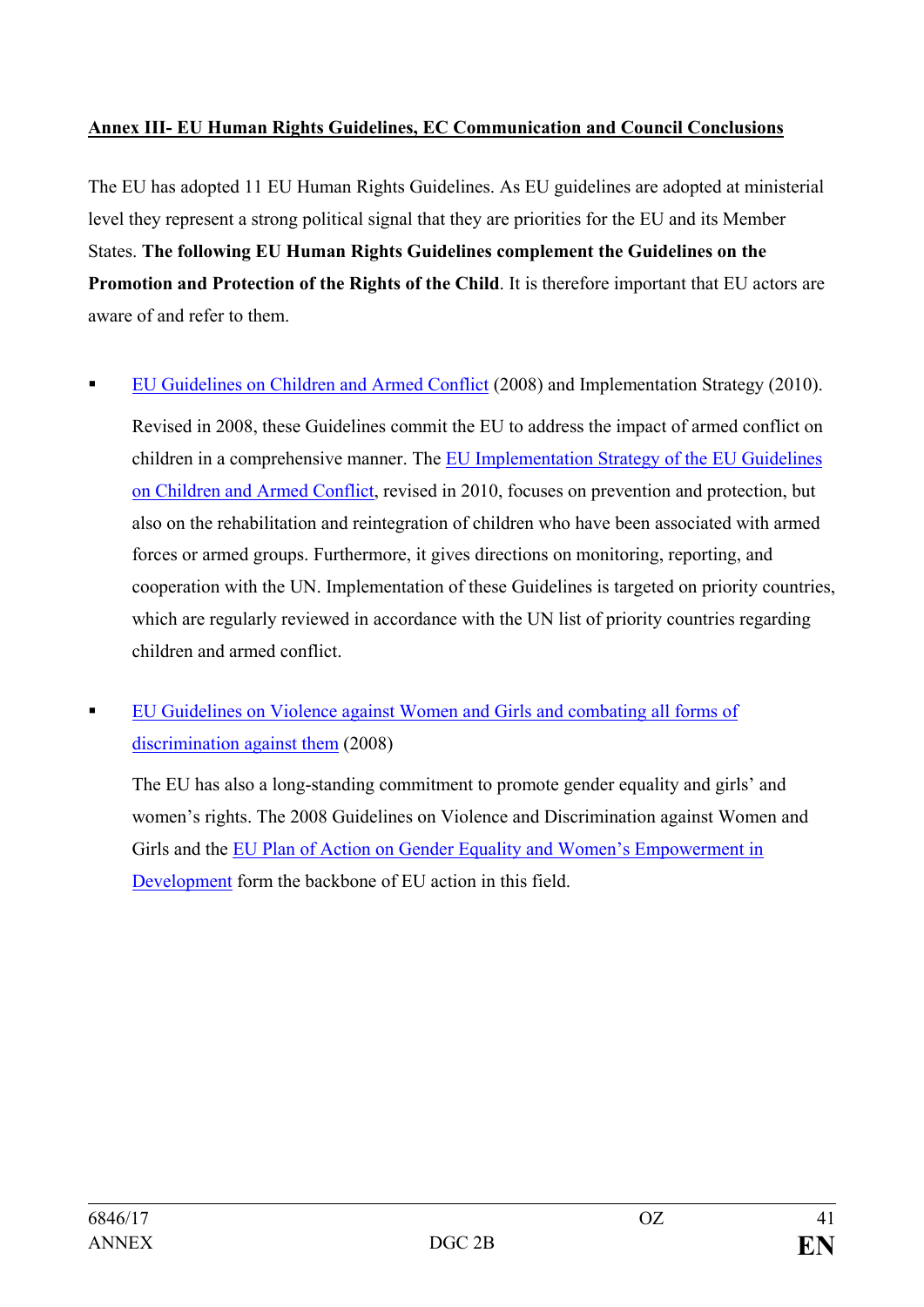[EU Guidelines on Torture and other cruel, inhuman or degrading treatment or punishment](http://data.consilium.europa.eu/doc/document/ST-6129-2012-REV-1/en/pdf) (2012) (to be updated in 2016)

**Through these Guidelines, the EU seeks to help eradicate torture and other forms of cruel, inhuman or degrading treatment or punishment.** The EU also seeks to combat the impunity of perpetrators for such crimes.

**Children are recognized in these Guidelines as a group requiring special protection.**

## [EU Guidelines on Death Penalty](http://data.consilium.europa.eu/doc/document/ST-8416-2013-INIT/en/pdf) (2013)

The European Union has a strong and unequivocal opposition to the death penalty at all times and in all circumstances, **including for offences committed by persons below eighteen years of age.**

EU Guidelines to Promote and Protect the Enjoyment of all Human Rights by Lesbian, Gay, [Bisexual, Transgender and Intersex \(LGBTI\) Persons](http://data.consilium.europa.eu/doc/document/ST-11492-2013-INIT/en/pdf) (2013)

LGBTI persons constitute a vulnerable group, who continue to be victims of persecution, discrimination, bullying and gross ill-treatment, often involving extreme forms of violence, including torture and murder.

**Of particular relevance is the reference to children in Annex 2 - Elements for analysis/checklist of the situation regarding LGBTI human rights issues, points 10 and 11.** 

[EU Guidelines on Freedom of Expression Online and Offline](http://data.consilium.europa.eu/doc/document/ST-9647-2014-INIT/en/pdf) (2014)

The EU promotes awareness-raising and media and internet literacy and its importance for the safe and responsible use of the Internet, **especially for children and young people**, in the context of programmes of education and training on human rights, in accordance with the UN Declaration on Human Rights Education and Training.